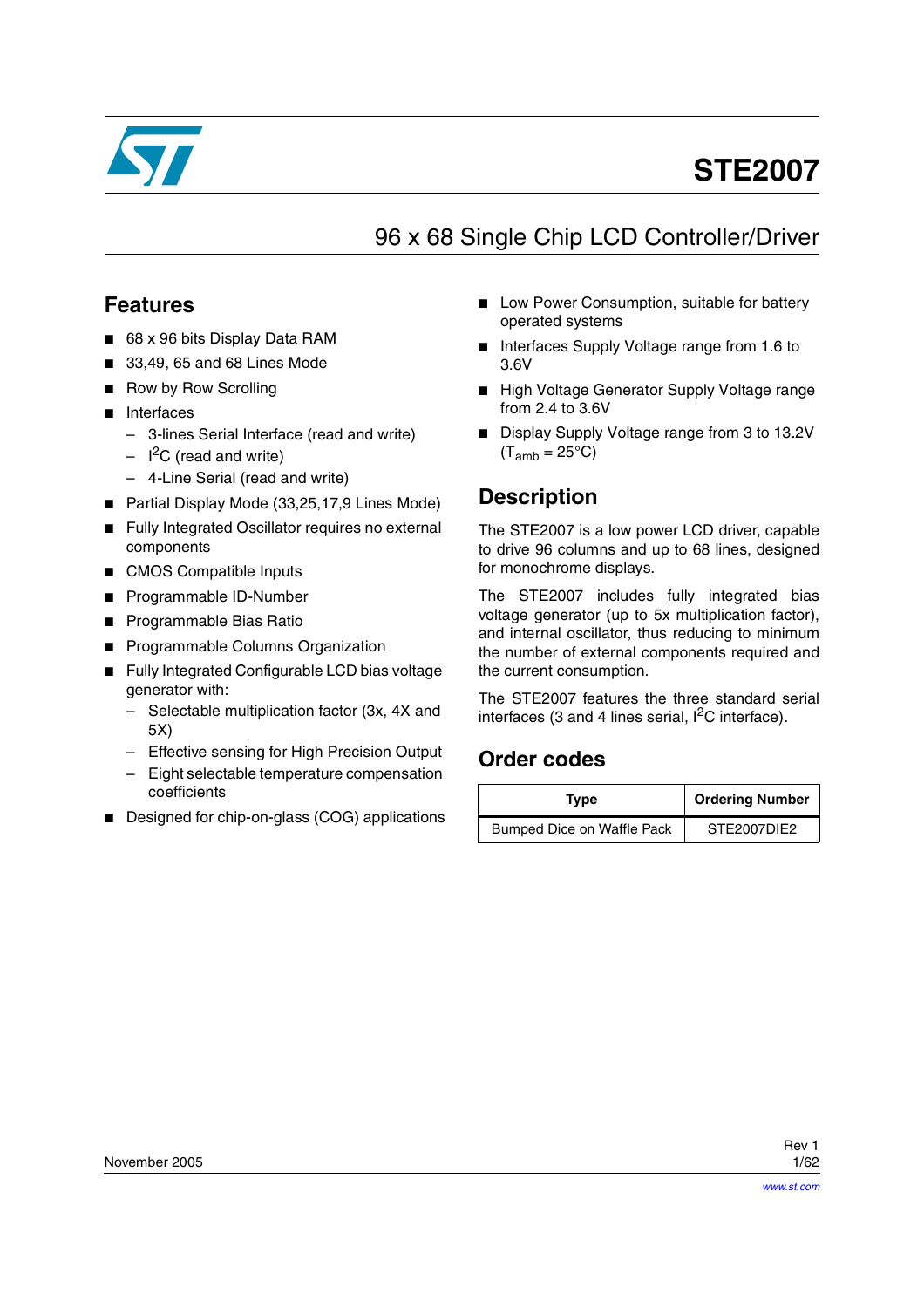# **Contents**

| 1              |     |                                               |  |  |  |  |  |  |
|----------------|-----|-----------------------------------------------|--|--|--|--|--|--|
| $\overline{2}$ |     |                                               |  |  |  |  |  |  |
|                | 2.1 |                                               |  |  |  |  |  |  |
|                | 2.2 |                                               |  |  |  |  |  |  |
|                | 2.3 |                                               |  |  |  |  |  |  |
|                | 2.4 |                                               |  |  |  |  |  |  |
| 3              |     | Display Driver Electrical Characteristics  10 |  |  |  |  |  |  |
|                | 3.1 |                                               |  |  |  |  |  |  |
|                | 3.2 |                                               |  |  |  |  |  |  |
|                | 3.3 |                                               |  |  |  |  |  |  |
|                | 3.4 |                                               |  |  |  |  |  |  |
|                |     | 3.4.1                                         |  |  |  |  |  |  |
|                |     | 3.4.2                                         |  |  |  |  |  |  |
| 4              |     |                                               |  |  |  |  |  |  |
|                | 4.1 |                                               |  |  |  |  |  |  |
|                |     | 4.1.1                                         |  |  |  |  |  |  |
|                |     | 4.1.2                                         |  |  |  |  |  |  |
|                | 4.2 |                                               |  |  |  |  |  |  |
|                |     | 4.2.1                                         |  |  |  |  |  |  |
|                |     | 4.2.2                                         |  |  |  |  |  |  |
|                | 4.3 |                                               |  |  |  |  |  |  |
|                |     | 4.3.1                                         |  |  |  |  |  |  |
|                |     | 4.3.2                                         |  |  |  |  |  |  |
|                |     | 4.3.3                                         |  |  |  |  |  |  |
|                |     | 4.3.4                                         |  |  |  |  |  |  |
|                | 4.4 |                                               |  |  |  |  |  |  |
|                |     | 4.4.1                                         |  |  |  |  |  |  |
| 5              |     |                                               |  |  |  |  |  |  |
|                | 5.1 |                                               |  |  |  |  |  |  |

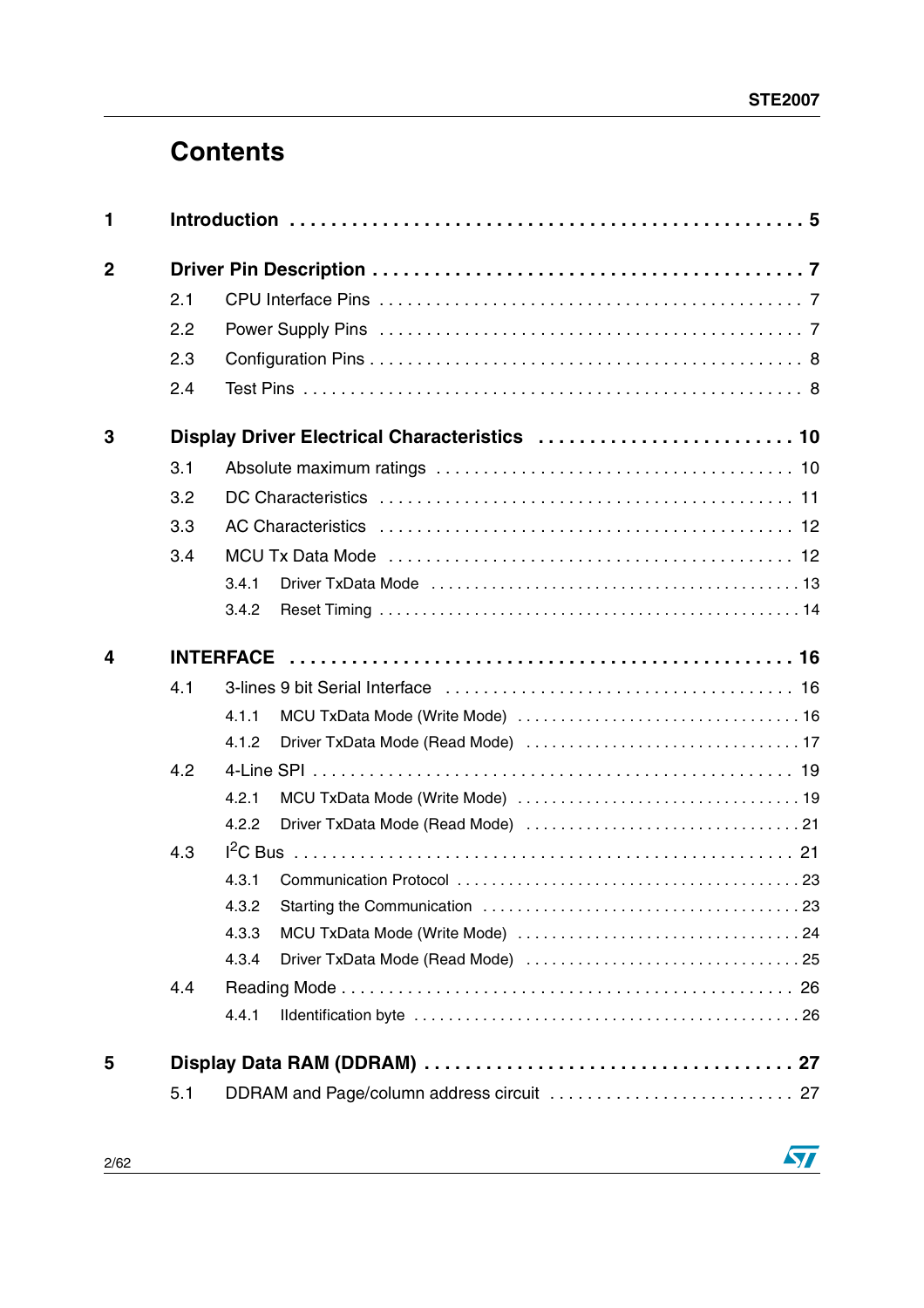|   | 5.2  |                                              |
|---|------|----------------------------------------------|
|   | 5.3  |                                              |
|   |      | 5.3.1                                        |
|   |      | 5.3.2                                        |
|   |      | 5.3.3                                        |
|   |      | 5.3.4                                        |
|   | 5.4  | Command Parameters Default Configuration  38 |
| 6 |      |                                              |
|   | 6.1  |                                              |
|   | 6.2  |                                              |
|   | 6.3  |                                              |
| 7 |      | Power ON/Power OFF timing Sequence  40       |
| 8 |      |                                              |
|   | 8.1  |                                              |
|   | 8.2  |                                              |
|   | 8.3  |                                              |
|   | 8.4  |                                              |
|   | 8.5  |                                              |
|   | 8.6  |                                              |
|   | 8.7  |                                              |
|   | 8.8  |                                              |
|   | 8.9  |                                              |
|   | 8.10 |                                              |
|   | 8.11 |                                              |
|   | 8.12 |                                              |
|   |      |                                              |
|   |      |                                              |
|   |      |                                              |
|   | 8.13 |                                              |
|   | 8.14 |                                              |
|   | 8.15 |                                              |
|   | 8.16 |                                              |

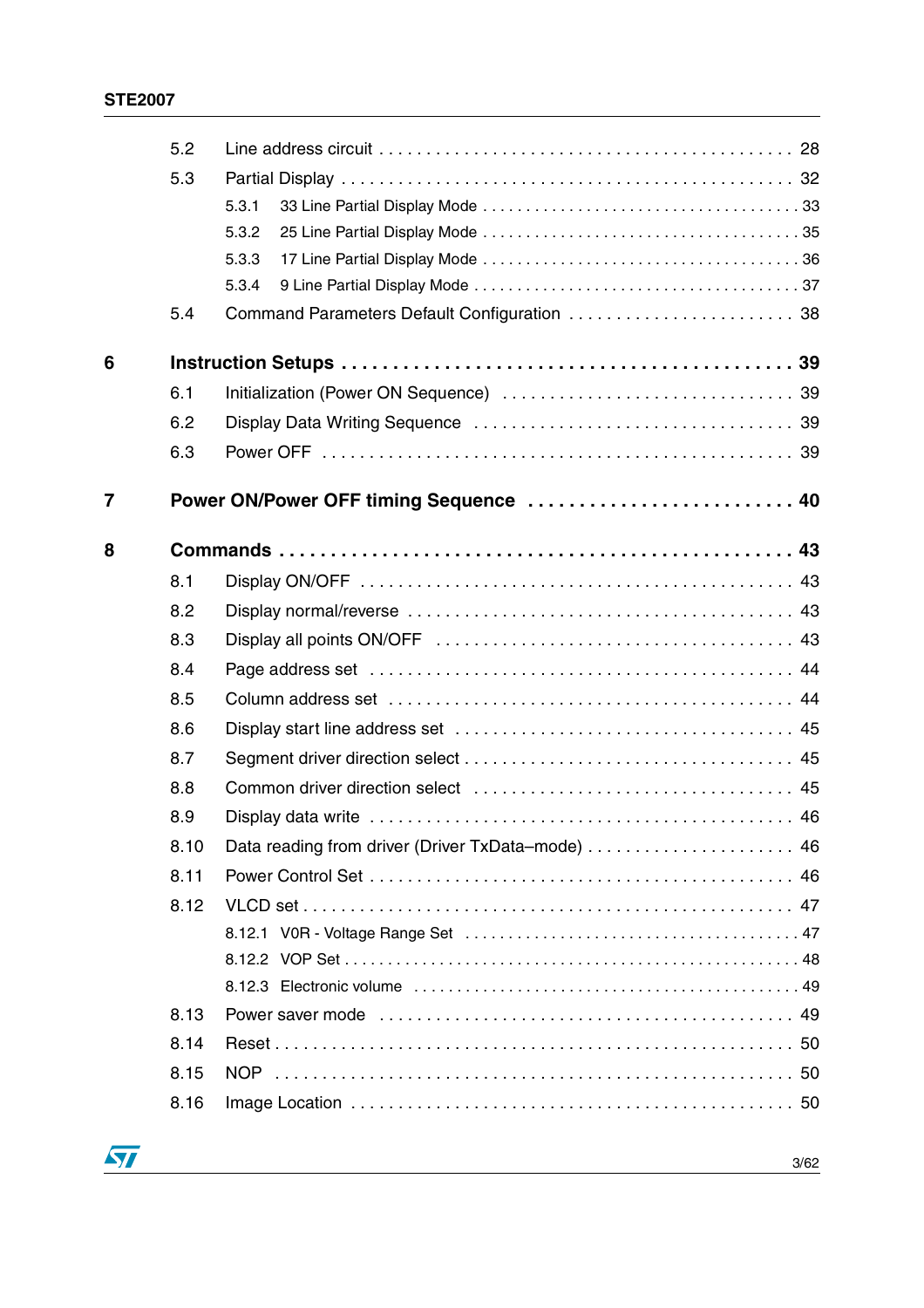| 9 |              |  |
|---|--------------|--|
|   |              |  |
|   | 8.22<br>8.23 |  |
|   | 8.21         |  |
|   | 8.20         |  |
|   | 8.19         |  |
|   | 8.18         |  |
|   | 8.17         |  |

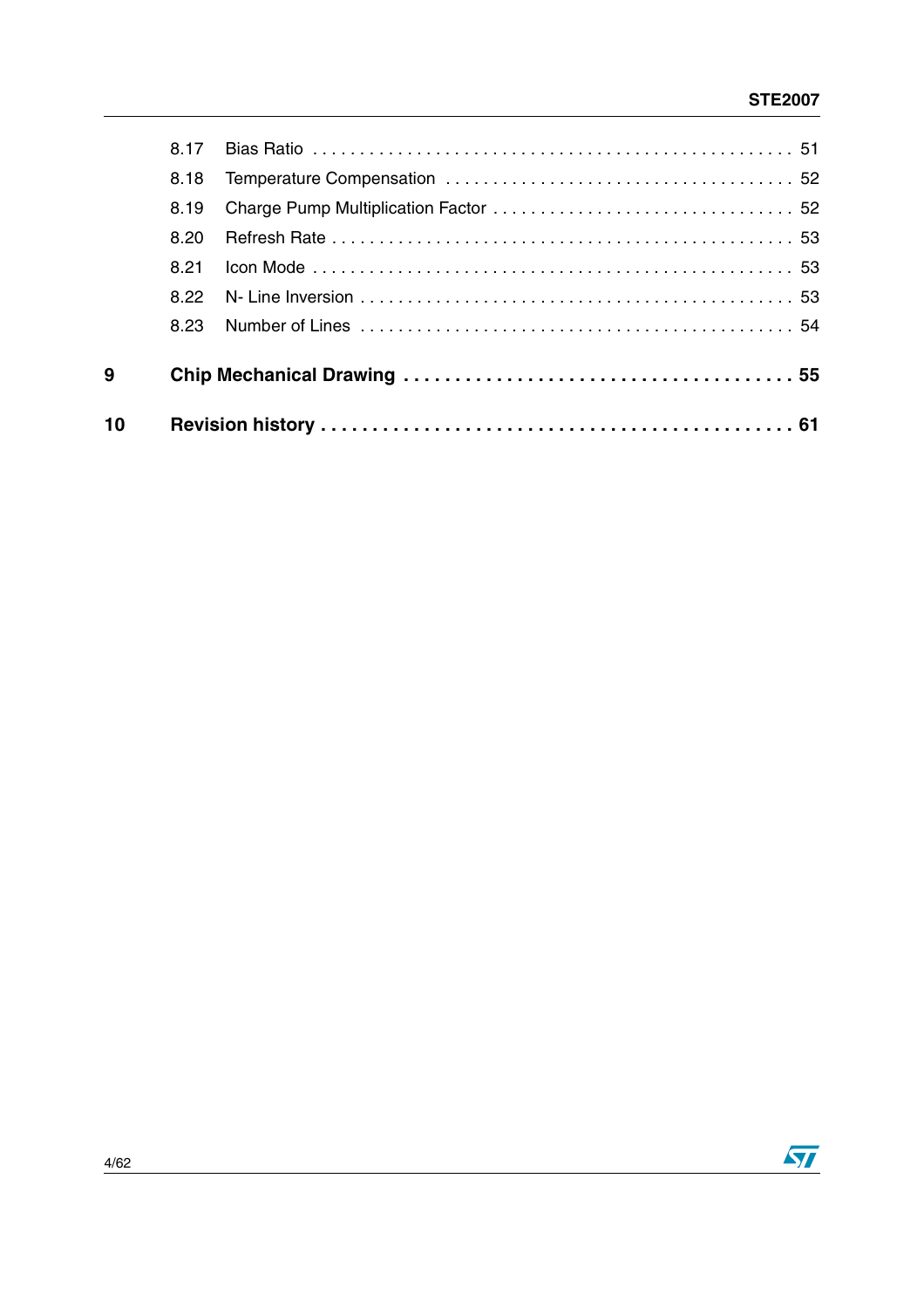# <span id="page-4-0"></span>**1 Introduction**

In this document is specified LCD driver for Black&White full graphic displays with a resolution of 96x68, 96x65, 96x49, and 96x33 (ColumnsXRows).

Abbreviations

| <b>LCD</b>   | Liquid Crystal Display            |
|--------------|-----------------------------------|
| COG          | Chip On Glass -technology         |
| <b>MCU</b>   | Micro Controller Unit             |
| <b>DDRAM</b> | Display Data Random Access Memory |
| MSB          | Most Significant Bit              |
| <b>LSB</b>   | Least Significant Bit             |
|              |                                   |

T.B.D. To Be Defined

#### **Table 1. General Driver Parameters**

| Driver assembly technology |
|----------------------------|
| Chip On Glass (COG)        |
| <b>Memory Size</b>         |
| (Columns x Rows)           |
| 96x68                      |
| DDRAM capacity:            |
| 6528 bits                  |
| <b>Mux</b>                 |
| 1:68                       |
| 1:65                       |
| 1:49                       |
| 1:33                       |
| Frame frequency (Hz)       |
| 65                         |
| 70                         |
| 75                         |
| 80                         |

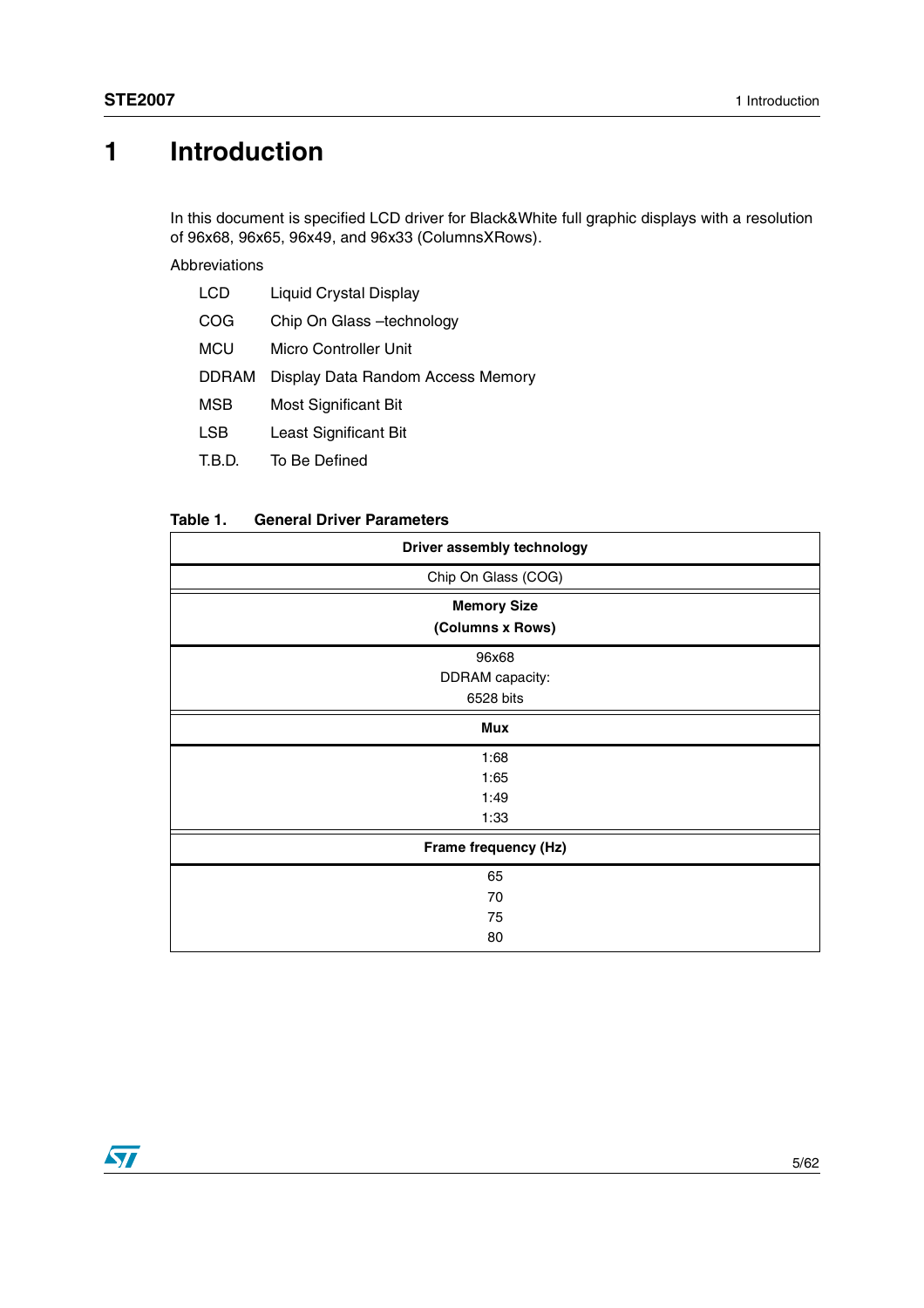$\sqrt{2}$ 



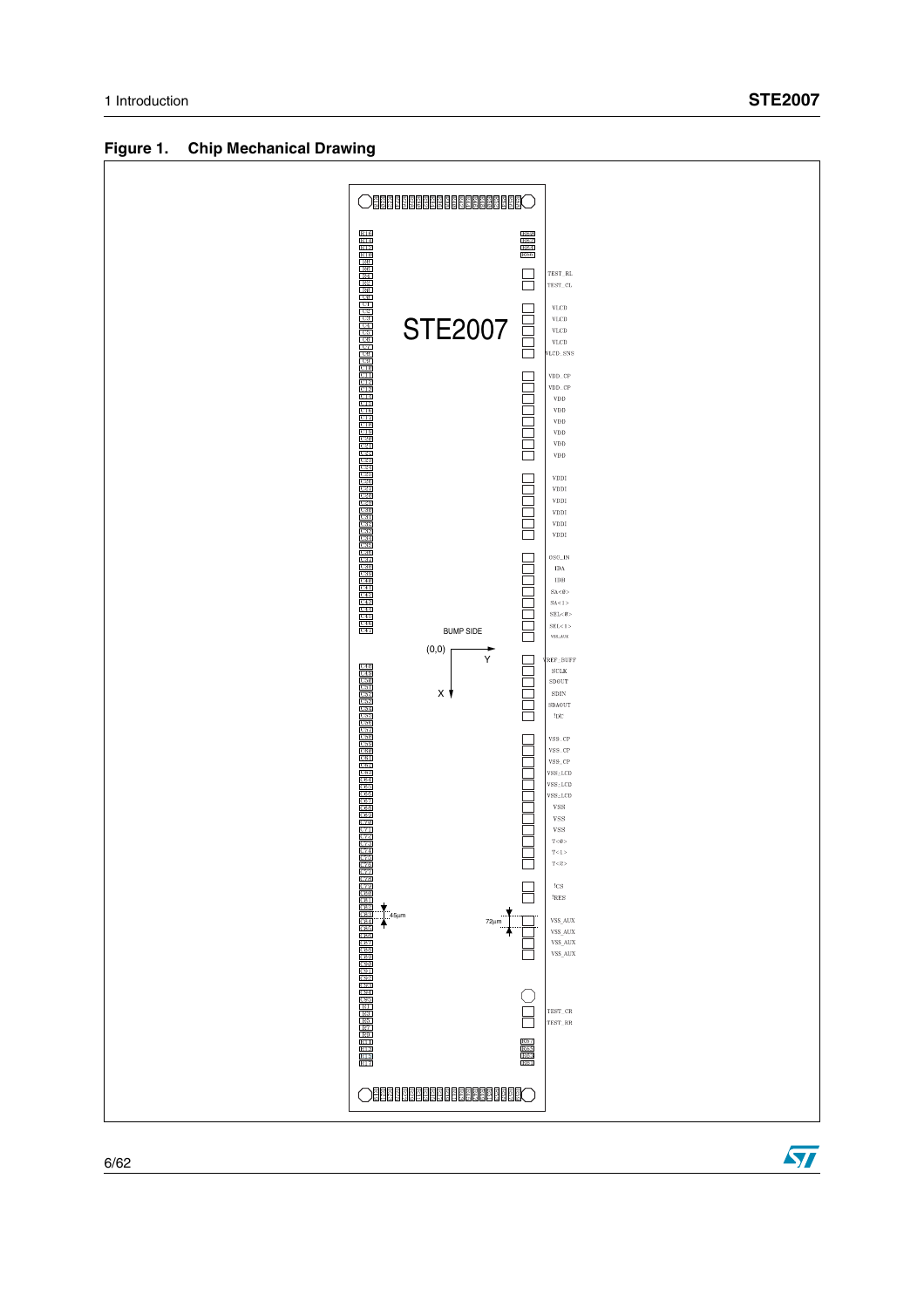# <span id="page-6-0"></span>**2 Driver Pin Description**

## <span id="page-6-1"></span>**2.1 CPU Interface Pins**

### **Table 2. CPU Interface Logic**

| <b>PIN</b> | Signal          | <b>Type</b> | <b>Description</b>                                        | <b>Note</b>                                                                               |
|------------|-----------------|-------------|-----------------------------------------------------------|-------------------------------------------------------------------------------------------|
|            | !RES            |             | Reset Input                                               |                                                                                           |
|            | !CS             |             | Chip Select Input                                         | When Low the<br>communication port is<br>enabled                                          |
|            | <b>SDOUT</b>    | $\Omega$    | Serial Data Output                                        | Must be connected to<br>SDAIN at Module<br>Level                                          |
|            | <b>SDAIN</b>    |             | Serial Data Input / I <sup>2</sup> C Interface Data Input |                                                                                           |
|            | <b>SCLK</b>     |             | Serial Clock Input/I <sup>2</sup> C Interface Clock       |                                                                                           |
|            | SDA_OUT         | $\Omega$    | <sup>12</sup> C Bus Data Out                              | Must be left floating<br>when I <sup>2</sup> C Interface is<br>not is use                 |
|            | SA <sub>1</sub> |             | I <sup>2</sup> C Slave Address                            | Cannot be left floating                                                                   |
|            | SA <sub>0</sub> |             | I <sup>2</sup> C Slave Address                            | Cannot be left floating                                                                   |
|            | !D/C            |             | 4 Line SPI Data/Command Selector                          | Must be connected to<br><b>VSSAUX at Module</b><br>Level when 4-Line SPI<br>is not in USE |

## <span id="page-6-2"></span>**2.2 Power Supply Pins**

### **Table 3. Power Supply Pins**

| <b>PIN</b> | Signal        | Type  | <b>Description</b>           | <b>Note</b> |
|------------|---------------|-------|------------------------------|-------------|
|            | VSS.          | Power | Analog & Digital Grounds     |             |
|            | VSS_LCD       | Power | <b>Drivers Analog Ground</b> |             |
|            | VSS_CP        | Power | <b>Booster Ground</b>        |             |
|            | VDDI          | Power | <b>Digital Power</b>         |             |
|            | VDD           | Power | <b>Analog Supply</b>         |             |
|            | VDD_CP        | Power | Booster Power Supply         |             |
|            | <b>VSSAUX</b> | Power | <b>Auxiliar Vss Output</b>   |             |

#### **Table 4. High Voltage Pins**

| <b>PIN</b> | Signal                 | Type            | <b>Description</b>  | <b>Note</b>                                  |
|------------|------------------------|-----------------|---------------------|----------------------------------------------|
|            | V <sub>LCD</sub>       | High<br>Voltage | Booster Output      | Cext = $0.1 - 1 \mu F$<br>Connected to Vss   |
|            | V <sub>LCD</sub> SENSE | High<br>Voltage | Booster Sense Input | Must be connected to<br>Vicd at module level |

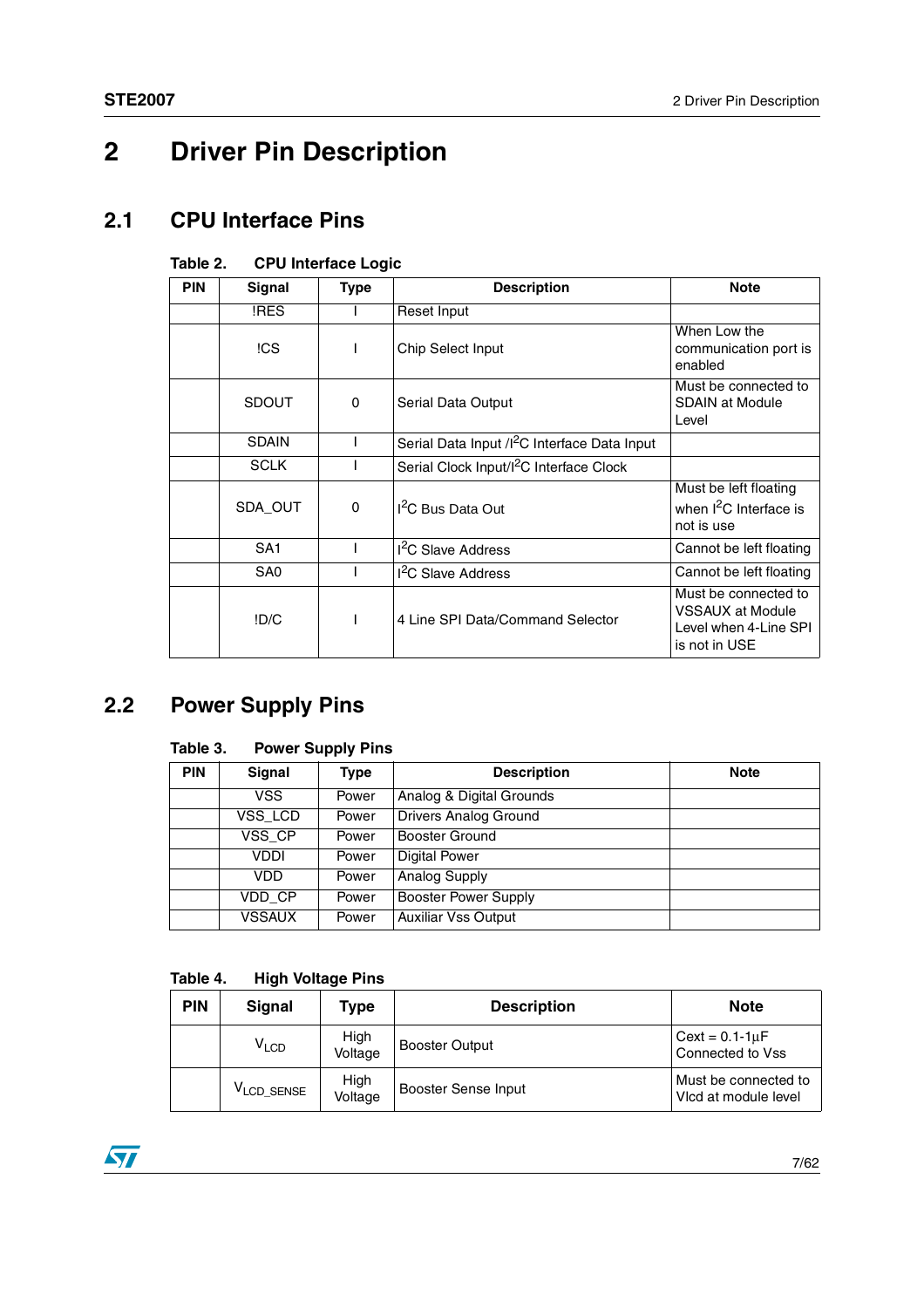| <b>PIN</b> | Signal                       | Type            | <b>Description</b>              | <b>Note</b>                           |
|------------|------------------------------|-----------------|---------------------------------|---------------------------------------|
|            | COM <sub>0</sub> to<br>COM67 | High<br>Voltage | <b>LCD Row Driver Output</b>    | Unused lines must be<br>left floating |
|            | <b>COMS</b>                  | High<br>Voltage | <b>LCD Row Driver Output</b>    | Unused lines must be<br>left floating |
|            | SEG0 to<br>SEG95             | High<br>Voltage | <b>LCD Column Driver Output</b> | Unused lines must be<br>left floating |

**Table 4. High Voltage Pins** (continued)

## <span id="page-7-0"></span>**2.3 Configuration Pins**

**Table 5. Configuration Pin Description**

| <b>PIN</b> | <b>Signal</b>     | <b>Type</b>  | Config            | <b>Description</b>          |                            | <b>Note</b>       |          |
|------------|-------------------|--------------|-------------------|-----------------------------|----------------------------|-------------------|----------|
|            | <b>OSCIN</b><br>ı |              | <b>VSS/VSSAUX</b> | Internal Oscillator Stopped |                            |                   |          |
|            |                   |              | <b>VDDI</b>       |                             | Internal Oscillator Active |                   |          |
|            |                   |              |                   |                             |                            |                   |          |
|            |                   |              | SEL <sub>1</sub>  | <b>SEL0</b>                 | Interface                  |                   |          |
|            |                   | $\mathsf{I}$ | <b>VSS/VSSAUX</b> | VSS//VSSAUX                 | $I^2C$                     |                   |          |
|            | SEL0-SEL1         |              | <b>VSS/VSSAUX</b> | VD <sub>D</sub> 1           | SPI 4-Lines 8 bit          |                   |          |
|            |                   |              | VDD <sub>1</sub>  | <b>VSS/VSSAUX</b>           | Serial 3-Lines 9 bit       |                   |          |
|            |                   |              |                   |                             | VDD <sub>1</sub>           | VD <sub>D</sub> 1 | Not Used |
|            |                   |              |                   |                             |                            |                   |          |
|            | <b>IDA</b>        | I            | <b>VSS/VSSAUX</b> |                             | $IDA="0"$                  |                   |          |
|            |                   |              | <b>VDDI</b>       | $IDA="1"$                   |                            |                   |          |
|            | IDB               |              | <b>VSS/VSSAUX</b> |                             | $IDB="0"$                  |                   |          |
|            |                   | ı            |                   | $IDB="1"$                   |                            |                   |          |

## <span id="page-7-1"></span>**2.4 Test Pins**

### **Table 6. Test Pin Description**

| <b>PIN</b> | <b>Signal</b> | Type | <b>Description</b>            | <b>Note</b>                                        |
|------------|---------------|------|-------------------------------|----------------------------------------------------|
|            | T2            |      | Test Input. Enable Test Mode. | Must Be connected to VSS<br>in Normal Working Mode |
|            | Τ1            |      | Test Input. Enable Test Mode. | Must Be connected to VSS<br>in Normal Working Mode |
|            | T0            |      | Test Input.                   | Must Be connected to VSS<br>in Normal Working Mode |
|            | ТЗ            | O    | Test Output.                  | Must Be OPEN in Normal<br><b>Working Mode</b>      |

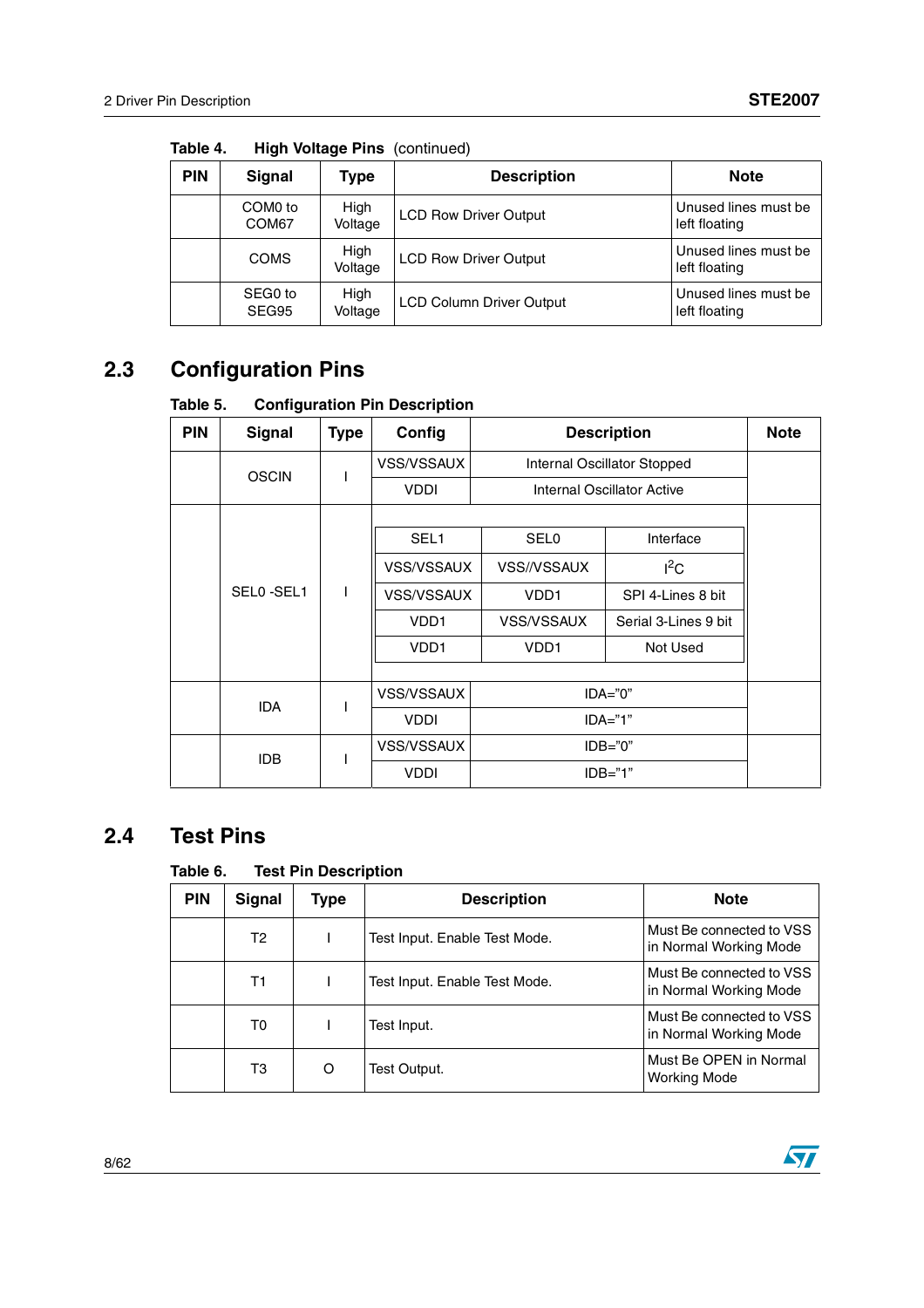| <b>PIN</b> | Signal               | Type | <b>Description</b> | <b>Note</b>                                   |  |  |  |
|------------|----------------------|------|--------------------|-----------------------------------------------|--|--|--|
|            | T <sub>4</sub>       | O    | Test Output.       | Must Be OPEN in Normal<br><b>Working Mode</b> |  |  |  |
|            | T5                   | O    | Test Output.       | Must Be OPEN in Normal<br><b>Working Mode</b> |  |  |  |
|            | T <sub>6</sub>       | O    | Test Output.       | Must Be OPEN in Normal<br><b>Working Mode</b> |  |  |  |
|            | VREF_B<br><b>UFF</b> | O    | Analog Test Output | Must be left floating                         |  |  |  |

**Table 6. Test Pin Description** (continued)

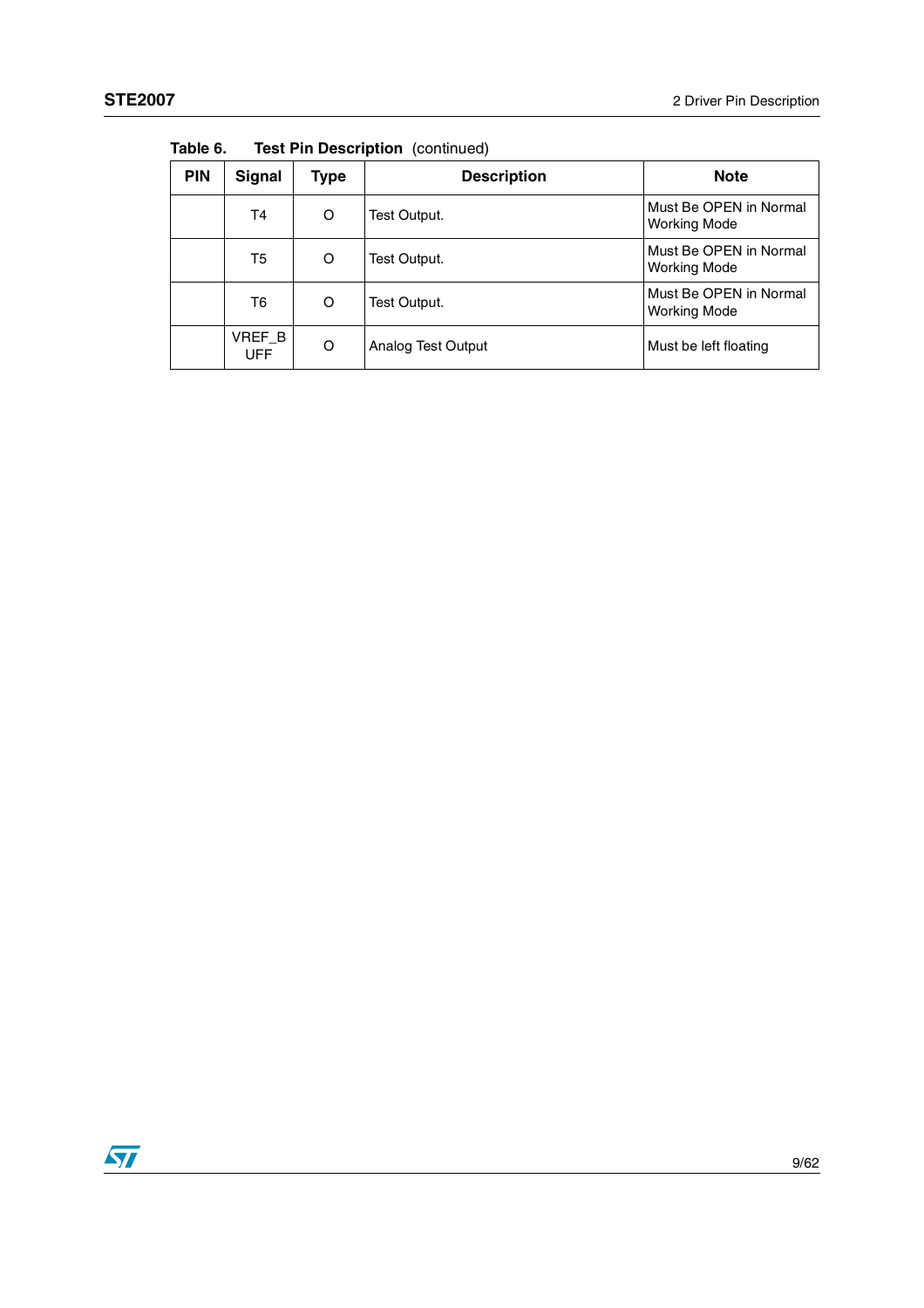$\sqrt{2}$ 

# <span id="page-9-0"></span>**3 Display Driver Electrical Characteristics**

## <span id="page-9-1"></span>**3.1 Absolute maximum ratings**

| Symbol                                 | <b>Parameter</b>                                                                                  | <b>Value</b>                   | Unit        |
|----------------------------------------|---------------------------------------------------------------------------------------------------|--------------------------------|-------------|
| $V_{DDI}$                              | Supply Voltage Range                                                                              | $-0.5$ to $+5$                 | v           |
| $V_{DD}$                               | Supply Voltage Range                                                                              | $-0.5$ to $+5$                 | v           |
| V <sub>LCD</sub>                       | LCD Supply Voltage Range                                                                          | $-0.5$ to $+14.0$              | v           |
| $I_{SS}$                               | <b>Supply Current</b>                                                                             | $-50$ to $+50$                 | mA          |
| $V_i$                                  | Digital Inputs Voltage                                                                            | -0.5 to $V_{\text{DDI}} + 0.5$ | v           |
| $I_{in}$                               | DC Input Current                                                                                  | $-10$ to $+10$                 | mA          |
| $I_{\text{out}}$                       | DC Output Current                                                                                 | $-10$ to $+10$                 | mA          |
| $P_{\text{tot}}$                       | Total Power Dissipation (T <sub>i</sub> = 85°C)                                                   | 300                            | mW          |
| $P_0$                                  | Power Dissipation per Output                                                                      | 30                             | mW          |
| $T_i$                                  | <b>Operating Junction Temperature</b>                                                             | $-40$ to $+85$                 | °C          |
| $T_{\text{stg}}$                       | Storage Temperature                                                                               | $-65$ to 150                   | $^{\circ}C$ |
| All pins vs<br>VDDI $(*)$              | ESD Maximum Withstanding Voltage Range                                                            | ±1750                          | v           |
| All other<br>pins / pin<br>combination | Test Condition: CDF-AEC-Q100-002- "Human Body Model"<br>Acceptance Criteria: "Normal Performance" | ±2000                          | v           |

### **Table 7. Absolute maximum ratings**

Note: (\*) ESD tests have been performed with VSS, VSS\_LCD and VSS\_CP shorted together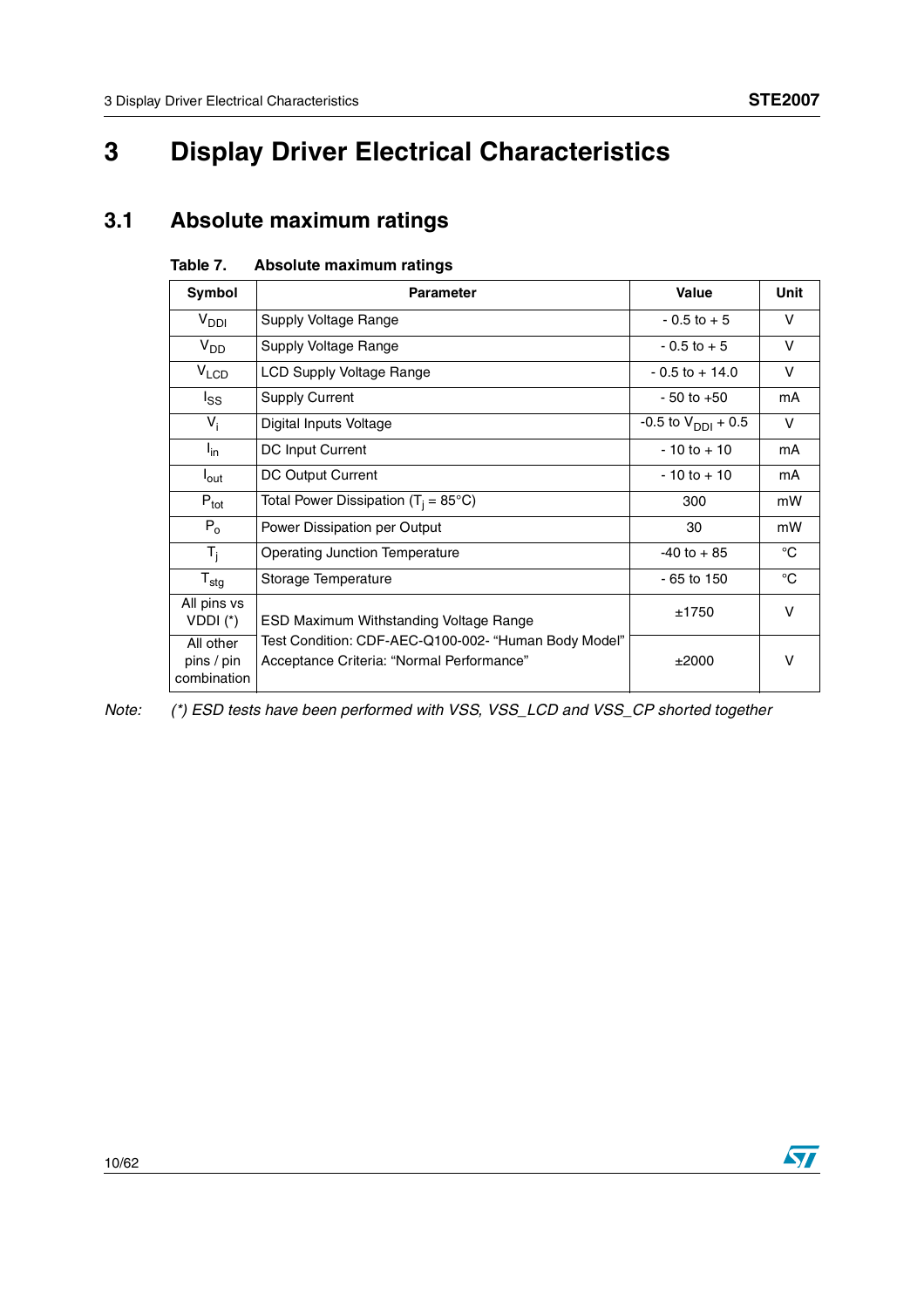## <span id="page-10-0"></span>**3.2 DC Characteristics**

| Table 8. | DC characteristics |
|----------|--------------------|
|----------|--------------------|

| Symbol                            | <b>Test Condition</b><br><b>Parameter</b> |                                                                                                                        | Min.               | Typ. | Max.                | Unit    |
|-----------------------------------|-------------------------------------------|------------------------------------------------------------------------------------------------------------------------|--------------------|------|---------------------|---------|
| V <sub>DD</sub> V <sub>DDCP</sub> | Power Supply Voltage                      | <b>Operating Voltage</b>                                                                                               | 2.4                |      | 3.6                 | $\vee$  |
| V <sub>DDI</sub>                  | Power Supply Voltage(Logic)               | I/O supply Voltage                                                                                                     | 1.6                |      | 3.6                 | $\vee$  |
| $V_{LCD}$                         | <b>Booster Output</b>                     |                                                                                                                        |                    |      | 13.5                | $\vee$  |
| VLCD_SENSE                        | Booster Sense Input                       |                                                                                                                        |                    |      | 13.5                | $\vee$  |
| V <sub>LCD</sub>                  | <b>LCD Supply Voltage Accuracy</b>        | $V_{LCD}=10V$ ; VDD=2.6V; T <sub>amb</sub> =<br>25°C; No display Load;<br>$f_{SCLK} = 0$ Hz                            | $-2$               |      | $\overline{c}$      | $\%$    |
|                                   |                                           | Power Saver Mode ON<br>(Interfaces quiescent)                                                                          |                    | 1    | 3                   | μA      |
| $I(V_{DDI})$                      | Logic Supply Current                      | Power Saver Mode OFF<br>(Interfaces quiescent)                                                                         |                    | 6    | 20                  | μA      |
|                                   |                                           | Write Mode                                                                                                             |                    | 120  | 250                 | μA      |
| $I(V_{DD}+V_{DDCP})$              | Analog Supply Current                     | $VLCD=10V;Booster= 5X;$<br>f <sub>SCLK</sub> =0Hz; VDD=2.4V<br>Refresh Rate=75Hz;<br>no display load; $T_{amb}$ = 25°C |                    | 90   | 180                 | μA      |
| <b>Logic Inputs</b>               |                                           |                                                                                                                        |                    |      |                     |         |
| $V_{\text{IH}}$                   | Logic High level input voltage            |                                                                                                                        | 0.7V <sub>DD</sub> |      | V <sub>DDI</sub>    | $\vee$  |
| $V_{IL}$                          | Logic Low level input voltage             |                                                                                                                        | <b>Vss</b>         |      | 0.3V <sub>DD</sub>  | $\vee$  |
| Iн                                | Logic High level input current            |                                                                                                                        |                    |      | 1                   | $\mu$ A |
| I <sub>IL</sub>                   | Logic Low level input current             |                                                                                                                        |                    |      | $-1$                | μA      |
| <b>Logic Outputs</b>              |                                           |                                                                                                                        |                    |      |                     |         |
| $V_{OH}$                          | Logic High level output voltage           | $I_{OUT}$ = -500µA; VDDI=1.6V                                                                                          | 0.8V <sub>DD</sub> |      | V <sub>DDI</sub>    | $\vee$  |
| $V_{OL}$                          | Logic Low level output voltage            | $I_{OUT}$ = 500µA; VDDI=1.6V                                                                                           | Vss                |      | 0.2V <sub>DDI</sub> | V       |

Note: 1  $T_{amb}$  = -40 to 85°C, unless otherwise specified.

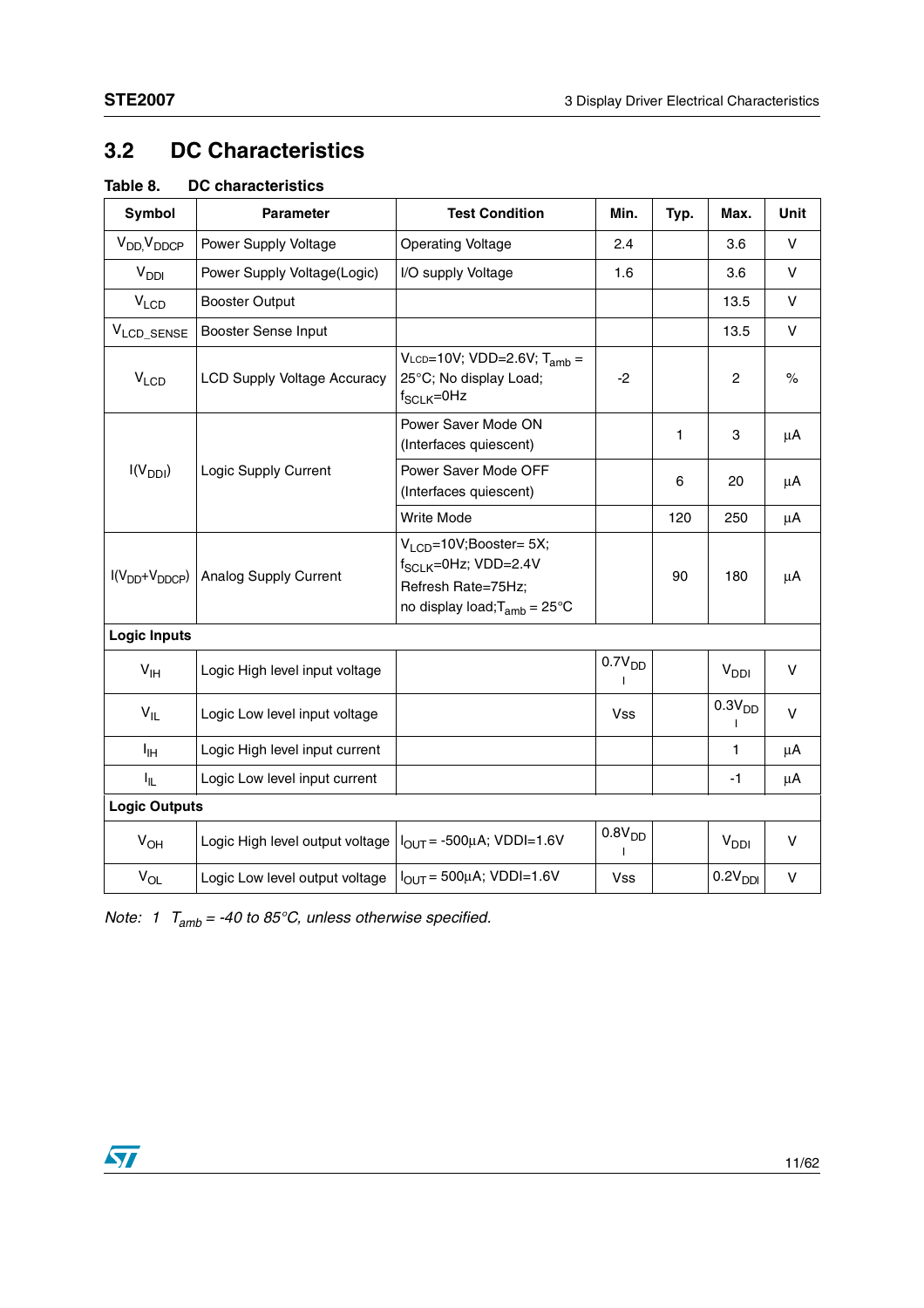## <span id="page-11-0"></span>**3.3 AC Characteristics**

**Table 9. AC Operation - Internal Oscillator**

| <b>Symbol</b>     | <b>Parameter</b>               | <b>Test Condition</b>                                                                            | Min. | Typ. | Max. | Unit |
|-------------------|--------------------------------|--------------------------------------------------------------------------------------------------|------|------|------|------|
| FRAME <sup></sup> | <b>Frame Frequency Default</b> | $VDD = 1.6$ ; $VDD = 2.9V$<br>Rafresh Rate = $75Hz$<br>Tamb = $-20^{\circ}$ C to $+70^{\circ}$ C | 68   | 75   | 82   | Hz   |

## <span id="page-11-1"></span>**3.4 MCU Tx Data Mode**

**Table 10. AC Characteristics for Serial interface**

| <b>Description</b>           | <b>Signal</b> | Symbol | <b>Notes</b>                  | Min. | Typ. | Max. | <b>Unit</b> |
|------------------------------|---------------|--------|-------------------------------|------|------|------|-------------|
|                              |               | tcss   |                               | 60   |      |      | ns          |
| <b>Chip Select</b>           | !CS           | tcsh   |                               | 100  |      |      | ns          |
|                              |               | tchw   |                               | 50   |      |      | ns          |
| Input Serial Data Interface  | <b>SDAIN</b>  | tsds   | Data setup time               | 100  |      |      | ns          |
|                              |               | tsdh   | Data hold time                | 100  |      | 125  | ns          |
|                              |               | tac    | <b>Access Time</b>            | 0    |      | 100  | ns          |
| Output Serial Data interface | <b>SDAOUT</b> | tod    | Output Disable<br>Time        | 25   |      | 100  | ns          |
|                              |               | tscyc  | Serial clock cycle            | 250  |      |      | ns          |
| Serial clock input           | <b>SCLK</b>   | tshw   | Serial clock H<br>pulse width | 100  |      |      | ns          |
|                              |               | tslw   | Serial clock L<br>pulse width | 100  |      |      | ns          |

Note: 1 The input signal rise and fall times must be within 10ns.

2 Every timing is specified on the basis of 30% and 70% of VDDI.

3  $T_{amb}$  = -40 to 85°C, unless otherwise specified.

### **Figure 2. MCU TxData timing**



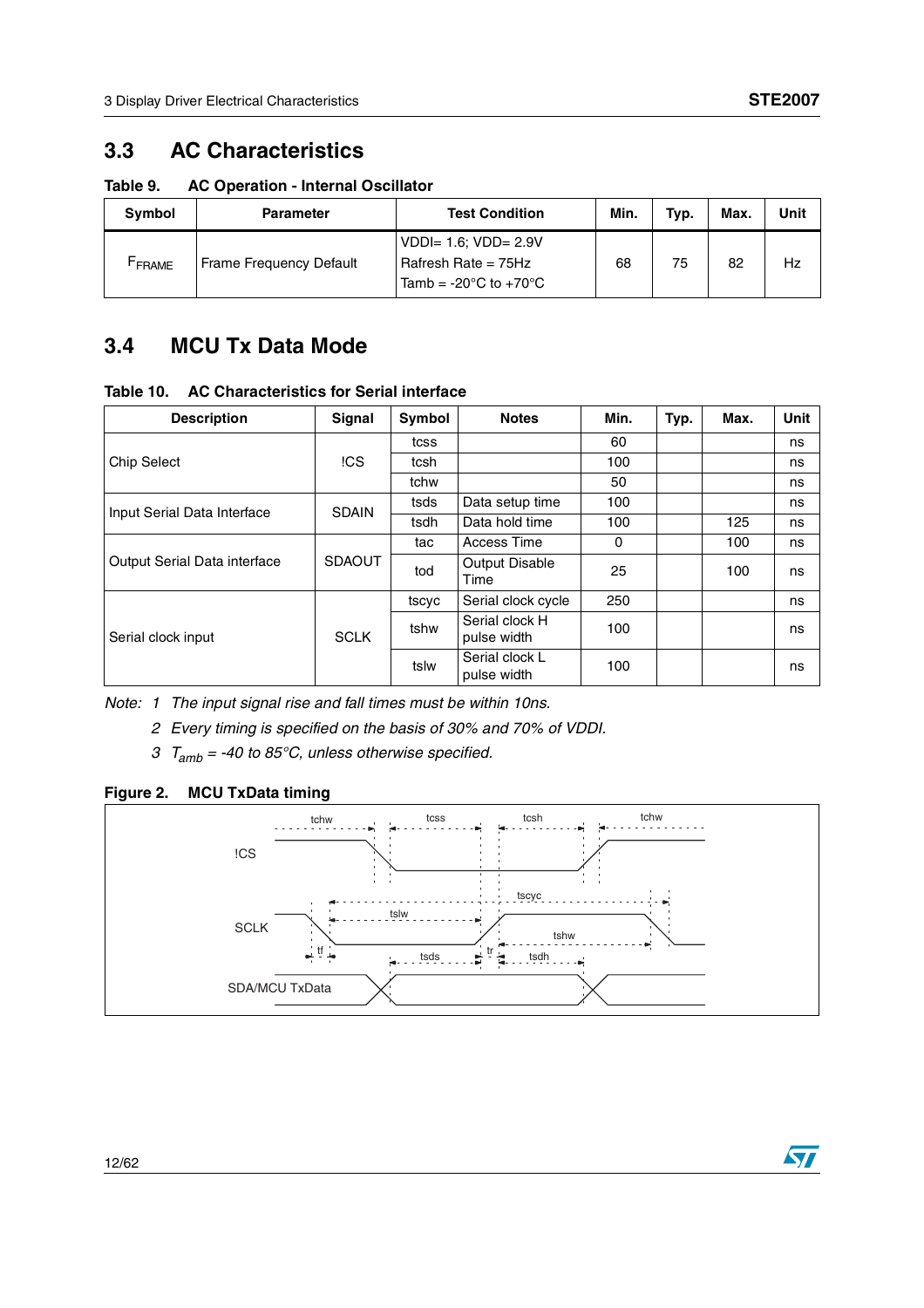| Signal | Symbol | <b>Parameter</b> | Minimum   Typical/ | Maximum | Unit / Notes             |
|--------|--------|------------------|--------------------|---------|--------------------------|
| Inputs | tr.tf  |                  |                    | 10      | ns / to 30% & 70% levels |

#### **Table 11. Input Signals Change Time**

### <span id="page-12-0"></span>**3.4.1 Driver TxData Mode**

#### **Table 12. Timings based on 4 MHz SCLK Speed**

| Item                 | Symbol         | Condition |      | Rating |      | <b>Units</b> |
|----------------------|----------------|-----------|------|--------|------|--------------|
|                      |                |           | Min. |        | Max. |              |
| Data hold time       |                | Note 1    | 100  |        | 125  | ns           |
| Access time          | T2             |           | 10   |        | 100  | ns           |
| Output disable time  | T3             |           | 25   |        | 100  | ns           |
| Data setup time      | T <sub>4</sub> |           | 100  |        |      | ns           |
| !CS pulse width high | T5             |           | 250  |        |      | ns           |

Note: 1 Data Hold Time T1 depends on SCLK high time and Max Data Hold time. It is Always 3-8ns before SCLK pulse falling edge

- 2 The input signal rise and fall times must be within 10ns.
- 3 Every timing is specified on the basis of 30% and 70% of VDDI.
- 4  $T_{amb}$  = -40 to 85°C, unless otherwise specified.

#### **Table 13. Timings based on 1 MHz SCLK Speed**

| Item                 | Symbol         | <b>Condition</b> |      | Rating |      | <b>Units</b> |
|----------------------|----------------|------------------|------|--------|------|--------------|
|                      |                |                  | Min. |        | Max. |              |
| Data hold time *)    |                |                  | 100  |        | 125  | ns           |
| Access time          | T2             |                  | 10   |        | 450  | ns           |
| Output disable time  | T3             |                  | 25   |        | 450  | ns           |
| Data setup time      | T <sub>4</sub> |                  | 100  |        |      | ns           |
| 1CS pulse width high | T5             |                  | 250  |        |      | ns           |

Note: 1 The input signal rise and fall times must be within 10ns.

2 Every timing is specified on the basis of 30% and 70% of VDDI.

3  $T_{amb}$  = -40 to 85°C, unless otherwise specified.

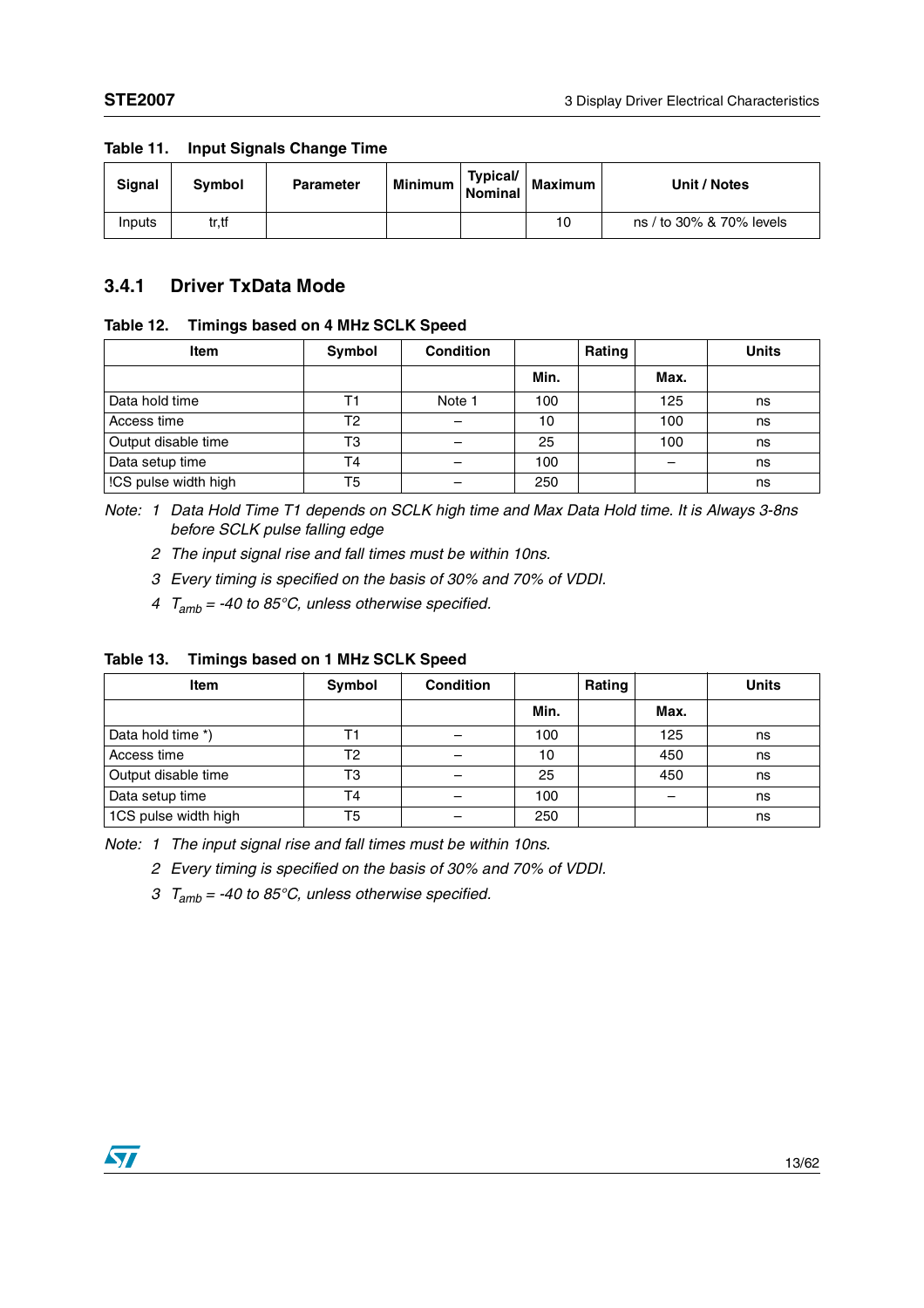

#### **Figure 3. Driver TxData Mode AC timing characteristics**

## <span id="page-13-0"></span>**3.4.2 Reset Timing**

#### **Table 14. Reset Timing**

| <b>Description</b>                      | <b>Signal</b> | <b>Symbol</b> | Min. | Max. | Unit |
|-----------------------------------------|---------------|---------------|------|------|------|
| Reset time                              | !RES          | trs           |      | 2500 |      |
| Reset low pulse width (for valid reset) | !RES          | trw           | 2500 |      | ns   |
| Reset rejection (for noise spike)       | !RES          |               |      | 1000 |      |

Note: 1 The input signal rise and fall times must be within 10ns.

2 Every timing is specified on the basis of 30% and 70% of VDDI.

3  $T_{amb}$  = -40 to 85°C, unless otherwise specified.

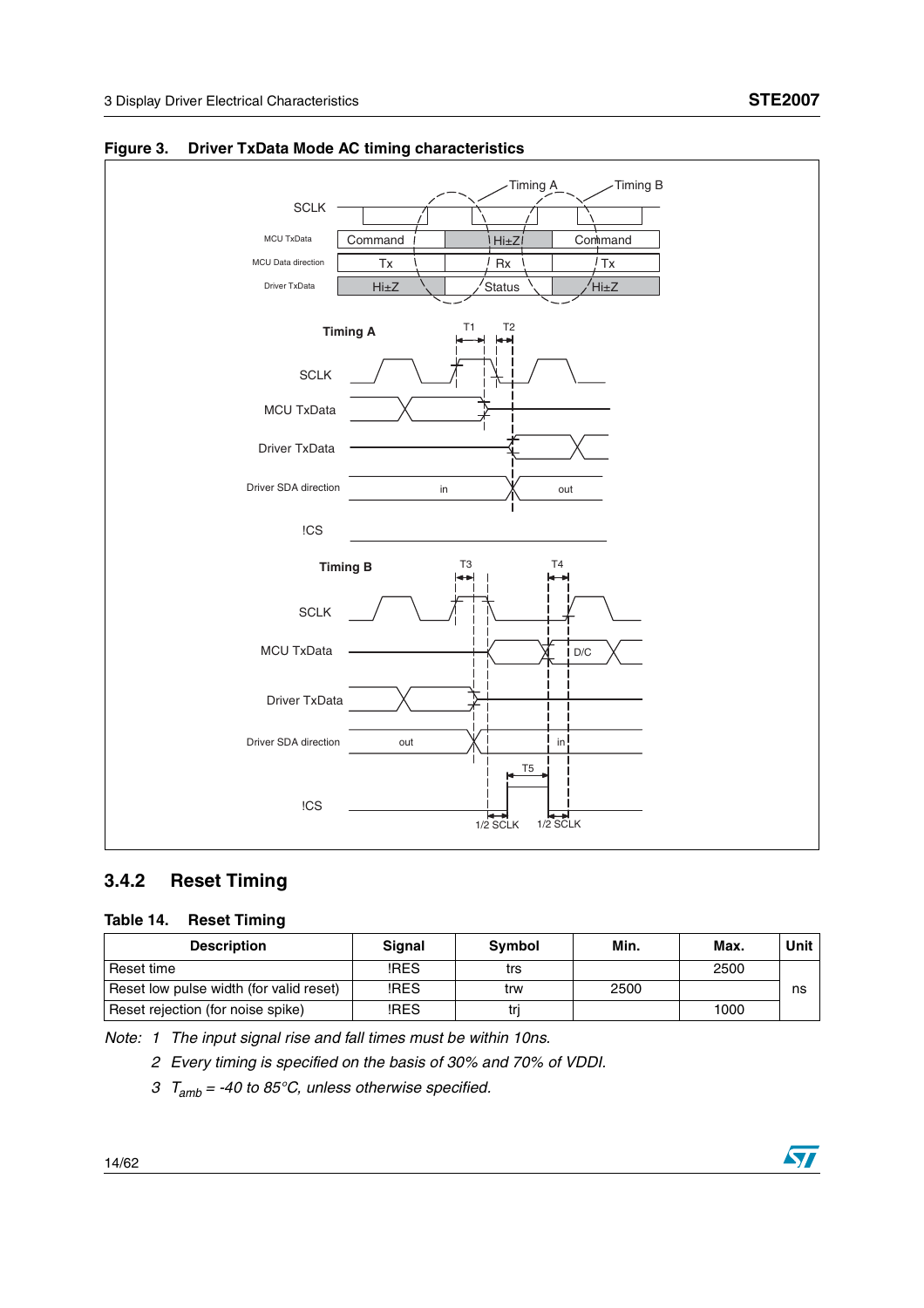## **Figure 4.**



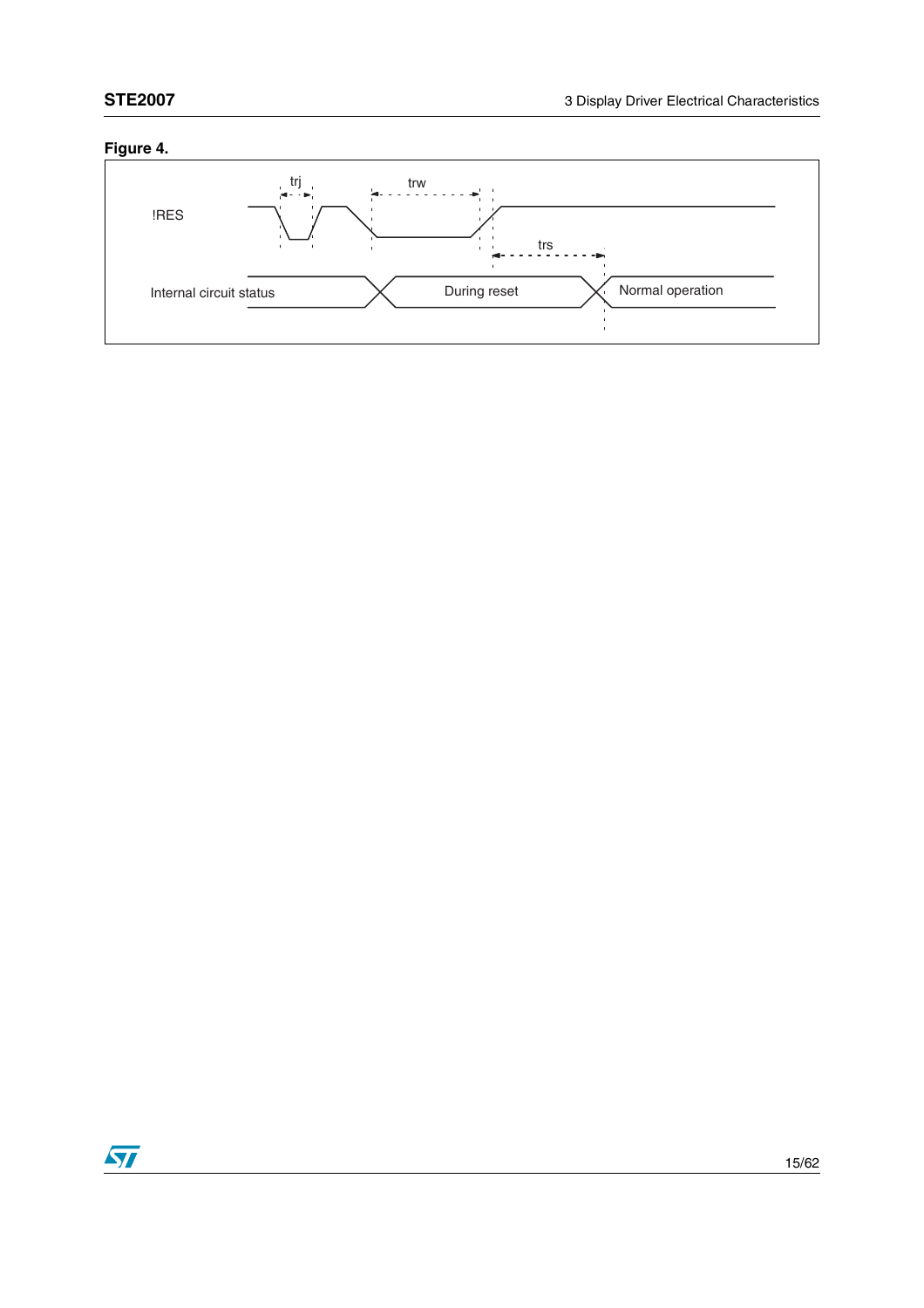## <span id="page-15-0"></span>**4 INTERFACE**

## <span id="page-15-1"></span>**4.1 3-lines 9 bit Serial Interface**

STE2007 3-lines 9 bits serial interface is a bidirectional link between the display driver and the host processor.

It consists of three lines:

- SDAIN/SDAOUT Serial Data
- SCLK Serial Clock
- !CS Peripheral enable: Active Low- Enables and Disables the serial interface

The serial interface is active only if the !CS line is low. If !CS is low after the positive edge of !RES, the serial interface is ready to receive data after the internal reset time. Serial data must be input to SDA in the sequence D/!C, D7 to D0. STE2007 read data on SCLK rising edge. The first bit of serial data D/IC is data/command flag. When D/IC ="1" D7 to D0 bits are display RAM data or Command Parameters. When D/!C="0" D7 to D0 bits identify a command

### <span id="page-15-2"></span>**4.1.1 MCU TxData Mode (Write Mode)**

STE2007 is always a slave device on the communication bus and receive the communication clock on the SCLK pin from the master. Information are exchanged word-wide. Every word is composed by 9 bit. The first bit is named D/!C and indicates whether the following byte is a command  $(D/IC = 0)$  or a Display Data Byte  $(D/IC = 1)$ .

During data transfer, the data line is sampled by the receiver unit on the SCLK rising edge.

The data/command received is transferred to DDRAM or Executed on the first falling edge after the latching rising edge or on the !CS rising edge.

If !CS stays low after the last bit of a command/data byte, the serial interface expects the D/!C bit of the next data byte on the next SCLK positive edge.

A reset pulse on !RES pin interrupts any transmission.





### **4.1.1.1 Data/Command Transfer break**

If the Host processor generates an break condition (!CS Line HIGH before having received Bit D0) while transferring a Data byte to the Frame Memory or a Command identifier or a command parameter, the not complete received byte is discarded, the communication is interrupted and the interface is forced in reset state.

When !CS line becomes low again to start a new communication session STE2007 is ready to receive the same byte interrupted re-transmitted or a new command identifier.

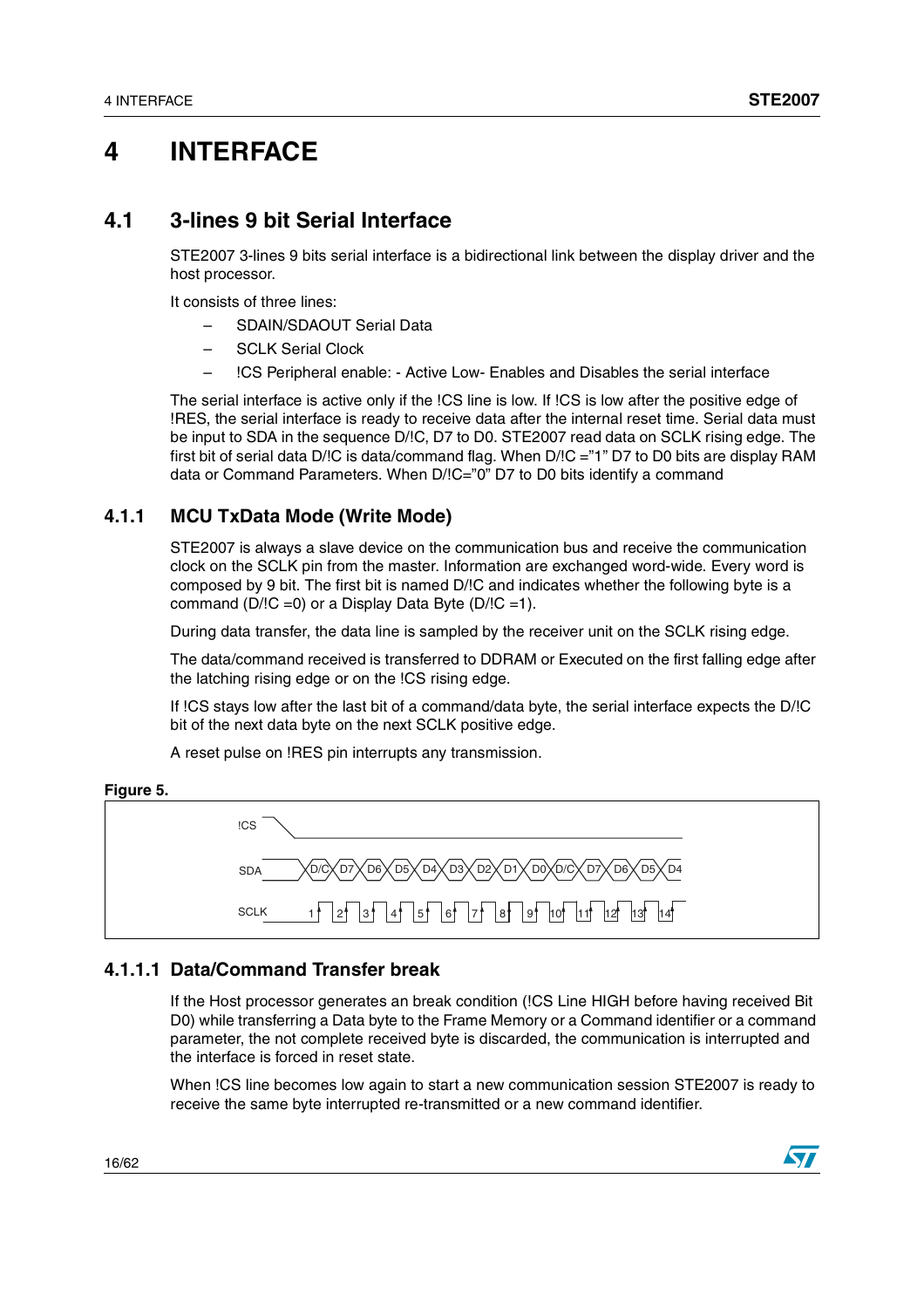

**Figure 6. 3-lines SPI Data Transfer break condition**

### **4.1.1.2 Data/Command Transfer pause**

It is possible while transferring Frame Memory Data, Commands or Command Parameters to insert a pause in the data transmission (!CS Line HIGH after 8 Bits Received). When !CS is forced high after a whole byte received, the received byte is processed. Then STE2007 is forced in a wait state ready to restart processing incoming data from the point where the communication has been paused

If a new command identifier is transferred after a pause condition the previous communication session is definitively closed.

Four are the possible conditions:

- Command-Pause-Command
- Command-Pause-Parameter
- Parameter-Pause-Command
- Parameter-Pause-Parameter

**Figure 7. 3-lines SPI Data Transfer Pause**



### <span id="page-16-0"></span>**4.1.2 Driver TxData Mode (Read Mode)**

The Driver TxData–mode is a method to check the electrical interconnection between LCD driver and baseband, to identify the driver and for VDD Intercfonnection electrical self testing.

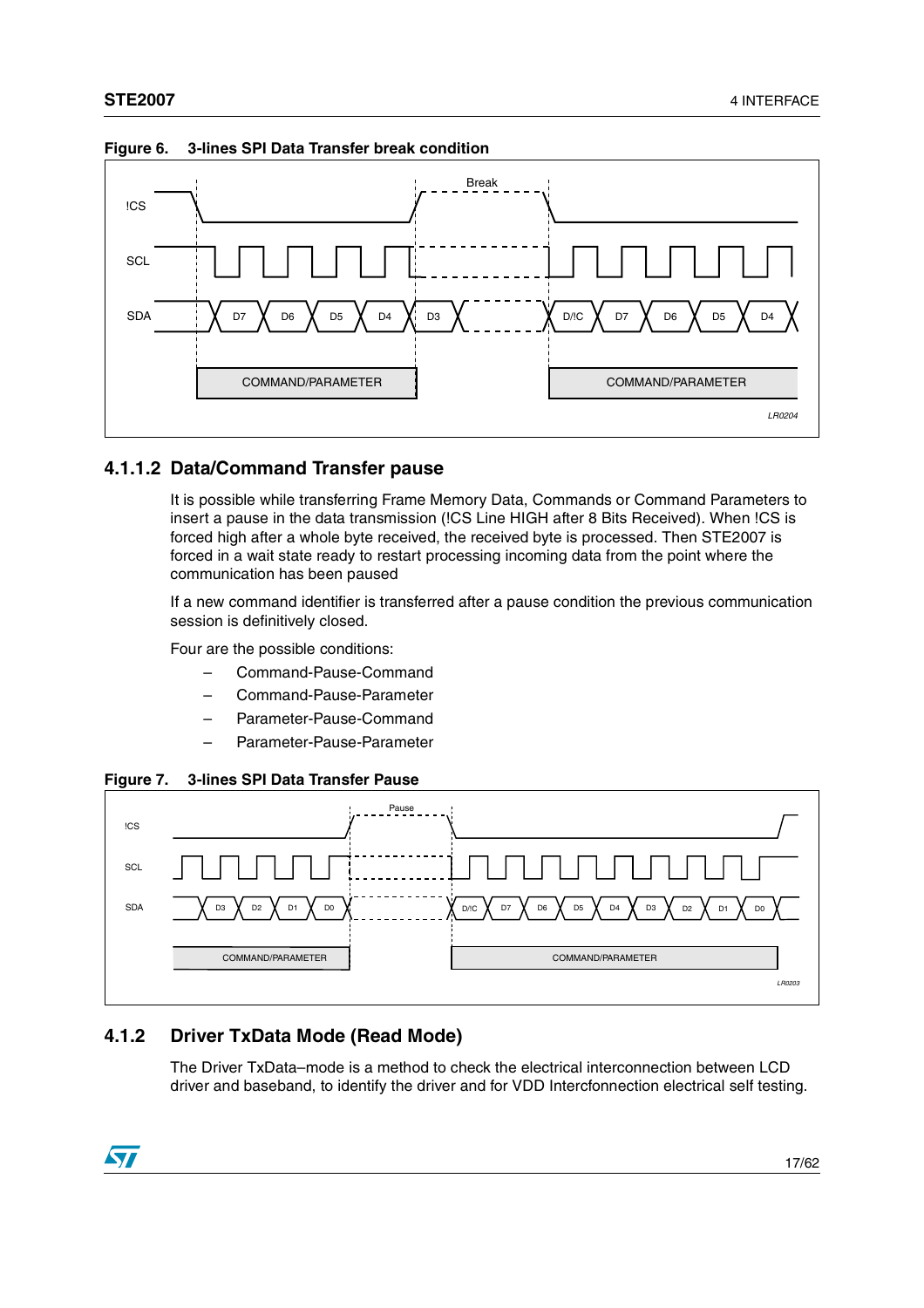ST

Self Testing of the electrical contacts is based on the monitoring of VLCD. The improper electrical contact on VDD can be noted from a too low level of VLCD.

The serial interface Driver TxData–mode is controlled by three input signals.

The serial data output (SDAOUT/Driver TxData) and serial clock input (SCLK) are enabled when !CS is low after having received one Reading Command.

To access Driver TxData–mode a Reading command must be sent to STE2007 driver. The first bit (D/C) is low to indicates next 8–bits are for command. The data is read to the driver on the rising edge of SCLK (see section "MCU TxData–mode"). After last command bit (bit 0) is read SDAOUT becomes active (Low impedance) and MCU is able to read data from driver.

SDAOUT is forced in high impedence when !CS line is forced high or after the eight SCLK rising edges from the last SCLK rising edge of teh reading command transfer (Figure 8).

After sending out all 8 bits the driver release automatically the bus and go back to the MCU TxData–mode. MCU Txdata line changes from high–z to active low or high in the falling edge of 8th SCLK pulse. !CS must be set high and low again before !D/C writing can continue.

If !CS is forced high during the Driver TxDAta-mode, the Driver Tx data session is aborted and SDAOUT is forced in high impedance Mode.

SDAOUT and SDAIN line can be short circuited in normal working conditions.

#### **Figure 8. AC timing characteristics**

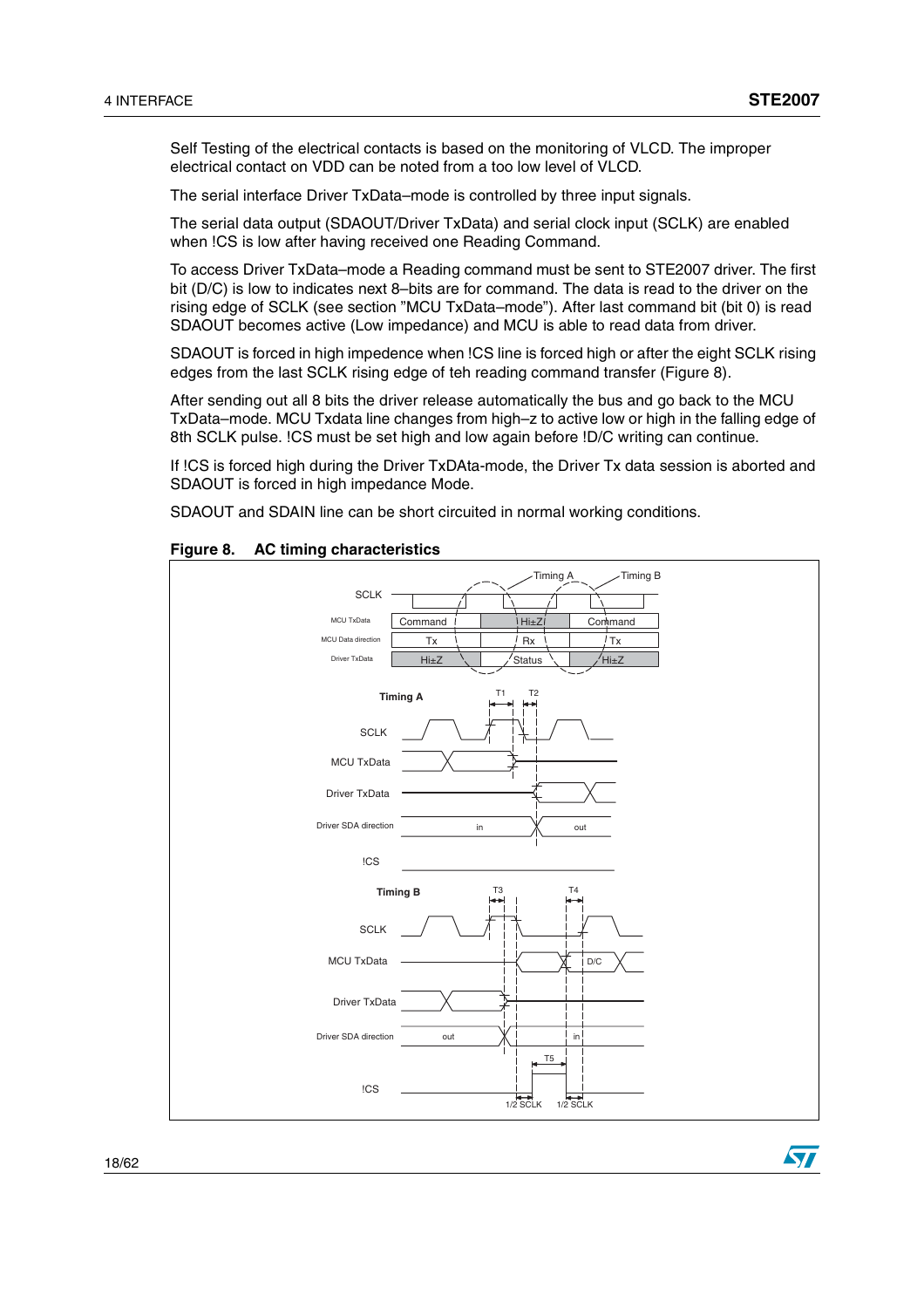

**Figure 9. Timing chart for start and stop of data reading from driver**

## <span id="page-18-0"></span>**4.2 4-Line SPI**

STE2007 4-lines serial interface is a bidirectional link between the display driver and the host processor.

It consists of four lines:

- SDA Serial Data
- **SCL Serial Clock**
- !CS Peripheral enable: Active Low- Enables and Disables the serial interface
- Mode selection (D/!C).

The serial interface is active only if the !CS line is low. If !CS is low after the positive edge of !RES, the serial interface is ready to receive data after the internal reset time.

### <span id="page-18-1"></span>**4.2.1 MCU TxData Mode (Write Mode)**

STE2007 is always a slave device on the communication bus and receive the communication clock on the SCL pin from the master. Information are exchanged byte-wide. During data transfer, the data line is sampled by the receiver unit on the SCL rising edge.

D/!C line status set whether the byte is a command (D/!C =0) or a data (D/!C =1); D/!C line is read on the eighth SCL clock pulse during every byte transfer.

If !CS stays low after the last bit of a command/data byte, the serial interface expects the MSB of the next data byte on the next SCL positive edge.

If !CS line is forced high in the middle of a data transfer, not complete Data bytes and Commands bytes are discarded.

A reset pulse on !RES pin interrupts any transmission.

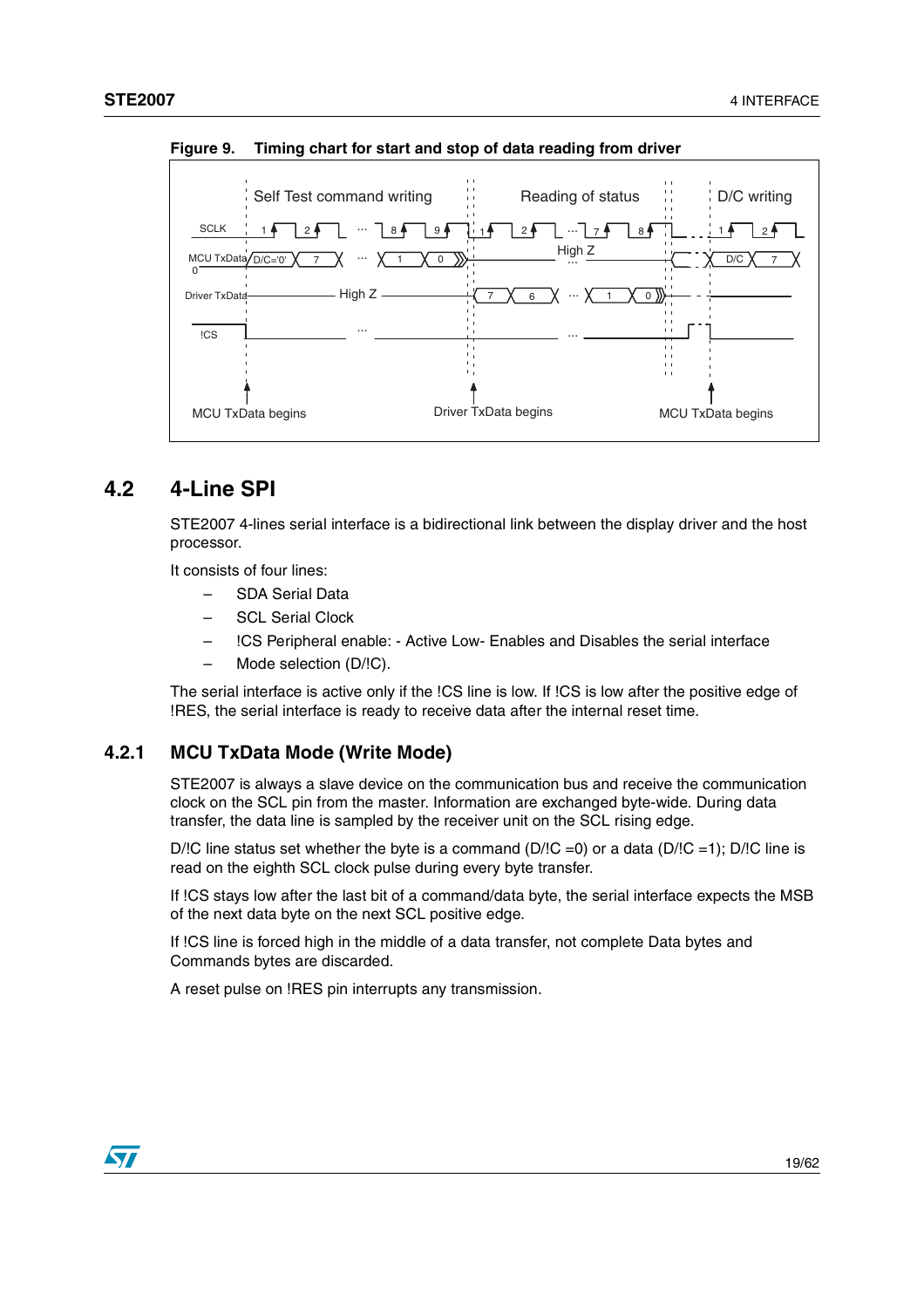| !CS                    |      |         |                                                                                                                                     |         |               |
|------------------------|------|---------|-------------------------------------------------------------------------------------------------------------------------------------|---------|---------------|
| D/IC                   |      |         |                                                                                                                                     |         |               |
| SCL                    |      |         |                                                                                                                                     |         |               |
| <b>SDA</b><br>(input)  |      |         | <u>; p7Xp6Xp5Xp4Xp3Xp2Xp1Xp0Xp7Xp6Xp5Xp4Xp3Xp2Xp1Xp0Xp7Xp6Xp5Xp4Xp3Xp2Xp1Xp0Xp7Xp6X;;;;;;;;;;;;;;;;xp0Xp7Xp6Xp5Xp4Xp3Xp2Xp1Xp0X</u> |         |               |
| <b>SDA</b><br>(output) | Hi-Z |         |                                                                                                                                     |         |               |
|                        |      | COMMAND | COMMAND                                                                                                                             | COMMAND | COMMAND       |
|                        |      |         |                                                                                                                                     |         | <b>LB0189</b> |

**Figure 10. 4-lines SPI Commands Transfe**

#### **Figure 11. 4-lines SPI Video Data Write Cycle**



### **4.2.1.1 Data/Command Transfer break**

If the Host processor generates an break condition (!CS Line HIGH before having received Bit D0) while transferring a Data byte to the Frame Memory or a Command identifier or a command parameter, the not complete received byte is discarded, the communication is interrupted and the interface is forced in reset state.

When !CS line becomes low again to start a new communication session STE2007 is ready to receive the same byte interrupted re-transmitted or a new command identifier.



**Figure 12. 4-lines SPI Data Transfer break condition**

### **4.2.1.2 Data/Command Transfer pause**

It is possible while transferring Frame Memory Data, Commands or Command Parameters to insert a pause in the data transmission (!CS Line HIGH after 8 Bits Received). When !CS is forced high after a whole byte received, the received byte is processed. Then STE2007 is forced in a wait state ready to restart processing incoming data from the point where the communication has been paused

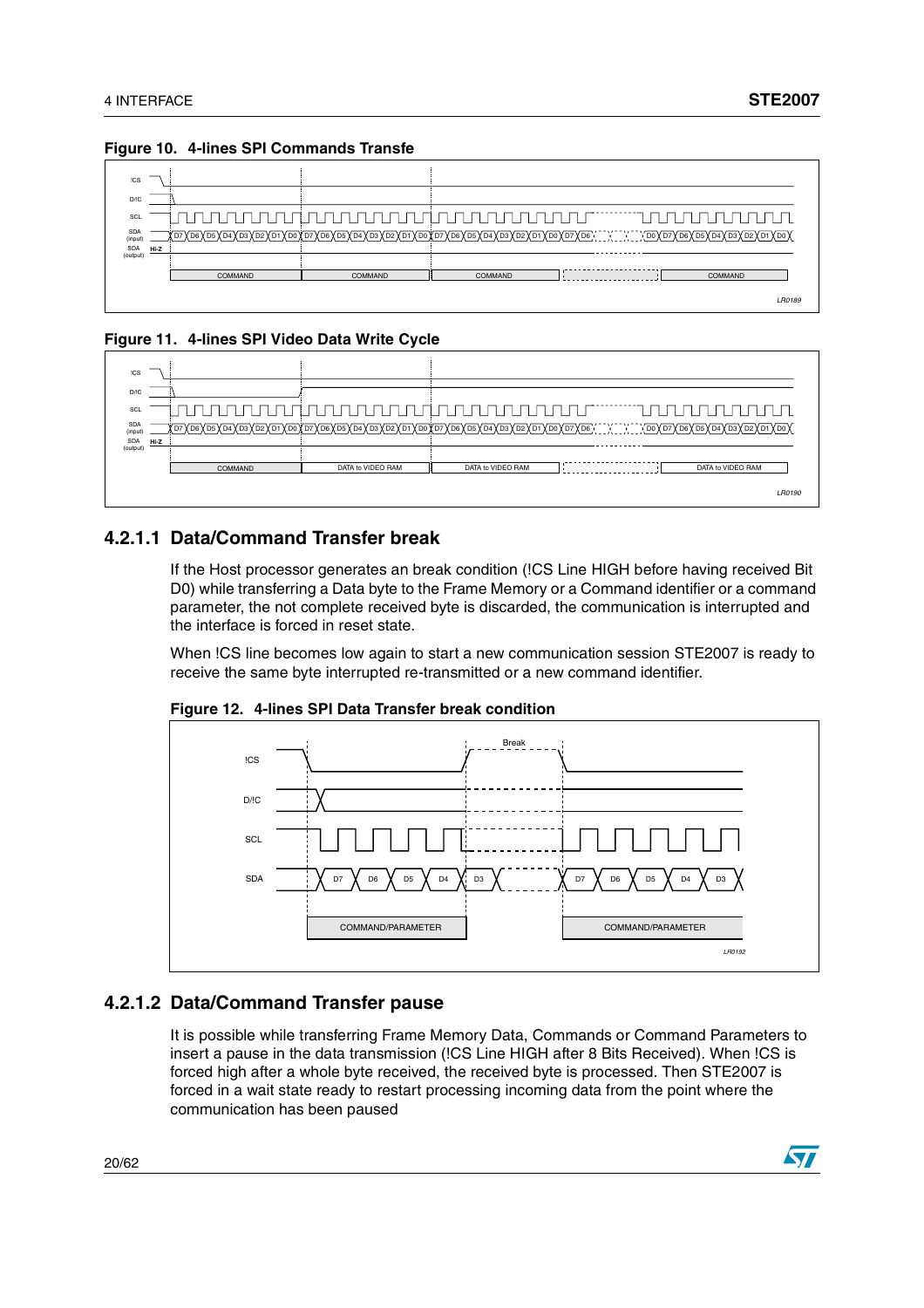If a new command identifier is transferred after a pause condition the previous communication session is definitively closed.

Four are the possible conditions:

- Command-Pause-Command
- Command-Pause-Parameter
- Parameter-Pause-Command
- Parameter-Pause-Parameter

#### **Figure 13. 4-lines SPI Data Transfer Pause**



### <span id="page-20-0"></span>**4.2.2 Driver TxData Mode (Read Mode)**

Throughout SDA line is possible to read some registers value (ID Numbers, Status byte, temperature).

SDA (output Driver) is in High impedance in steady state and during data write.

**Figure 14. 4-lines SPI 8Bit Read Cycle**



## <span id="page-20-1"></span>**4.3 I2C Bus**

The I<sup>2</sup>C interface is a fully complying I2C bus specification, selectable to work in both Fast (400kHz Clock) and High Speed Mode (3.4MHz).

This bus is intended for communication between different ICs. It consists of two lines: one bidirectional for data signals (SDA) and one for clock signals (SCL). Both the SDA and SCL lines must be connected to a positive supply voltage via an active or passive pull-up.

The following protocol has been defined:

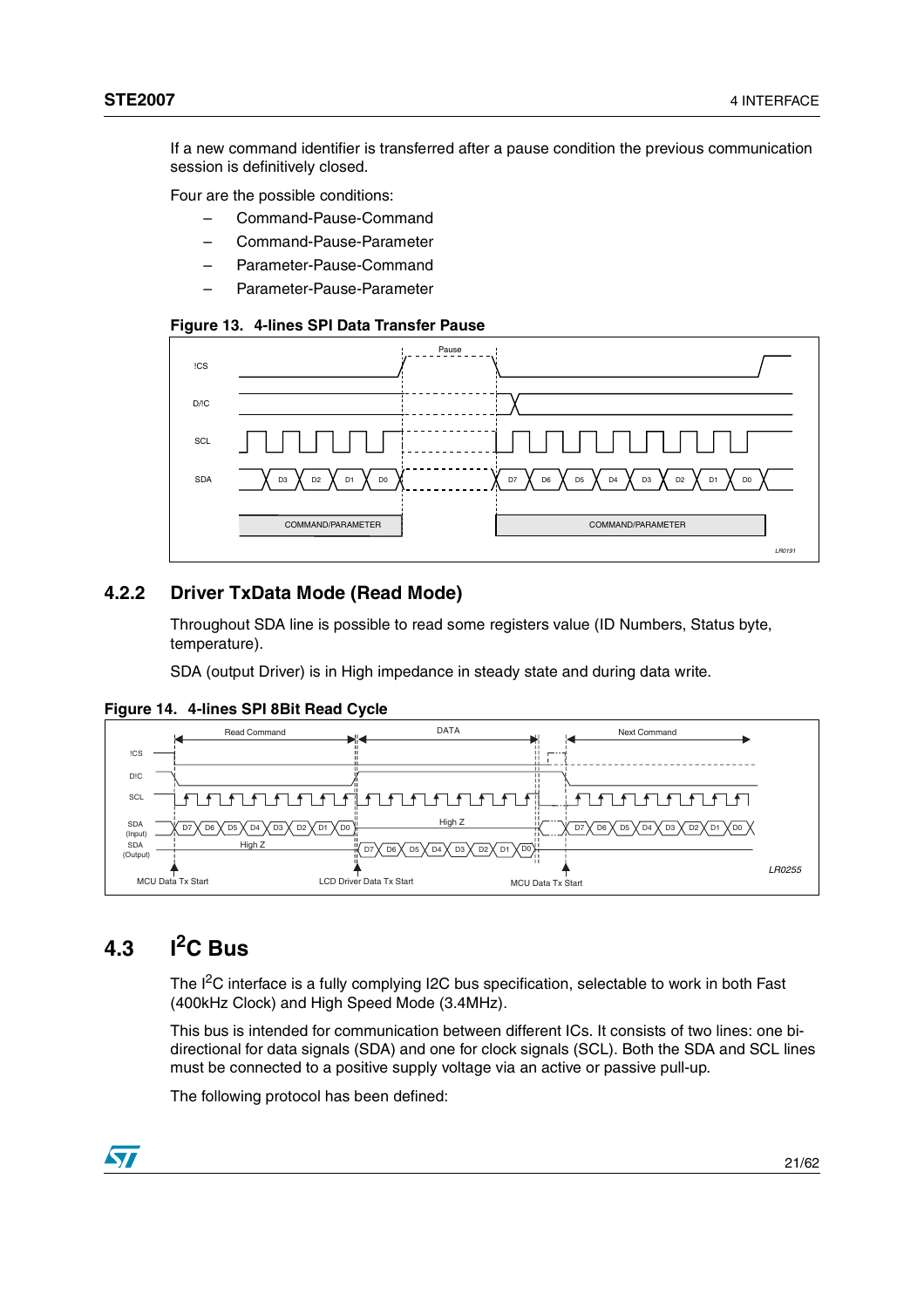- Data transfer may be initiated only when the bus is not busy.
- During data transfer, the data line must remain stable whenever the clock line is high. Changes in the data line while the clock line is high will be interpreted as a Start or Stop Data Transfer condition (see below).

Accordingly, the following bus conditions have been defined:

**BUS not busy:** Both data and clock lines remain High.

**Start Data Transfer:** A change in the state of the data line, from High to Low, while the clock is High, define the START condition.

**Stop Data Transfer:** A Change in the state of the data line, from low to High, while the clock signal is High, defines the STOP condition.

**Data Valid:** The state of the data line represents valid data when after a start condition, the data line is stable for the duration of the High period of the clock signal. The data on the line may be changed during the Low period of the clock signal. There is one clock pulse per bit of data.

Each data transfer starts with a start condition and terminated with a stop condition. The number of data bytes transferred between the start and the stop conditions is not limited. The information is transmitted byte-wide and each receiver acknowledges with the ninth bit.

By definition, a device that gives out a message is called "transmitter", the receiving device that gets the signals is called "receiver". The device that controls the message is called "master". The devices that are controlled by the master are called "slaves"

**Acknowledge.** Each byte of eight bits is followed by one acknowledge bit. This acknowledge bit is a low level put on the bus by the receiver, whereas the master generates an extra acknowledge related clock pulse.

A slave receiver which is addressed must generate an acknowledge after the reception of each byte. Also, a master receiver must generate an acknowledge after the reception of each byte that has been clocked out of the slave transmitter. The device that acknowledges has to pull down the SDA\_IN line during the acknowledge clock pulse. Of course, setup and hold time must be taken into account. A master receiver must signal an end-of-data to the slave transmitter by not generating an acknowledge on the last byte that has been clocked out of the slave. In this case, the transmitter must leave the data line High to enable the master to generate the STOP condition.

Connecting SDA\_IN and SDA\_OUT together the SDA line become the standard data line. Having the acknowledge output (SDAOUT) separated from the serial data line is advantageous in Chip-On-Glass (COG) applications. In COG applications where the track resistance from the SDAOUT pad to the system SDA line can be significant, a potential divider is generated by the bus pull-up resistor and the Indium Tin Oxide (ITO) track resistance. It is possible that during the acknowledge cycle the STE2007 will not be able to create a valid logic 0 level. By splitting the SDA input from the output the device could be used in a mode that ignores the acknowledge bit. In COG applications where the acknowledge cycle is required, it is necessary to minimize the track resistance from the SDACK pad to the system SDA line to guarantee a valid LOW level.

To be compliant with the  $1<sup>2</sup>C$ -bus Hs-mode specification the STE2007 is able to detect the special sequence "S00001xxx". After this sequence no acknowledge pulse is generated.

Since no internal modification are applied to work in Hs-mode, the device is able to work in Hsmode without detecting the master code.

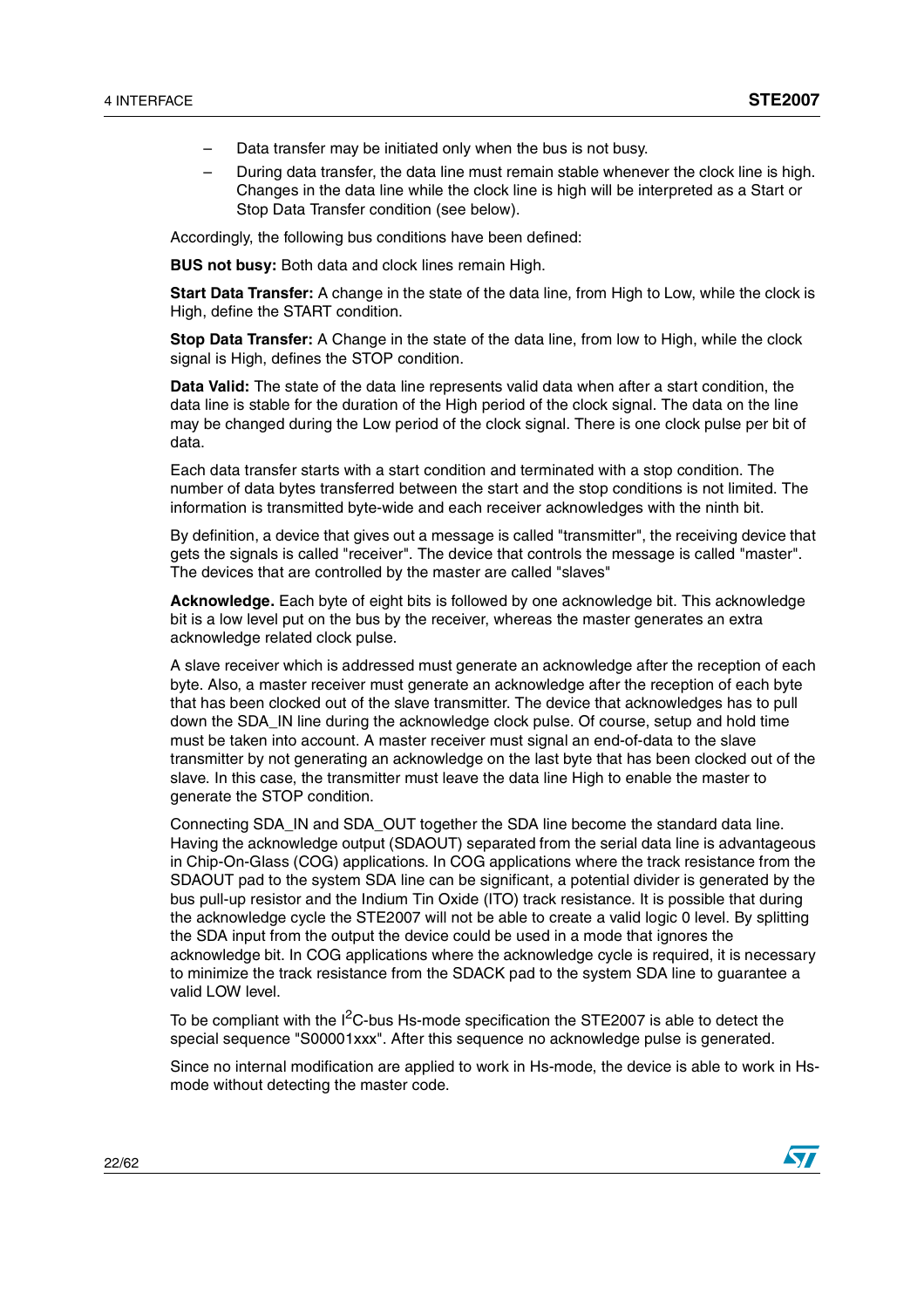







### <span id="page-22-0"></span>**4.3.1 Communication Protocol**

The STE2007 is an  $I^2C$  slave. The access to the device is bi-directional since data write and status read are allowed.

Four are the device addresses available for the device. All have in common the first 5 bits (01111). The two least significant bit of the slave address are set by connecting the SA0 and SA1 inputs to a logic 0 or to a logic 1.

### <span id="page-22-1"></span>**4.3.2 Starting the Communication**

To start the communication between the bus master and the slave LCD driver, the master must initiate a START condition. Following this, the master sends an 8-bit byte, on the SDA bus line (Most significant bit first). This consists of the 7-bit Device Address Code, and the 1-bit Read/ Write Designator (R/W). The R/W bit has to be set to logic 1 to logic 0 according to the type of communication (read or write).

All slaves with the corresponding address acknowledge in parallel, all the others will ignore the <sup>2</sup>C-bus transfer.



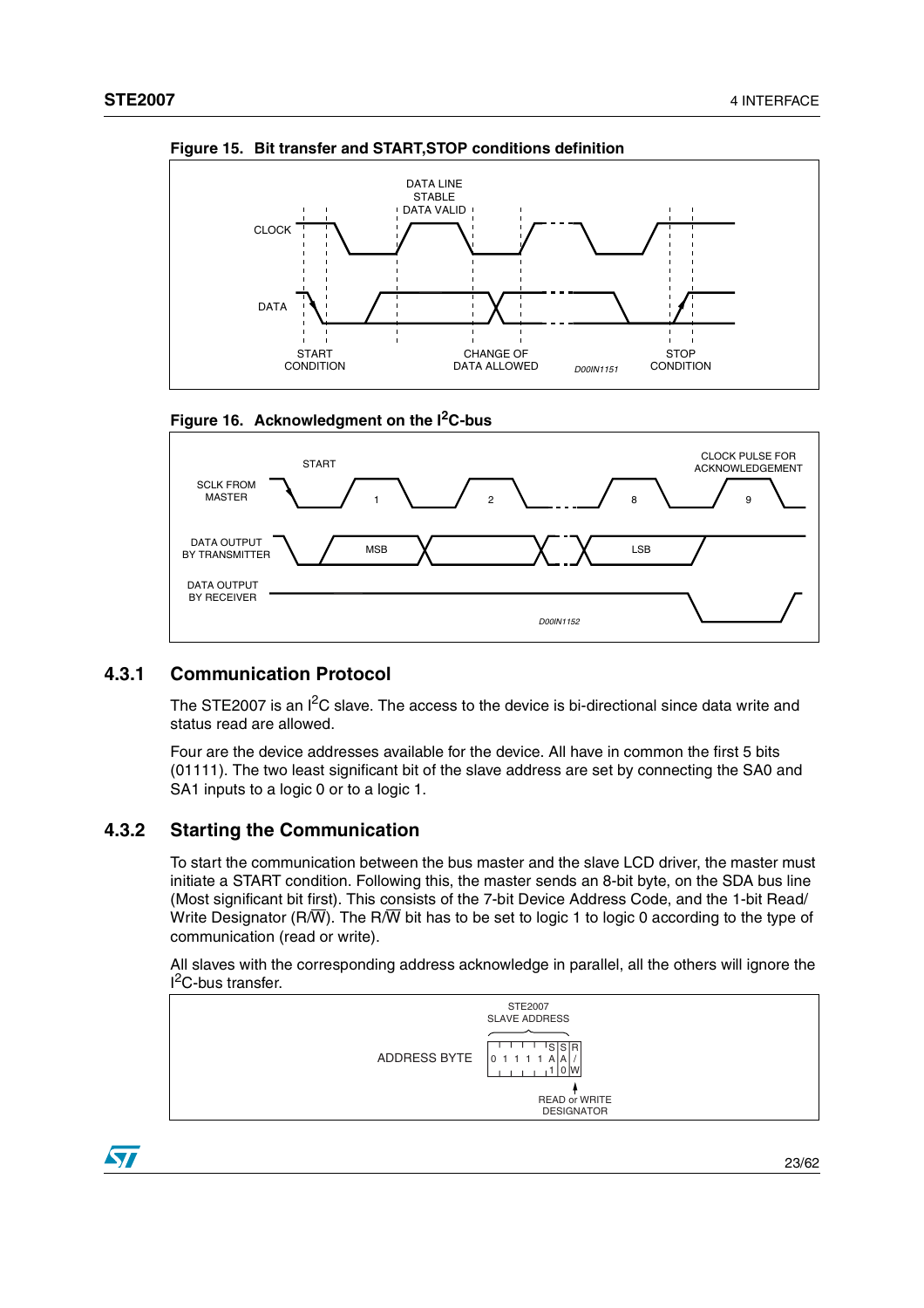### <span id="page-23-0"></span>**4.3.3 MCU TxData Mode (Write Mode)**

If the R/W bit is set to logic 0 the STE2007 is set to be a receiver and the master can send commands or data.

After the communication has started and slaves have acknowledged, the master sends a control byte defined as follows and waits for its acknowledgement:

|              | <u> La Carlo de la Carlo de la Carlo de la Carlo de la Carlo de la Carlo de la Carlo de la Carlo de la Carlo de l</u> |
|--------------|-----------------------------------------------------------------------------------------------------------------------|
| CONTROL BYTE | $ $ CoDC 0 0 0 0 0 0 $ $                                                                                              |
|              |                                                                                                                       |

The Co bit is the control byte MSB and defines if after this control byte will follow a single byte sequence (Co = 1) or a multiple bytes sequence (Co = 0). The  $D/\overline{C}$  bit defines whether the following byte (if Co = 1) or the following stream of bytes (if Co = 0) are command ( $D/\overline{C}$  = 0) or DDRAM data ( $D/\overline{C} = 1$ ).

Depending on state of flags Co and D/C, four writing sequences are possible:

SINGLE COMMAND BYTE SEQUENCE (Co = 1,  $D/\overline{C}$  = 0): a single byte interpreted as a command will follow the control byte;

SINGLE DATA BYTE SEQUENCE (Co = 1,  $D/\overline{C}$  = 1): a single byte interpreted as a data to be written in DDRAM will follow the control byte;

MULTIPLE COMMAND BYTES SEQUENCE (Co = 0,  $D/\overline{C}$  = 0): a stream of bytes will follow the control byte, with each single byte interpreted as a command;

MULTIPLE DATA BYTES SEQUENCE (Co = 0,  $D/\overline{C}$  = 1): a stream of bytes will follow the control byte, with each byte interpreted as a data byte to be written in DDRAM.

Every single byte of a sequence must be acknowledged by all addressed units.

A multiple data sequence is terminated only by sending a STOP condition on the  $I^2C$  bus.

When a sequence is terminated, another sequence of any type can follow or a  $I<sup>2</sup>C STOP$ condition can be sent to close the communication.

In a single or multiple data bytes sequence, every data byte received is stored in the DDRAM at the location specified by the current values of data pointers. Data pointers are automatically updated after each single data byte written.

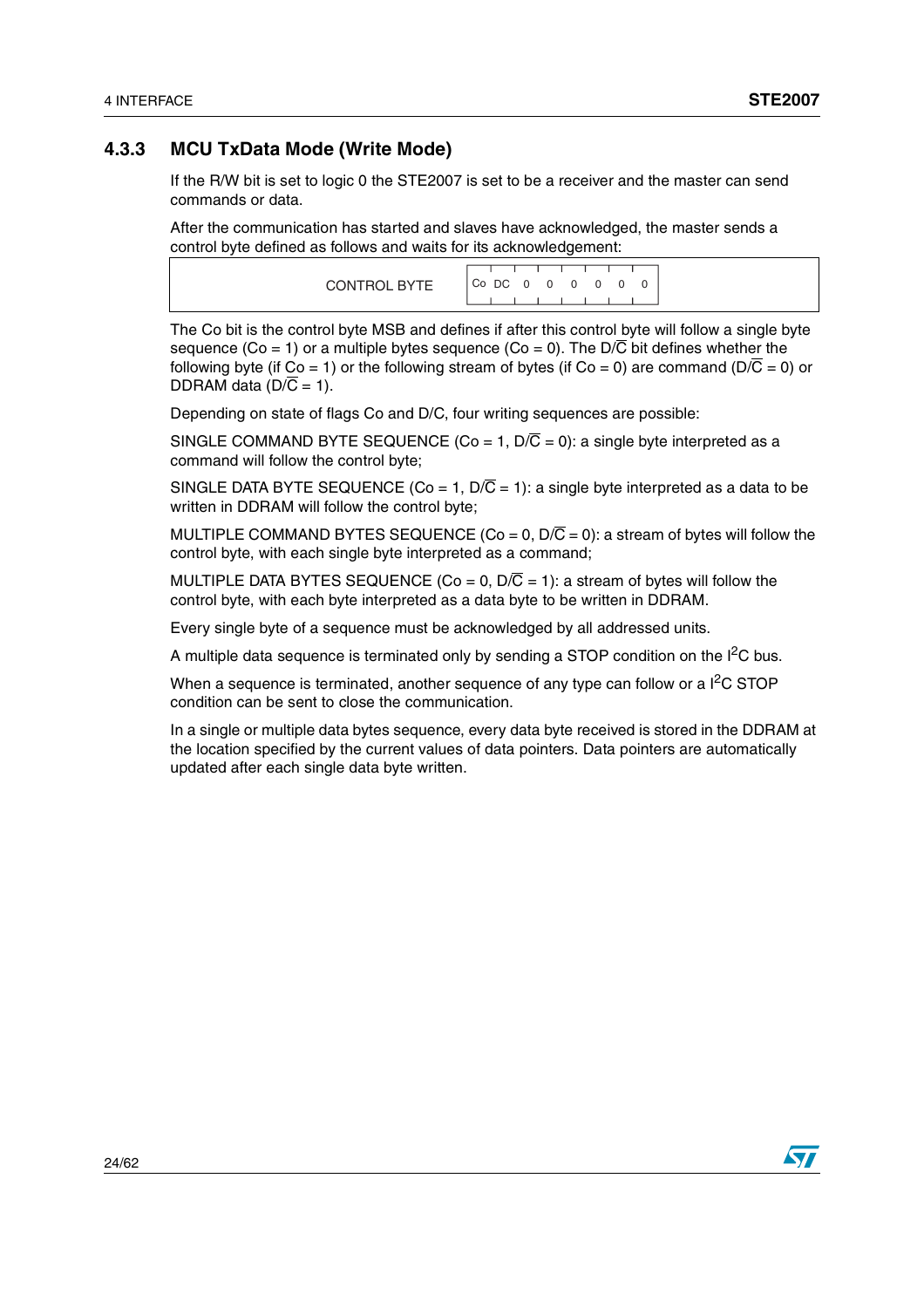## <span id="page-24-0"></span>**4.3.4 Driver TxData Mode (Read Mode)**

If the R/W bit is set to logic 1 the chip will output data immediately after the slave address. If the D/C bit during the last write access, is set to a logic 0, the byte read is the status byte.



**Figure 17. Communication Protocol**

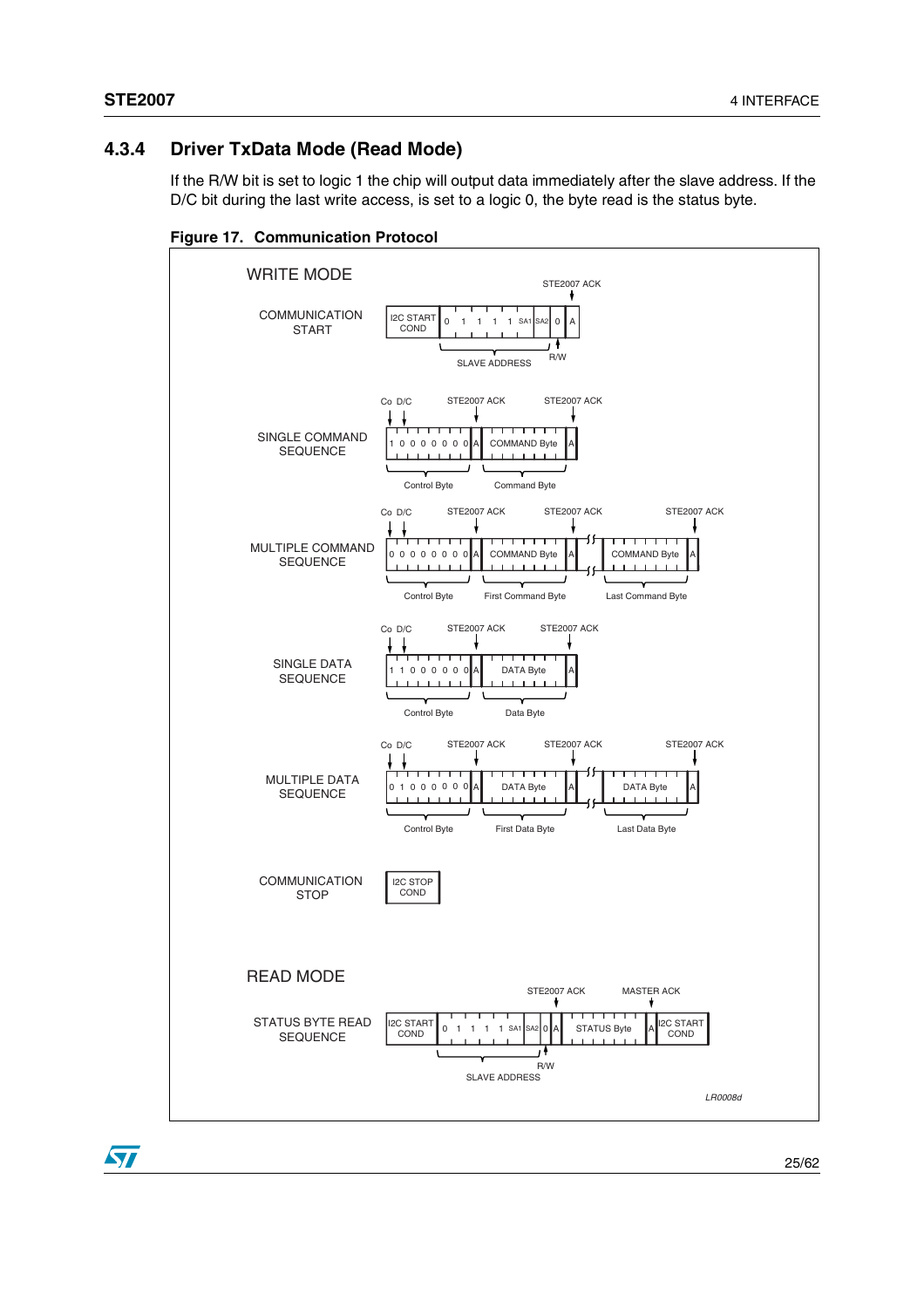## <span id="page-25-0"></span>**4.4 Reading Mode**

STE2007 features a reading Command to transmitt data from the LCD driver to Host Processor. After the reading command STE2007 transfers 8 bits to the Host controller:

Identification Byte (Command Code DB<sub>hex</sub>)

### <span id="page-25-1"></span>**4.4.1 IIdentification byte**

Identification byte is an 8 Bit code that identify the module revision Number.

| Table 15. |  |  | ID byte format |  |
|-----------|--|--|----------------|--|
|-----------|--|--|----------------|--|

| <b>Bit nr</b> | $D7(MSB)$ D6 | D5             | D4        | D <sub>3</sub> | D <sub>2</sub> | D1 | DO(LSB) |
|---------------|--------------|----------------|-----------|----------------|----------------|----|---------|
|               |              | <b>IDB PAD</b> | I IDA PAD |                |                |    |         |

**Figure 18.**







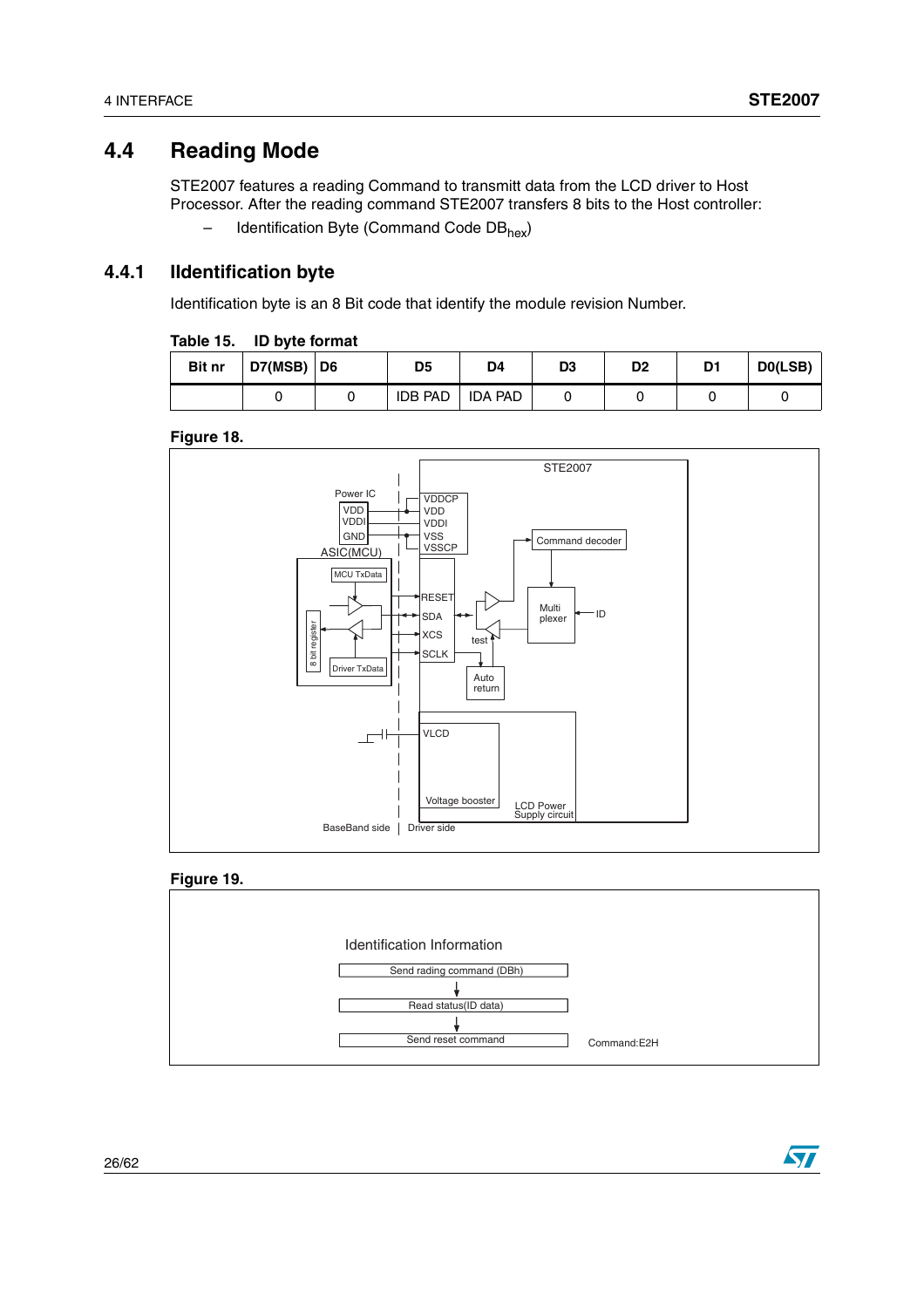## <span id="page-26-0"></span>**5 Display Data RAM (DDRAM)**

## <span id="page-26-1"></span>**5.1 DDRAM and Page/column address circuit**

The DDRAM stores pixel data for LCD. It is a 68–row (8 page by 8 bits +4) by 96–column addressable array. D7 to D0 display data from MCU corresponds to the LCD common direction. "0" bit in DDRAM is a OFF–dot on display and "1" bit in DDRAM is displayed as ON–dot on display.

#### **Figure 20. DDRAM vs. display on LCD**



Each pixel can be selected when page address and column address are specified. The MCU issues Page address set command to change the page and access to another page. In DDRAM page address 8 (D3,D2,D1,D0=1,0,0,0) only display data D0,D1,D2 & D3 are valid.

The DDRAM column address is specified by Column address set command.

The specified column address is automatically incremented by +1 when a Display data write command is entered. After the last column address (5Fh), column address returns to 00h and page address incremented by +1. After the very last address (column=5Fh, page=8h), both column address and page address return to 00h (column address=00h, page address=0h).



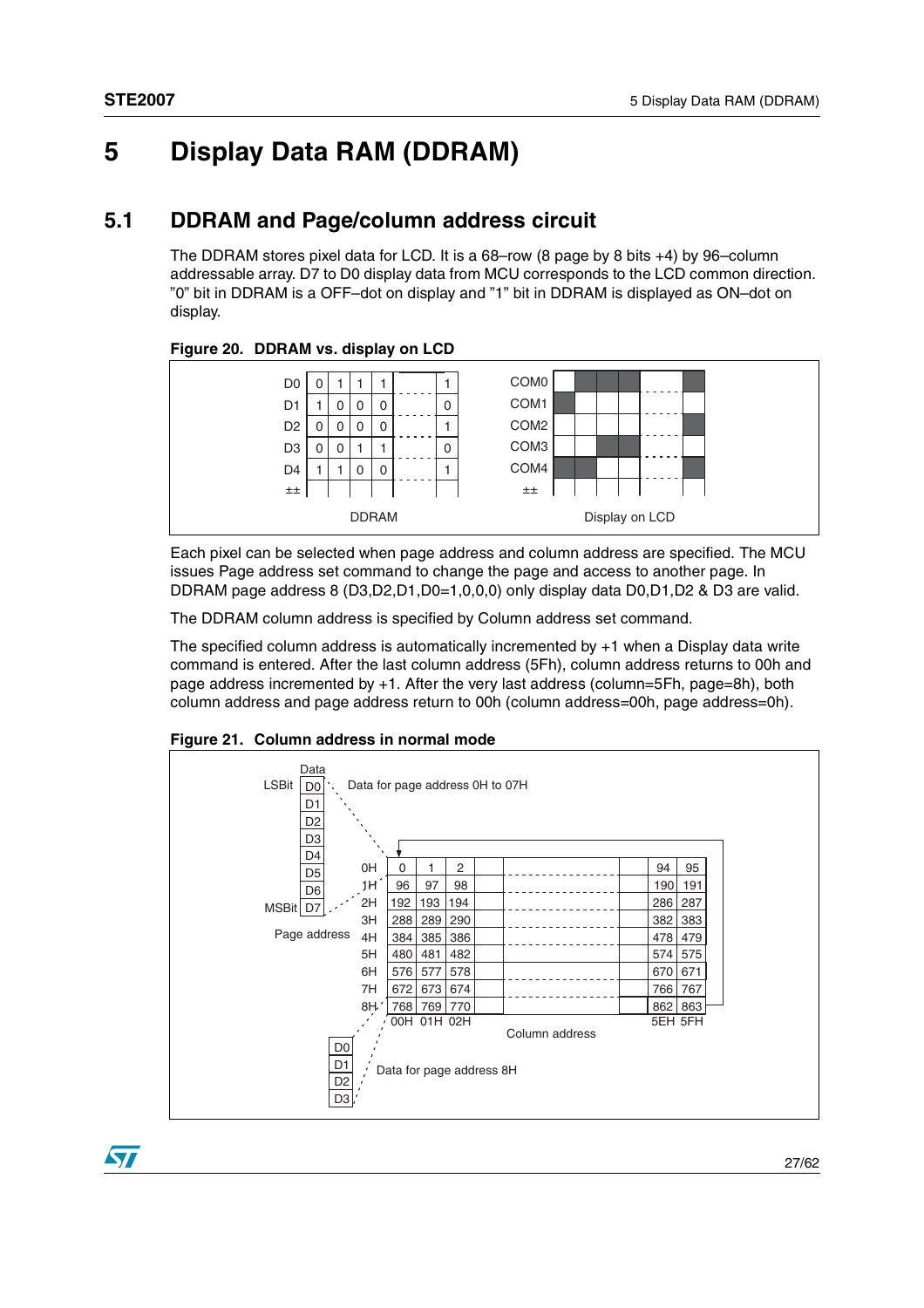

**Figure 22. Column address in reversed mode**

Data can be written to the DDRAM at the same time as data is being displayed, without causing the LCD to flicker.

Segment driver direction command can be used to reverse the relationship between the DDRAM column address and segment output. This function is achieved writing data into DDRAM in reverse order (from Right to left).

| <b>Column</b><br>address    | 00H              | 01H              | 02H              | 5DH | 5EH              | 5FH              | 5DH              |
|-----------------------------|------------------|------------------|------------------|-----|------------------|------------------|------------------|
| Normal<br><b>Direction</b>  | SEG <sub>0</sub> | SEG <sub>1</sub> | SEG <sub>2</sub> |     | SEG93            | SEG94            | SEG95            |
| Reverse<br><b>Direction</b> | SEG95            | SEG94            | SEG93            |     | SEG <sub>2</sub> | SEG <sub>1</sub> | SEG <sub>0</sub> |

**Table 16. Column address direction**

## <span id="page-27-0"></span>**5.2 Line address circuit**

The line address circuit specifies the line address relating to the COM output when the contents of the DDRAM are displayed. The display start line that is normally the top line of the display, can be specified by Display start line address set command.

STE2007 features Four different Multiplexing Mode to fine tune the duty ratio on the display size:

- 68 Lines Display
- 65 Lines Display
- 49 Lines Display
- 33 Lines Display

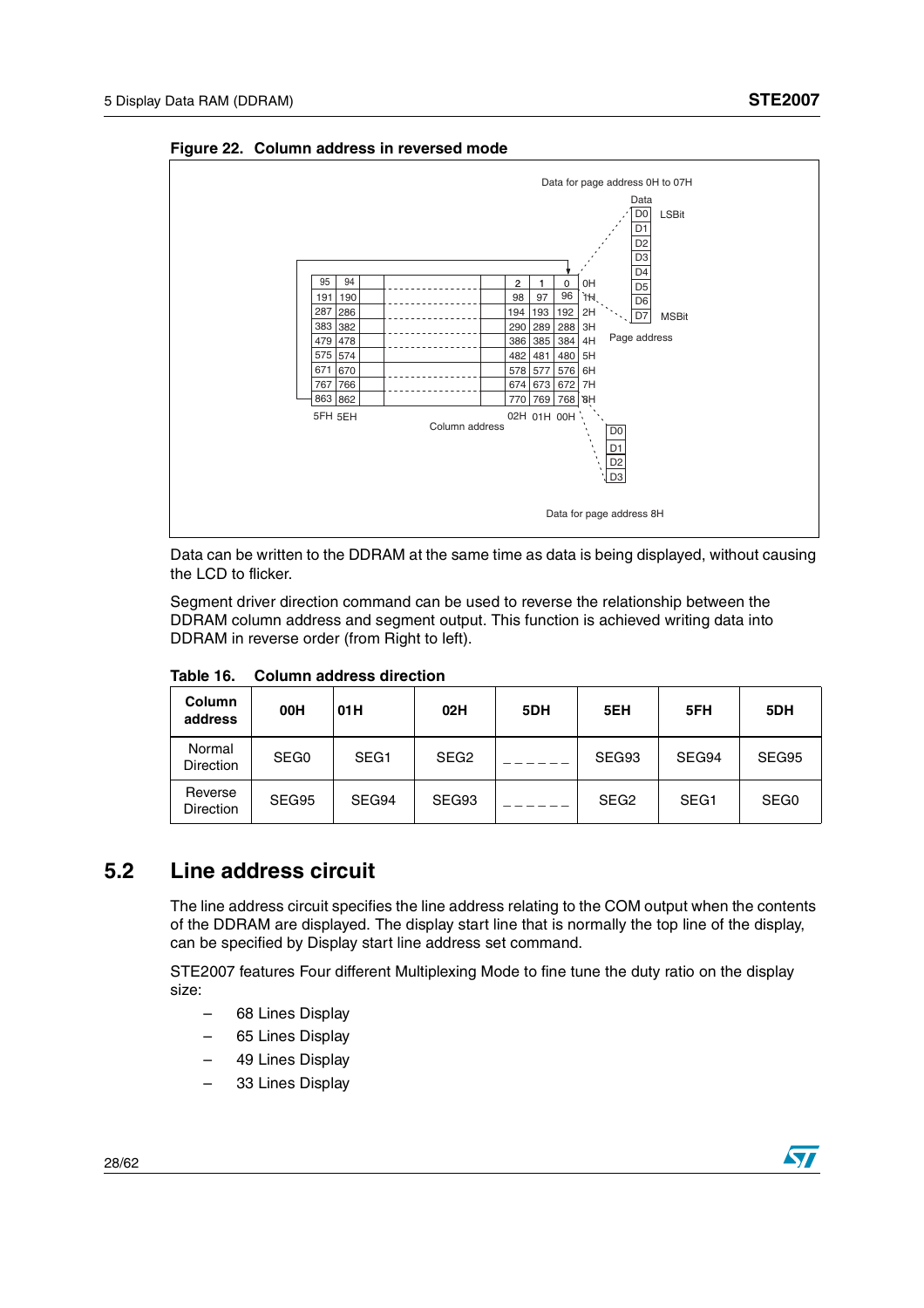

## **Figure 23. 68–line Mode**

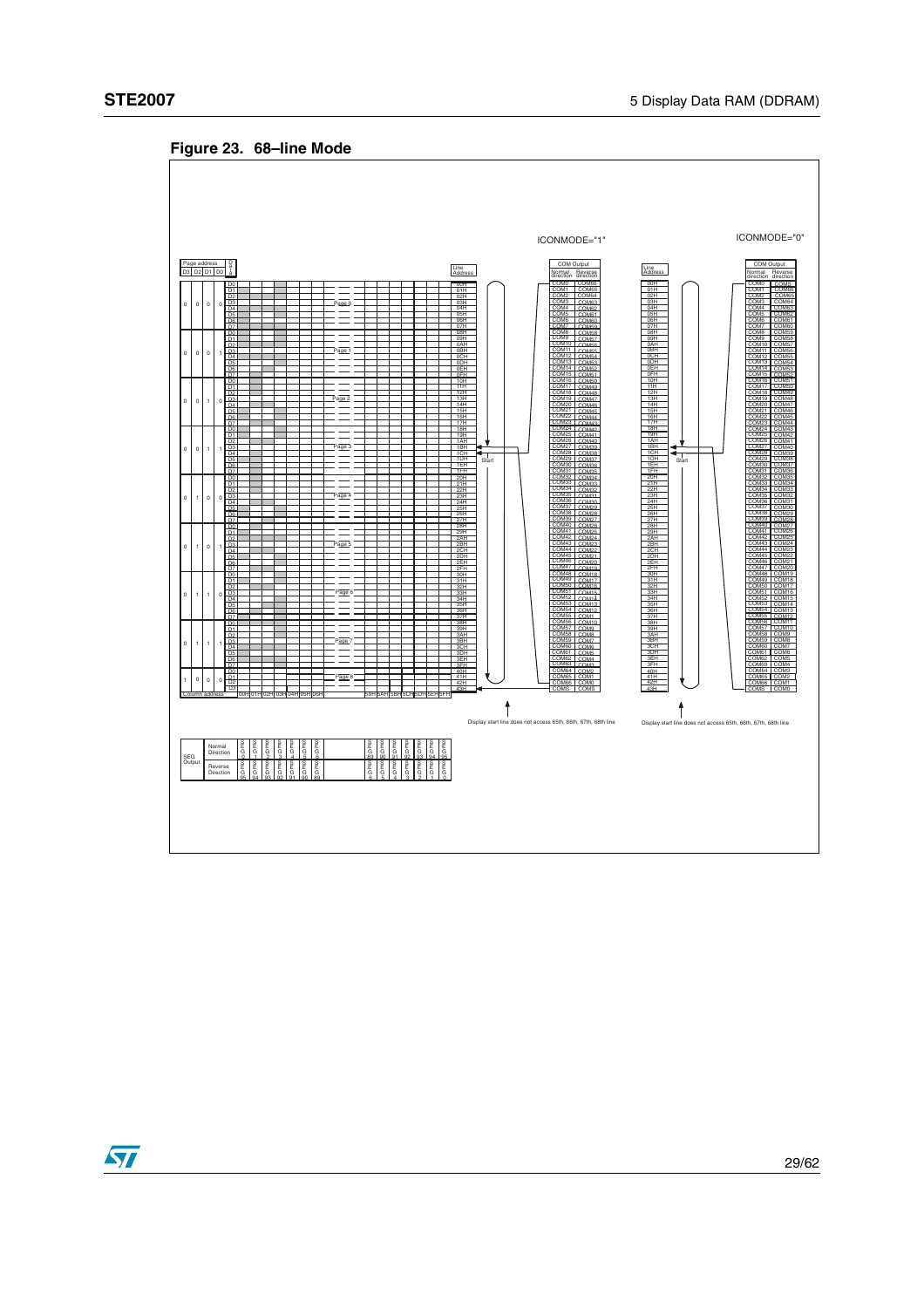**Figure 24. 65–line Mode**



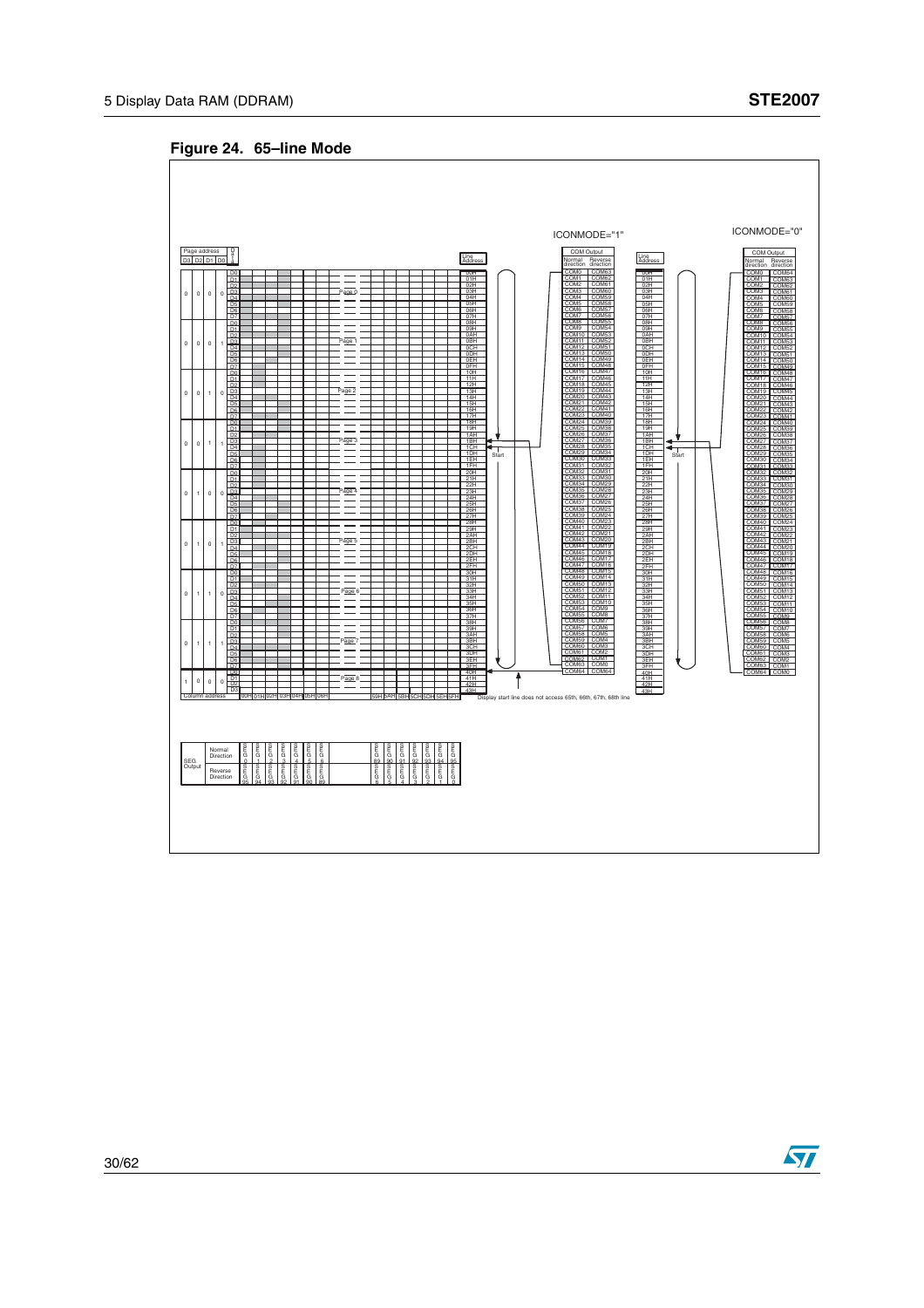

**Figure 25. 49–line Mode**

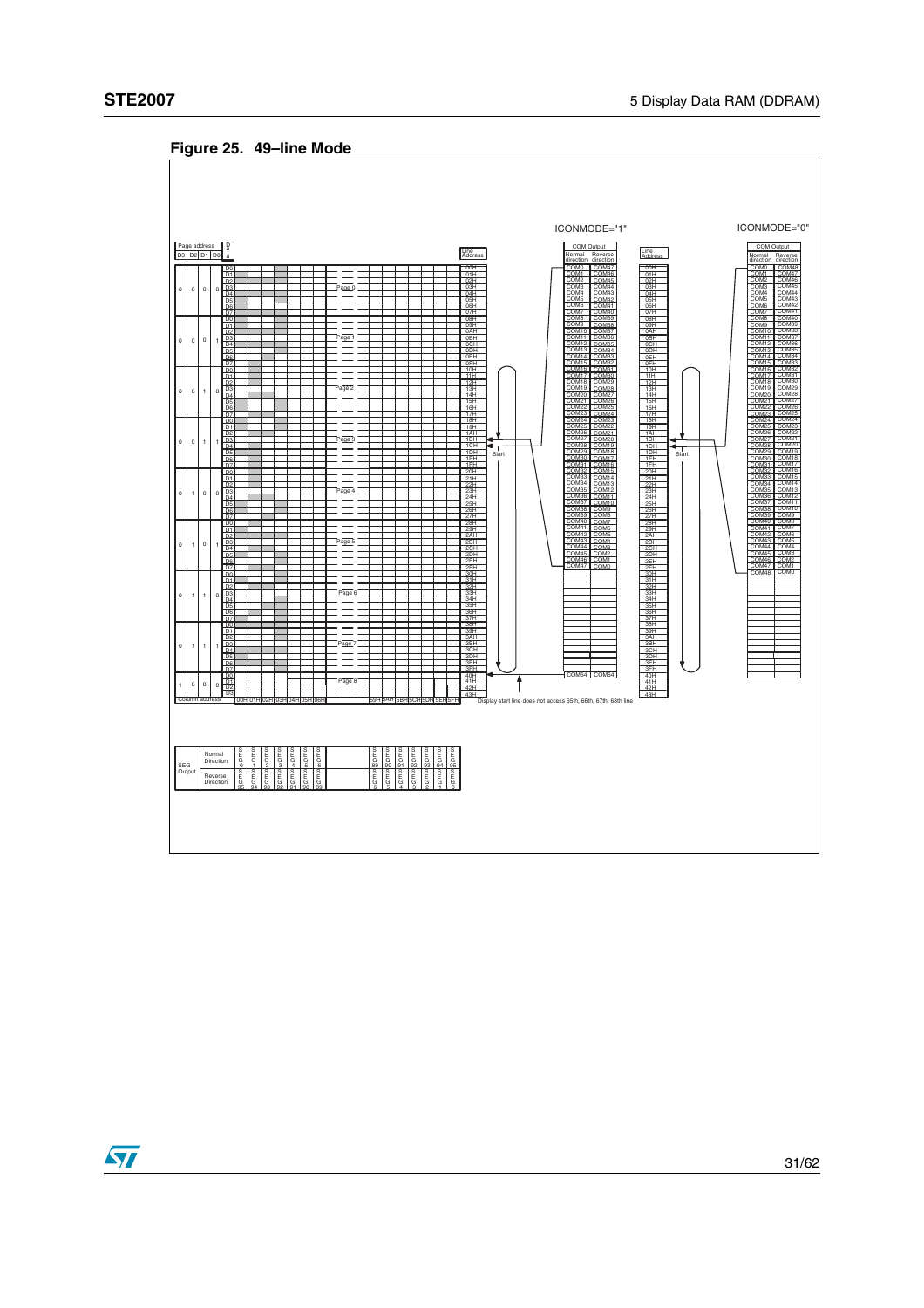**Figure 26. 33–line Mode**



## <span id="page-31-0"></span>**5.3 Partial Display**

STE2007 feature four configuration for Partial Display function:

- 33 Line Partial Display
- 25 Line Partial display
- 16 Line Partial Display
- 9 Line Partial Display

Partial display Area location on the screen is defined by Image Location Parameter.

Image Location + Partial display area > Multiplexing rate.



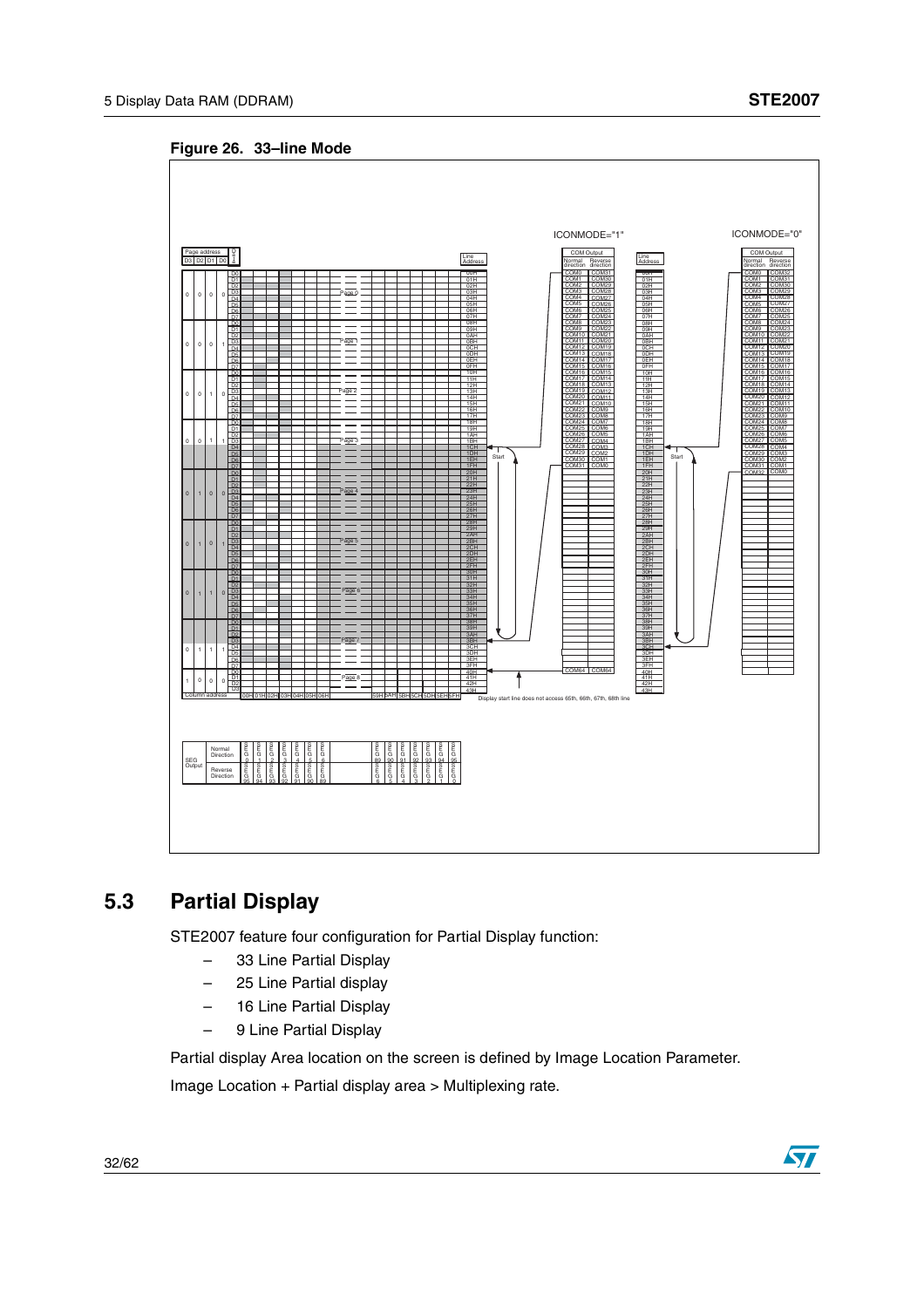ST





When Partial Display Mode is enabled the user has to Update the Operative Voltage, Bias Ratio and Charge Pump Setting to match the new working conditions.

## <span id="page-32-0"></span>**5.3.1 33 Line Partial Display Mode**

Partial Display Area is composed of 33 Lines. Memory vs. Row Drivers Mapping is defined according to the following parameters:

- Multiplexing Value
- IL[2:0]

#### **Figure 28. Example: Partial Display 33 lines & MUX65**

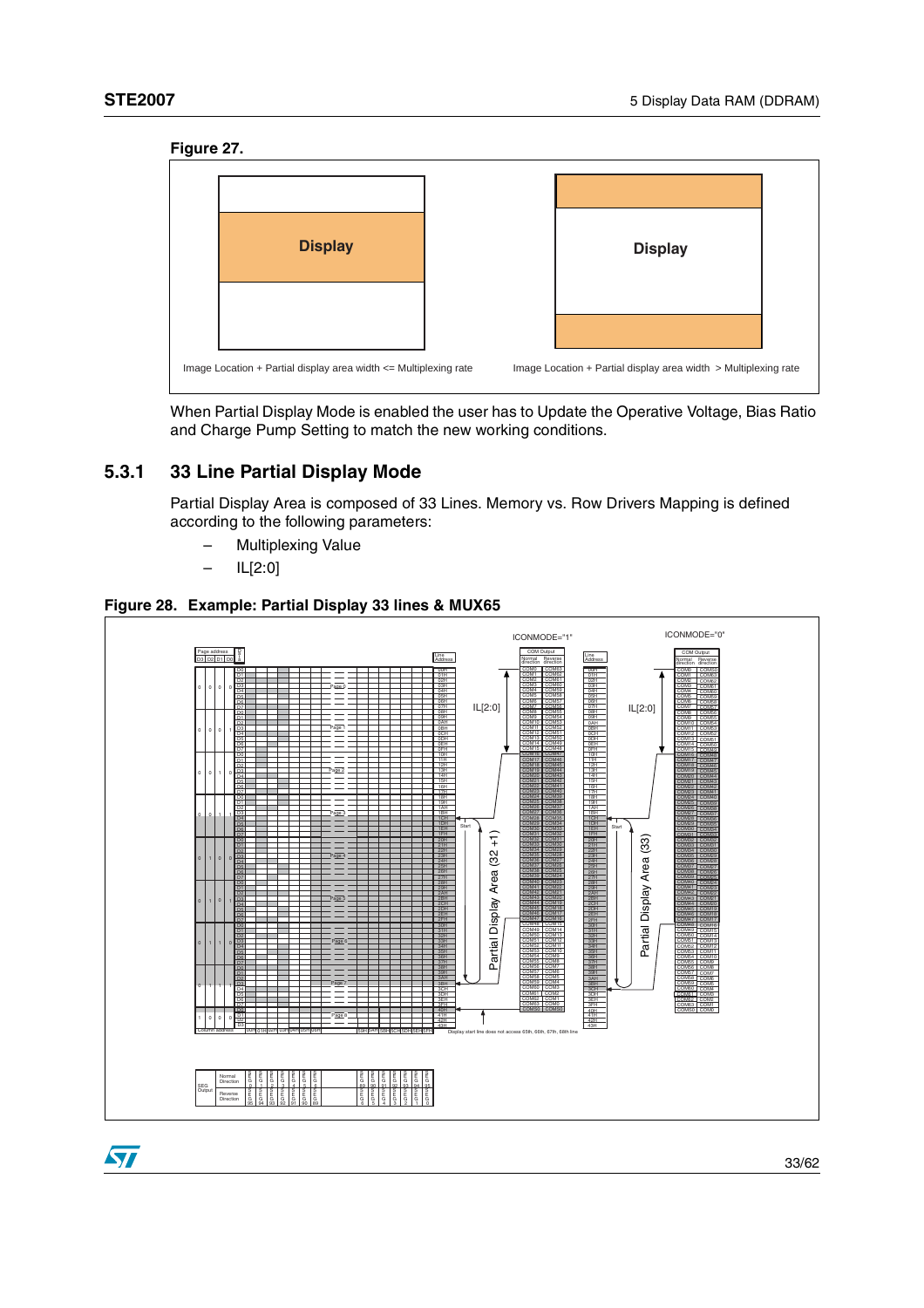

#### **Figure 29. Example: Partial Display 33 lines & MUX68**

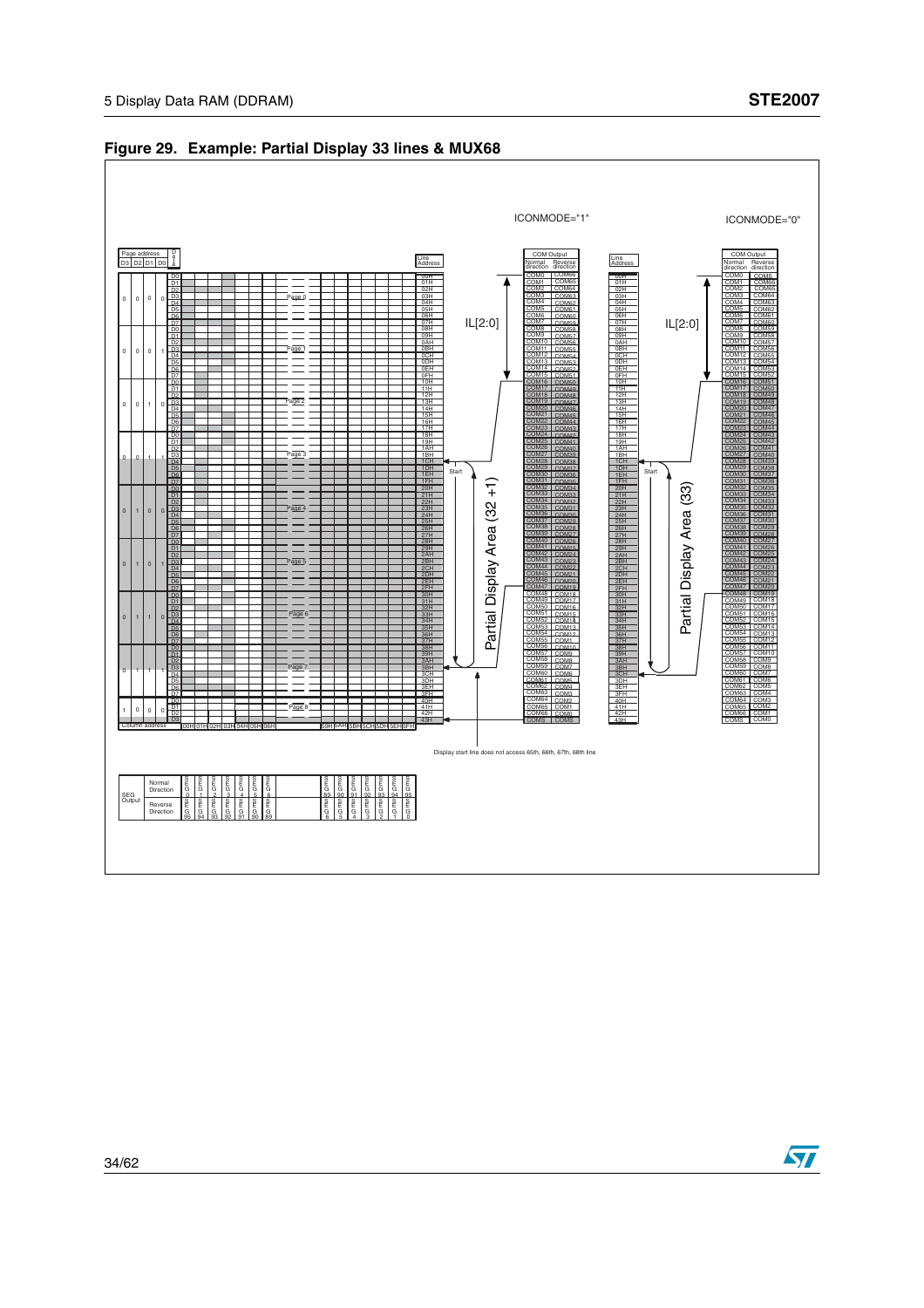## <span id="page-34-0"></span>**5.3.2 25 Line Partial Display Mode**

Partial Display Area is composed of 25 Lines. Memory vs. Row Drivers Mapping is defined according to the following parameters:

- Multiplexing Value
- IL[2:0]





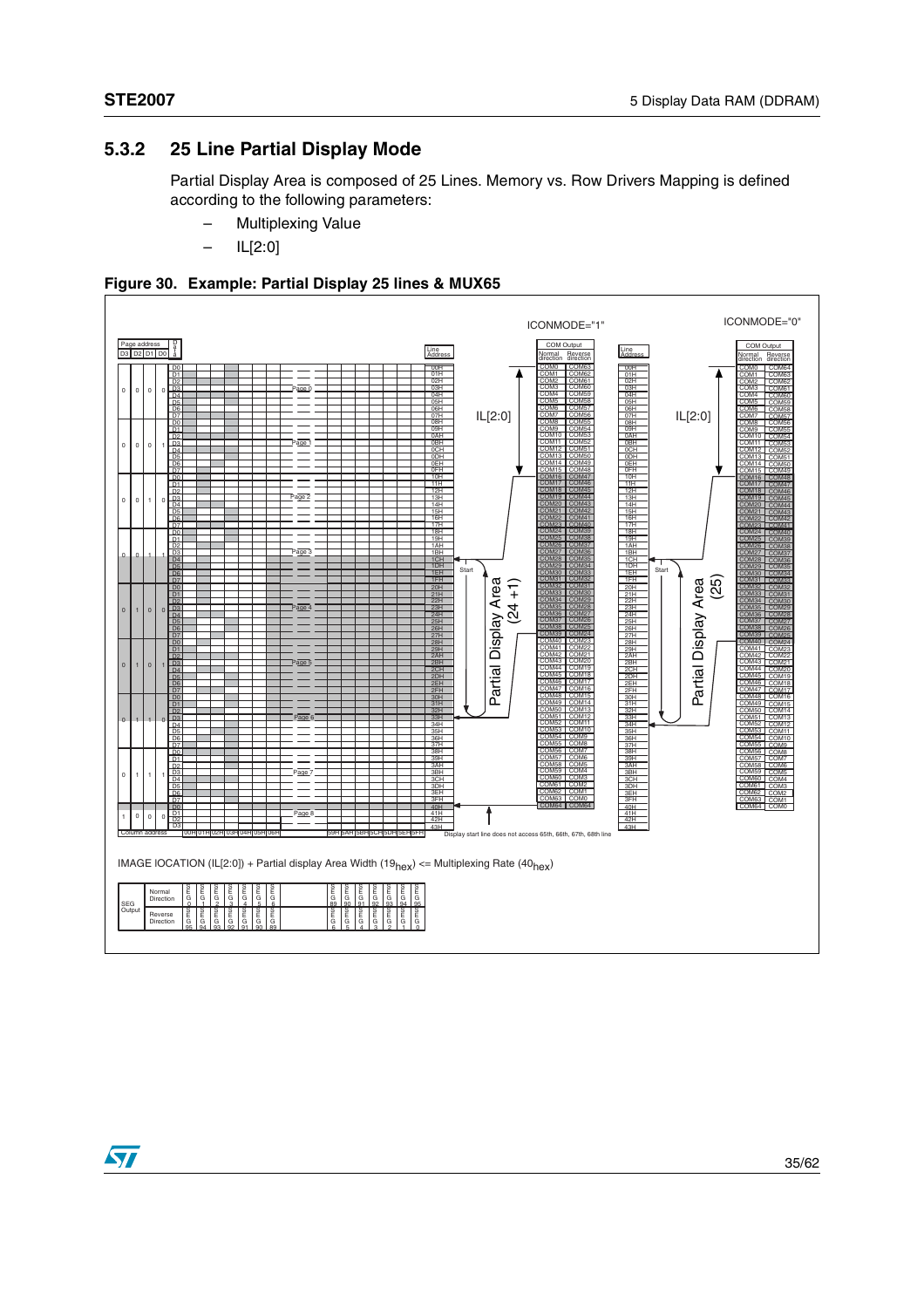ST

## <span id="page-35-0"></span>**5.3.3 17 Line Partial Display Mode**

Partial Display Area is composed of 17 Lines. Memory vs. Row Drivers Mapping is defined according to the following parameters:

- Multiplexing Value
- IL[2:0]



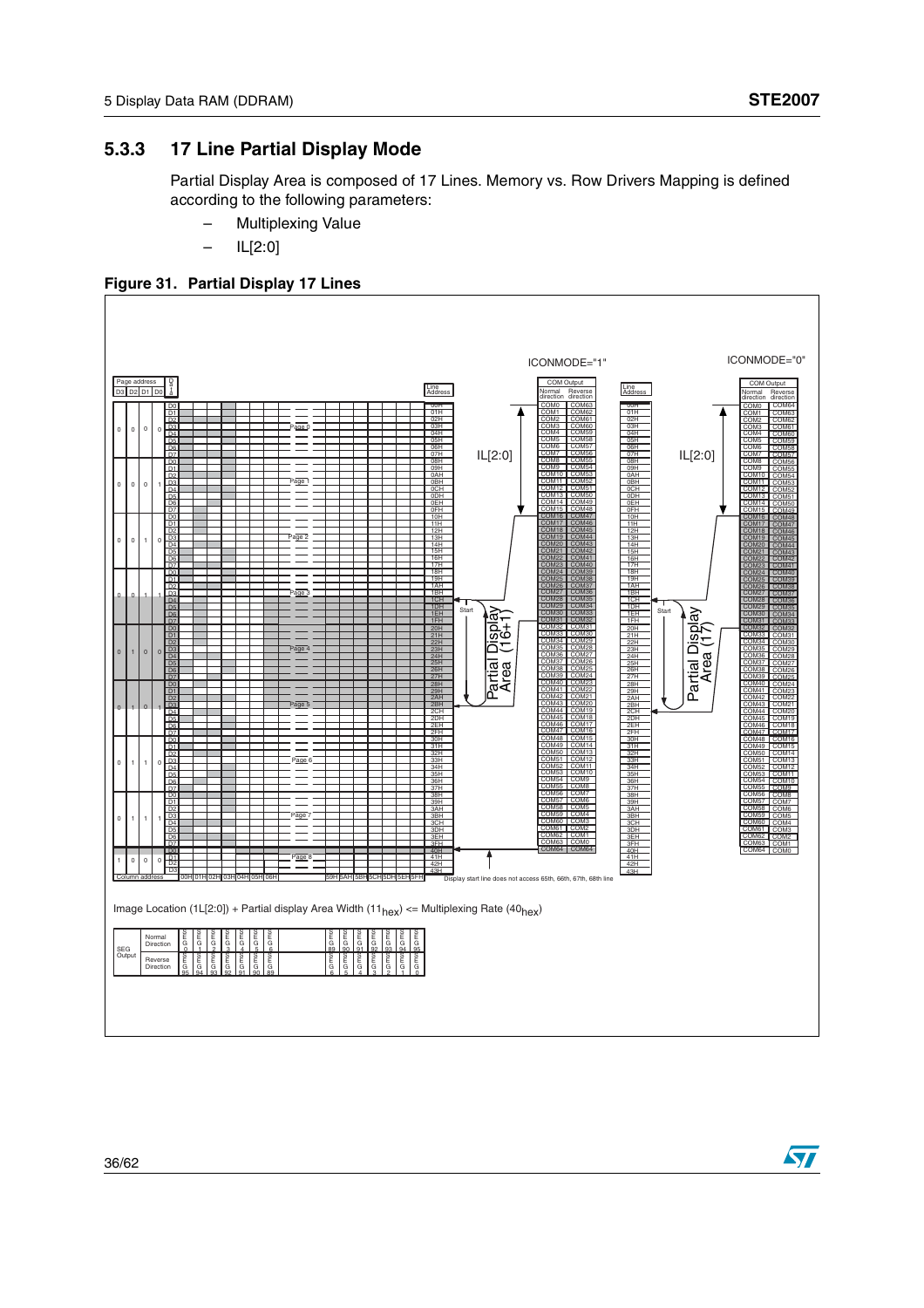## <span id="page-36-0"></span>**5.3.4 9 Line Partial Display Mode**

Partial Display Area is composed of 9 Lines. Memory vs. Row Drivers Mapping is defined according to the following parameters:

- Multiplexing Value
- IL[2:0]





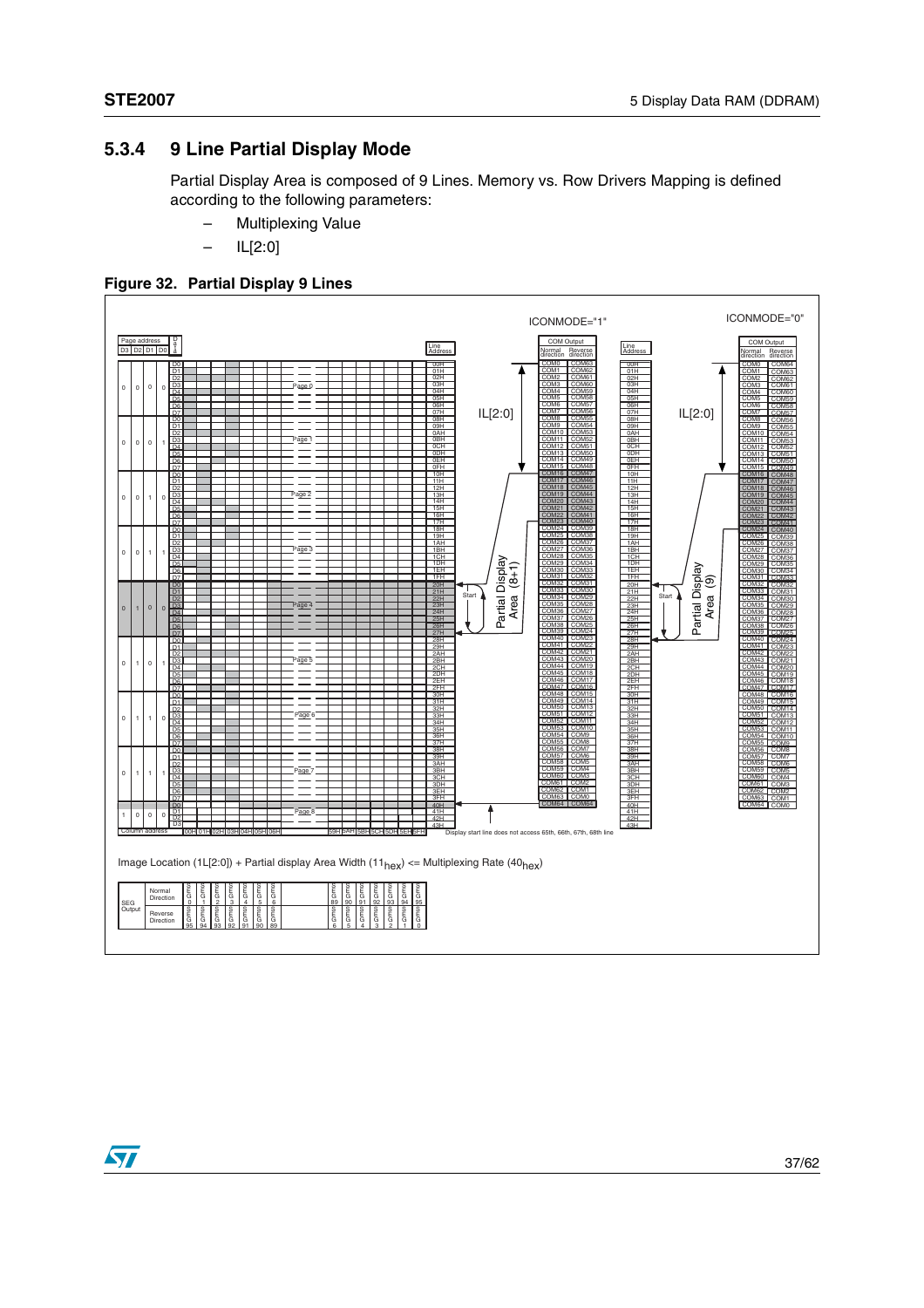# <span id="page-37-0"></span>**5.4 Command Parameters Default Configuration**

| Ι<br>я<br>ю<br>ı<br>۱. |  |
|------------------------|--|
|------------------------|--|

| <b>STATUS</b>                   | <b>After Power On</b> | <b>After HW Reset</b> | <b>After SW Reset</b> | <b>Description</b>  |
|---------------------------------|-----------------------|-----------------------|-----------------------|---------------------|
| <b>Driver Status</b>            | MCU TxData-<br>mode   | MCU TxData-<br>mode   | MCU TxData-<br>mode   |                     |
| <b>Power Saver Mode</b>         | Power Saver<br>Mode   | Power Saver<br>Mode   | Power Saver<br>Mode   |                     |
| <b>DISPLAY MODE</b>             | All Pixel On          | All Pixel On          | All Pixel On          |                     |
| <b>INVERSION</b>                | <b>OFF</b>            | <b>OFF</b>            | <b>OFF</b>            |                     |
| Display                         | <b>OFF</b>            | <b>OFF</b>            | <b>OFF</b>            |                     |
| Frame Memory                    | Random                | No Change             | No Change             |                     |
| Page Address                    | <b>Ohex</b>           | <b>Ohex</b>           | <b>Ohex</b>           |                     |
| <b>Columns Address</b>          | <b>Ohex</b>           | <b>Ohex</b>           | <b>Ohex</b>           |                     |
| Display Start line              | <b>Ohex</b>           | <b>Ohex</b>           | <b>Ohex</b>           |                     |
| Segment drivers Direction       | Normal                | Normal                | Normal                |                     |
| <b>Common Drivers Direction</b> | Normal                | Normal                | Normal                |                     |
| VOR - Voltage Range             | 4hex                  | 4hex                  | 4hex                  |                     |
| Electronic Volume               | 90hex                 | 90hex                 | 90hex                 |                     |
| Power Control Register          | <b>Booster OFF</b>    | <b>Booster OFF</b>    | <b>Booster OFF</b>    |                     |
| ID byte                         | 0 <sub>hex</sub>      | <b>Ohex</b>           | <b>Ohex</b>           | <b>IDA/IDB Pads</b> |
| Charge Pump                     | 5x                    | 5x                    | 5x                    |                     |
| <b>Bias Ratio</b>               | 1/10                  | 1/10                  | 1/10                  |                     |
| VLCD Temeprature Comp.          | 0ppm                  | 0ppm                  | 0ppm                  |                     |
| N-Line Inversion                | Frame Inv.            | Frame Inv.            | Frame Inv.            |                     |
| <b>Multiplexing Rate</b>        | 1/68                  | 1/68                  | 1/68                  |                     |
| <b>Refresh Rate</b>             | 80Hz                  | 80Hz                  | 80Hz                  |                     |
| Image Location                  | <b>Ohex</b>           | <b>Ohex</b>           | <b>Ohex</b>           |                     |
| Icon Mode                       | Disabled              | <b>Disabled</b>       | <b>Disabled</b>       |                     |
|                                 |                       |                       |                       |                     |

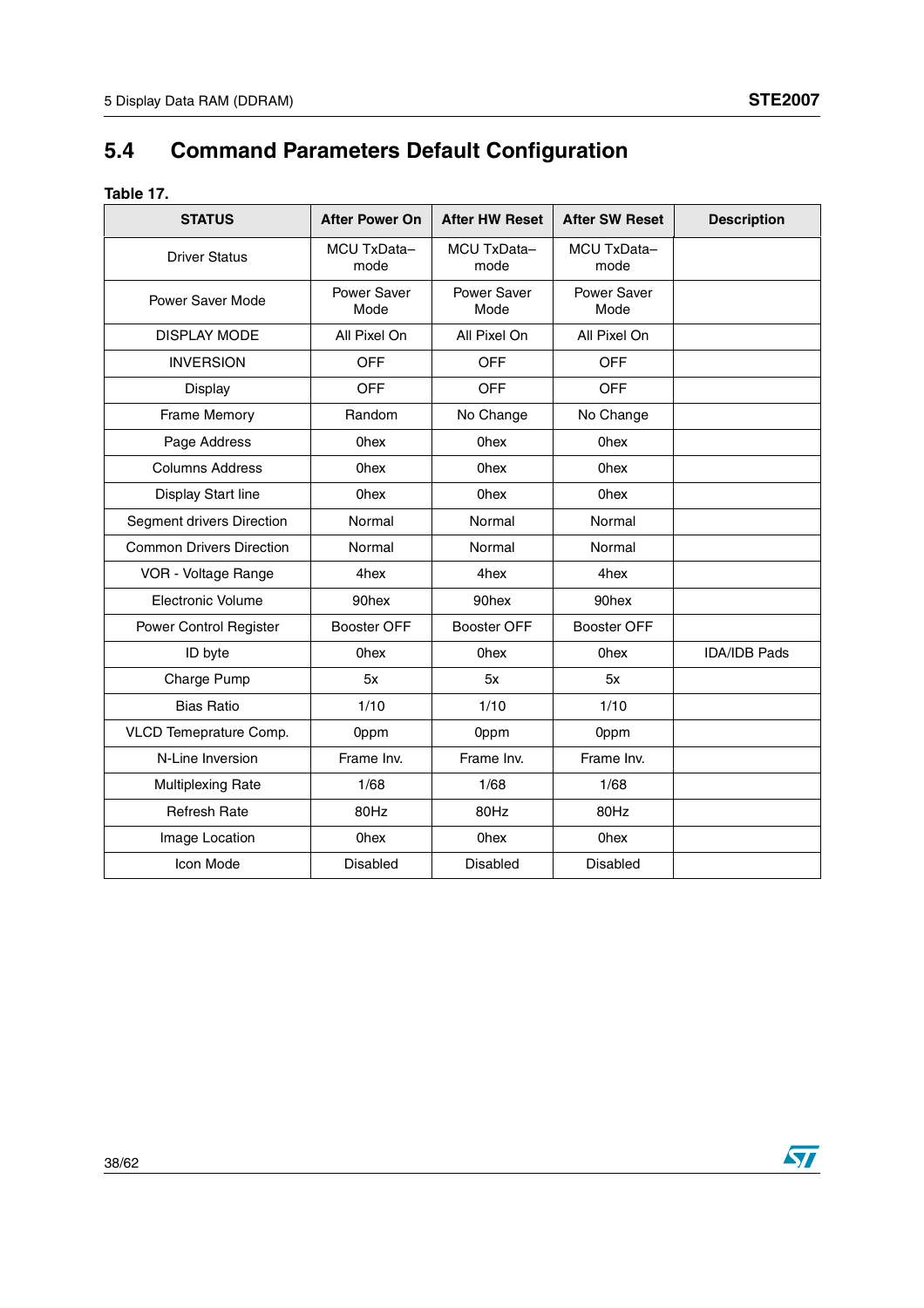## <span id="page-38-0"></span>**6 Instruction Setups**

## <span id="page-38-1"></span>**6.1 Initialization (Power ON Sequence)**



## <span id="page-38-2"></span>**6.2 Display Data Writing Sequence**



## <span id="page-38-3"></span>**6.3 Power OFF**



57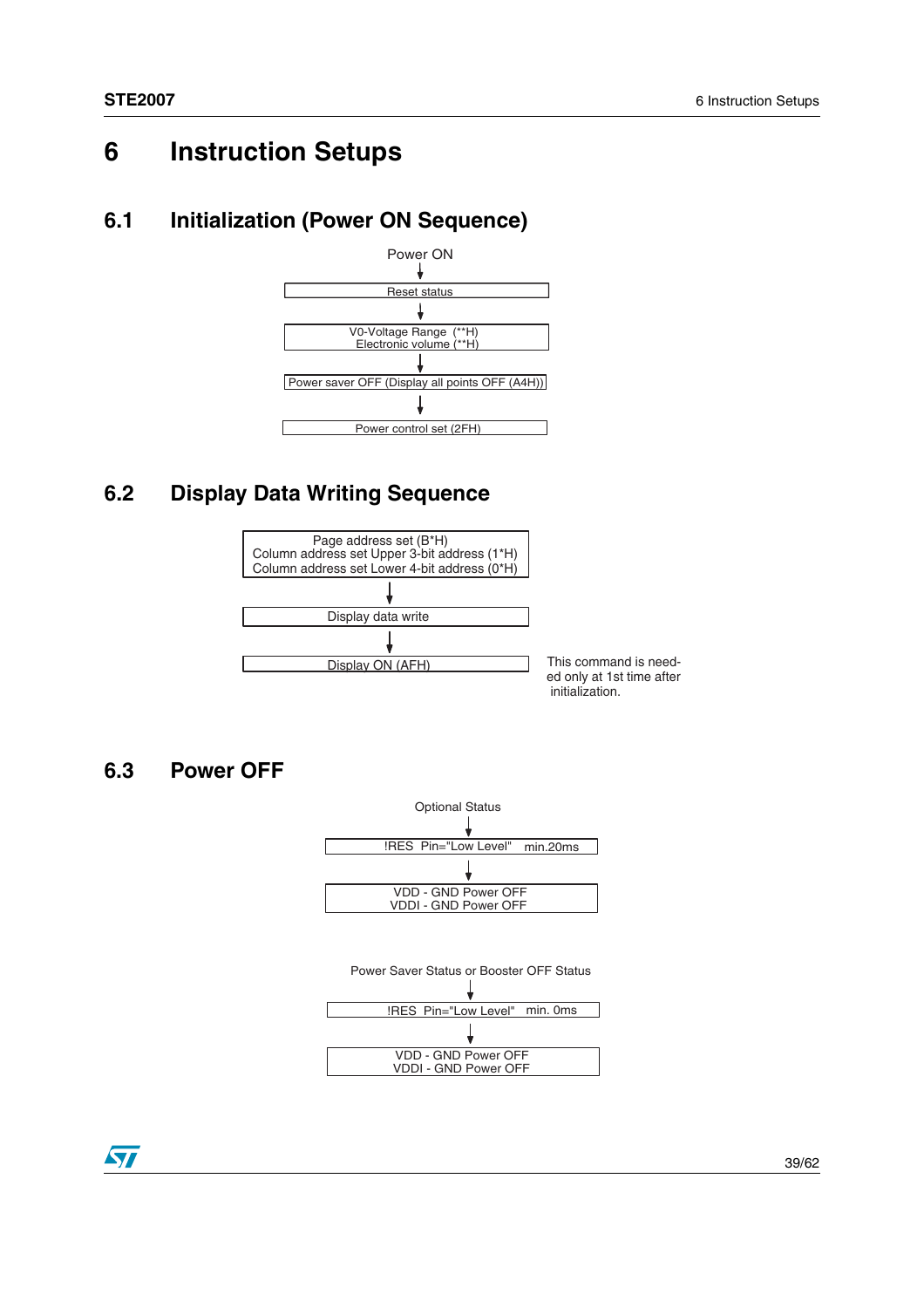57

## <span id="page-39-0"></span>**7 Power ON/Power OFF timing Sequence**

In *[Figure](#page-39-1) 33* is the timing diagram for power on/power down sequences.



<span id="page-39-1"></span>**Figure 33. Timing for phone's power on sequence when VDD,VDDCP Up before VDDI**

XCS,SDAIN,XRES can become "High" simultaneously with VDDI (tcs>0,tpi>0;tp2>0). trs= max 5000ns (Internal Reset Time- see AC Characteristics Paragraph)

 $t_{PWROFF1}$ >0ms must be considered when driver is in Power Saver or Booster OFF status t<sub>PWROFF2</sub>>20ms must be considered when driver is in Normal Working Condition

VDDI, VDD and VDD\_CP can come up/go down in any sequence

VDDI can be Up with VDD, VDDCP down and viceversa. If only one supply rail is up, the driver is forced in reset state.

If VDD is high after VDDI all timing referred to VDDI must be referred to VDD (Fig. 24)

**Figure 34. Timing for phone's power on sequence when VDDI Up before VDD**

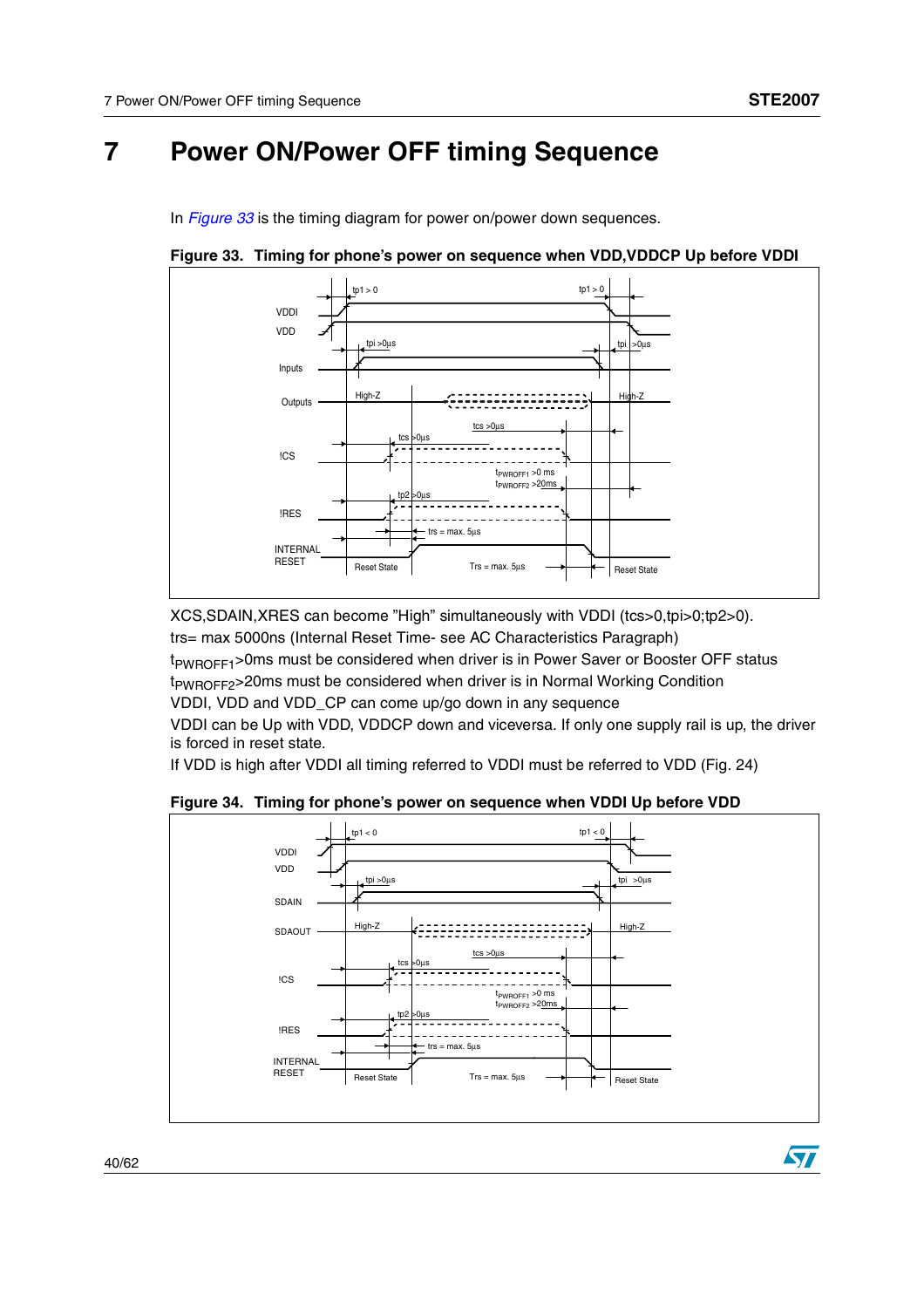|                                           |          |              | Code           |                |                |                         |                |                   |                |                |                                                                                                                   |
|-------------------------------------------|----------|--------------|----------------|----------------|----------------|-------------------------|----------------|-------------------|----------------|----------------|-------------------------------------------------------------------------------------------------------------------|
| Command                                   | (D/C)    | D7           | D <sub>6</sub> | D <sub>5</sub> | D <sub>4</sub> | D <sub>3</sub>          | D <sub>2</sub> | D <sub>1</sub>    | D <sub>0</sub> | Hex            | <b>Function</b>                                                                                                   |
| Display ON/OFF                            | 0        | 1            | 0              | 1              | 0              | 1                       | 1              | 1                 | 0<br>1         | AE<br>AF       | LCD display<br>0: OFF, 1: ON                                                                                      |
| Display normal/<br>reverse                | 0        | 1            | 0              | 1              | 0              | $\Omega$                | 1              | 1                 | 0<br>1         | A6<br>A7       | LCD display<br>0: normal, 1: reverse                                                                              |
| Display all points ON/<br><b>OFF</b>      | 0        | 1            | 0              | 1              | 0              | 0                       | 1              | 0                 | 0<br>1         | A4<br>A5       | LCD display<br>0: normal display, 1: all points ON                                                                |
| Page address set                          | $\Omega$ | 1            | 0              | 1              | 1              |                         |                | address           |                |                | Sets the DDRAM page address                                                                                       |
| Column address set<br>upper 3-bit address | 0        | 0            | 0              | $\mathbf 0$    | 1              | $\star$                 |                | address           |                |                | Sets the DDRAM column address                                                                                     |
| Column address set<br>lower 4-bit address | 0        | 0            | 0              | 0              | 0              |                         |                | address           |                |                |                                                                                                                   |
| Display start line<br>address set         | 0        | 0            | 1              |                |                |                         | address        |                   |                |                | Sets the DDRAM display start line<br>address                                                                      |
| Segment driver<br>direction               | 0        | 1            | $\Omega$       | 1              | 0              | $\Omega$                | $\Omega$       | 0                 | 0<br>1         | A0<br>A1       | Sets the correspondence between<br>the DDRAM column address and<br>the SEG driver output.<br>0:Normal, 1: reverse |
| Common driver<br>direction select         | 0        | 1            | 1              | $\mathbf 0$    | 0              | 0<br>1                  | $\star$        | $\star$           | $\star$        |                | Sets the correspondence between<br>the DDRAM line address and the<br>COM driver output.<br>0: normal, 1: reverse  |
| Display data write                        | 1        |              |                |                |                | Write data              |                |                   |                |                | Writes to the DDRAM                                                                                               |
| Self Test/Identification<br>data reading  | $\Omega$ | 1            | 1              | $\mathbf 0$    | 1              | 1                       | $\mathbf 0$    | 1                 | 1              | DB             | Identification byte                                                                                               |
| Power control set                         | 0        | 0            | 0              | 1              | 0              | 1                       |                | Operating<br>mode |                |                | Sets the on-chip power supply<br>circuit operating mode                                                           |
| VO-Range                                  | 0        | 0            | 0              | 1              | 0              | $\Omega$                |                | VO-Range          |                |                | Sets the electronic volume value                                                                                  |
| Electronic volume                         | 0        | 1            | 0              | 0              |                | Electronic volume value |                |                   |                |                | Sets the electronic volume value                                                                                  |
| Power saver                               |          |              |                |                |                |                         |                |                   |                |                | Compound command of Display<br>OFF and Display-all-points-ON                                                      |
| Reset                                     | 0        | 1            | 1              | 1              | 0              | 0                       | $\mathbf 0$    | 1                 | 0              | E <sub>2</sub> | Internal reset                                                                                                    |
| <b>NOP</b>                                | 0        | 1            | 1              | 1              | 0              | 0                       | $\mathsf 0$    | 1                 | 1              | E <sub>3</sub> | Non-operation                                                                                                     |
| <b>VOP</b>                                | 0        | $\mathbf{1}$ | 1              | $\mathbf{1}$   | 0              | $\mathbf 0$             | $\mathbf 0$    | 0                 | 1              | E1             |                                                                                                                   |
|                                           | 0        |              |                |                |                | VOP[7:0]                |                |                   |                | Sets the VLCD  |                                                                                                                   |
|                                           | 0        | 0            | 0              | 1              | 1              | 1                       | 0              | 0                 | $\mathsf 0$    | 38             | SET VLCD Slope in temperature                                                                                     |
| <b>Termal Compensation</b>                | 0        | $\star$      | $\star$        | $\star$        | $\star$        | $\star$                 |                | Thermal<br>Comp   |                |                |                                                                                                                   |

### **Table 18. Instruction Set**

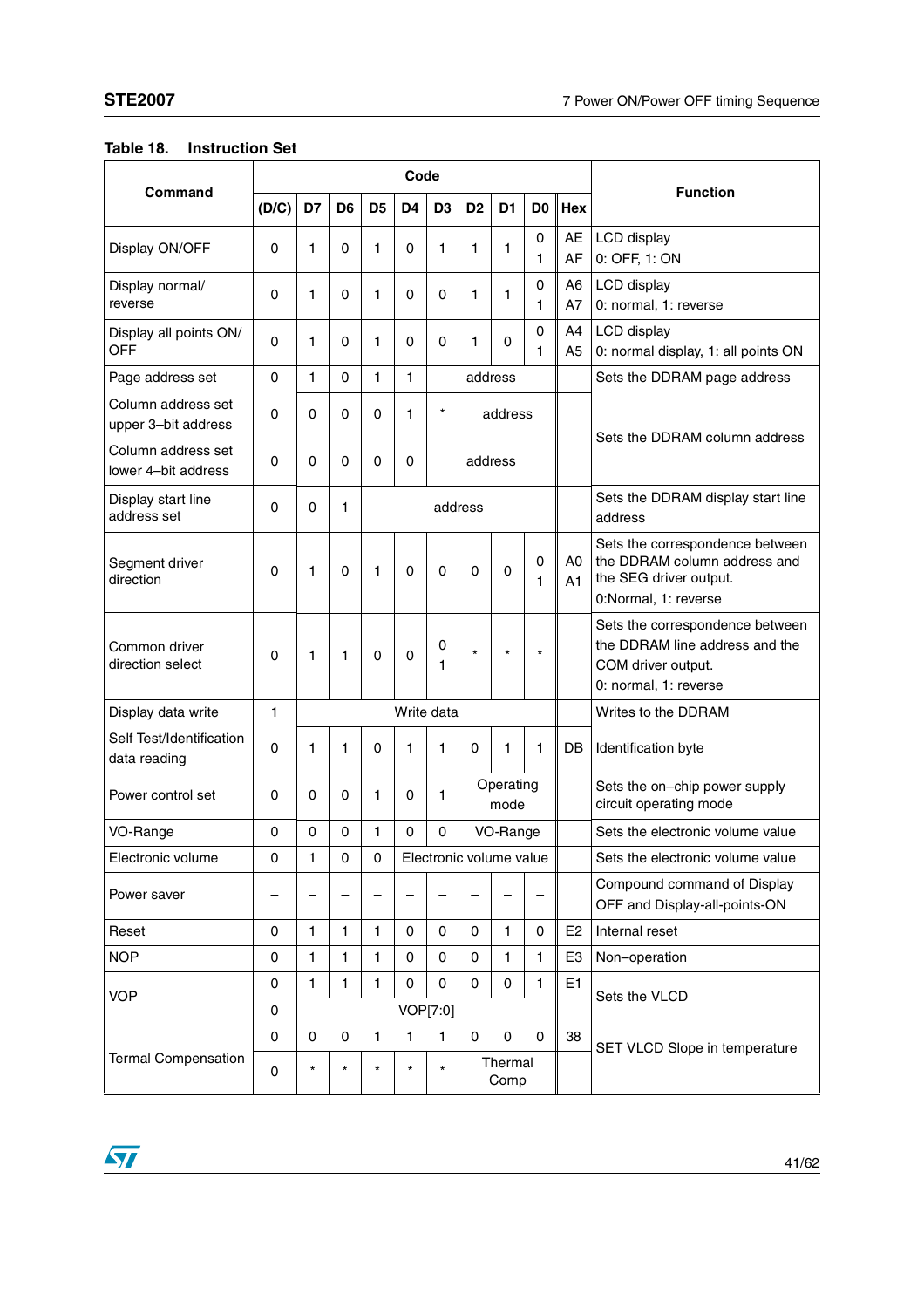|                       |             |              |                |                | Code           |                |                |                   |                 |                | <b>Function</b>                     |  |
|-----------------------|-------------|--------------|----------------|----------------|----------------|----------------|----------------|-------------------|-----------------|----------------|-------------------------------------|--|
| Command               | (D/C)       | D7           | D <sub>6</sub> | D <sub>5</sub> | D <sub>4</sub> | D <sub>3</sub> | D <sub>2</sub> | D <sub>1</sub>    | D <sub>0</sub>  | Hex            |                                     |  |
|                       | 0           | 0            | 0              | 1              | 1              | $\mathbf{1}$   | 1              | 0                 | $\mathbf{1}$    | 3D             | Sets the Charge Pump Mux Factor     |  |
| Charge Pump           | 0           | $\star$      | $\star$        | $\star$        | $\star$        | $\star$        | $\star$        | Charge<br>Pump    |                 |                |                                     |  |
|                       | 0           | $\mathbf{1}$ | 1              | $\mathbf{1}$   | $\Omega$       | $\mathbf{1}$   | $\mathbf{1}$   | 1                 | 1               | EF             | Sets the Display Refresh            |  |
| Refresh Rate          | 0           | $\star$      | $\star$        | $\star$        | $\star$        | $\star$        | $\star$        |                   | Refersh<br>Rate |                | Frequency                           |  |
| Bias ratio            | 0           | 0            | 0              | 1              | 1              | $\Omega$       |                | <b>Bias Ratio</b> |                 |                | Sets the VLCD                       |  |
| N-line Inversion      | $\mathbf 0$ | 1            | 0              | 1              | $\Omega$       | 1              | 1              | 0                 | 1               | <b>AD</b>      |                                     |  |
|                       | $\Omega$    | $\star$      | $\star$        | F <sub>1</sub> |                |                |                | N-Line Inversion  |                 |                |                                     |  |
| Number of Lines       | 0           | 1            | 1              | 0              | 1              | 0              |                | Mux Rate          |                 |                |                                     |  |
| Image Location        | 0           | 1            | 0              | $\mathbf{1}$   | 0              | $\mathbf{1}$   | $\mathbf{1}$   | $\mathbf 0$       | 0               | АC             | SET Initial Row on Display          |  |
|                       | 0           | $\star$      | $\star$        | $\star$        | $\star$        | $\star$        |                | IL[2:0]           |                 |                |                                     |  |
| Icon Mode             | 0           | 1            | 1              | 1              | 1              | 1.             | 0              | 0                 | lco<br>n        |                |                                     |  |
| STM TEST MODE1        | 0           | $\mathbf{1}$ | 0              | 1              | 0              | $\mathbf{1}$   | 0              | 0                 | 1               | A9             | Reserved for STM (STM Test          |  |
|                       | 0           | $\star$      | $\star$        | $\star$        | $\star$        | $\star$        | $\star$        | $\star$           | $\star$         |                | Mode)                               |  |
| STM TEST MODE2        | 0           | 1            | 0              | 1              | 0              | 1              | 0              | 1                 | 0               | AA             | Reserved for STM (STM Test<br>Mode) |  |
| STM TEST MODE3        | 0           | 1            | 0              | $\mathbf{1}$   | 0              | 1              | 0              | 1                 | 1               | AB             | Reserved for STM (STM Test<br>Mode) |  |
| STM TEST MODE4        | 0           | 1            | 0              | $\mathbf{1}$   | 0              | $\mathbf{1}$   | 0              | 0                 | 0               | A <sub>8</sub> | Reserved for STM (STM Test<br>Mode) |  |
| <b>STM TEST MODE5</b> | 0           | 1            | 1              | $\mathbf{1}$   | 1              | 1              | $\mathbf{1}$   | 1                 | 1               | FF             | Reserved for STM (STM Test<br>Mode) |  |
| <b>STM TEST MODE6</b> | 0           | 1            | 1              | 1              | 1              | 1              | 1              | 0                 | 0               | <b>FC</b>      | Reserved for STM (STM Test<br>Mode) |  |
| STM TEST MODE7        | 0           | 1            | 1              | 1              | 1              | 1              | 1              | 1                 | 0               | <b>FE</b>      | Reserved for STM (STM Test<br>Mode) |  |
| STM TEST MODE8        | 0           | 1            | 1              | 1              | 1              | $\mathbf{1}$   | 1              | 0                 | 1               | <b>FD</b>      | Reserved for STM (STM Test<br>Mode) |  |

**Table 18. Instruction Set (continued)**

\* = Disabled bits.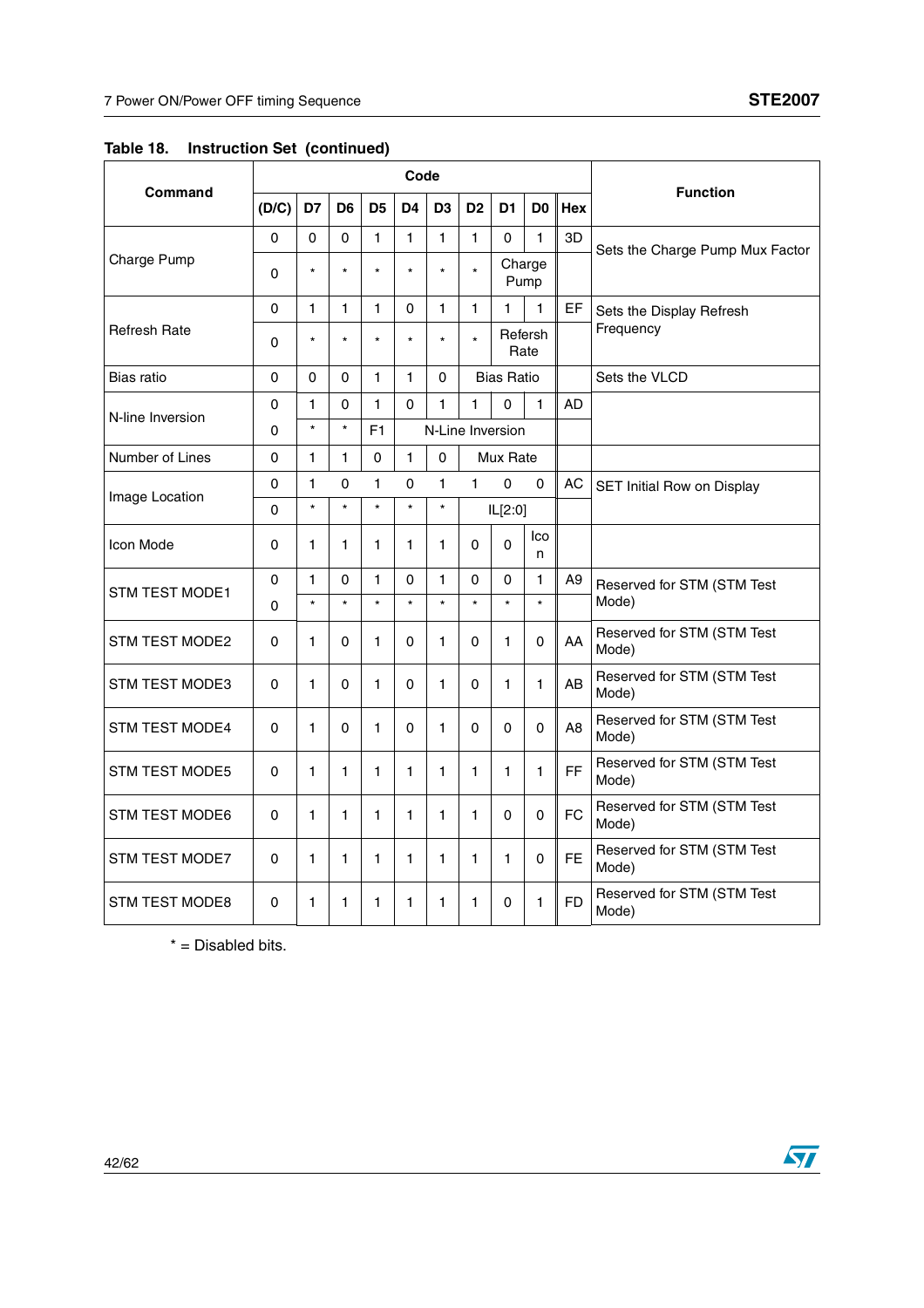## <span id="page-42-0"></span>**8 Commands**

## <span id="page-42-1"></span>**8.1 Display ON/OFF**

This command turns the display ON and OFF

| (D/C) | D7 | D6 | D <sub>5</sub> | D <sub>4</sub> | D <sub>3</sub> | D <sub>2</sub> | D1 | D <sub>0</sub> | <b>HEX</b> | <b>Setting</b> |
|-------|----|----|----------------|----------------|----------------|----------------|----|----------------|------------|----------------|
|       |    |    |                |                |                |                |    | ັ              | AE         | Display OFF    |
| ີ     |    |    |                |                |                |                |    |                | AF         | Display ON     |

#### **Table 19. Display ON/OFF**

When the Display OFF command is executed in the Display all points ON mode, Power saver mode is entered. See the section on the Power saver for details.

## <span id="page-42-2"></span>**8.2 Display normal/reverse**

This command can reverse the lit and unlit without overwriting the contents of the DDRAM.

**Table 20. Display normal/reverse**

| (D/C) | D7 | D6 | D <sub>5</sub> | D <sub>4</sub> | D <sub>3</sub> | D <sub>2</sub> | D <sub>1</sub> | D0 | <b>HEX</b> | <b>Setting</b>                            |
|-------|----|----|----------------|----------------|----------------|----------------|----------------|----|------------|-------------------------------------------|
| 0     |    | 0  |                |                | 0              |                |                | 0  | A6         | Normal:DDRAM Data "H"=LCD ON<br>voltage   |
| 0     |    |    |                |                |                |                |                |    | A7         | Reverse: DDRAM Data "L"=LCD ON<br>voltage |

## <span id="page-42-3"></span>**8.3 Display all points ON/OFF**

This command makes it possible to force all display points ON regardless of the content of the DDRAM. Even when this is done, the DDRAM contents are maintained. This command takes priority over the Display normal/reverse command.

**Table 21. Display all points ON/OFF**

| (D/C) | D7 | D6 | D <sub>5</sub> | D <sub>4</sub> | D <sub>3</sub> | D <sub>2</sub> | D1 | D0 | <b>HEX</b>     | <b>Setting</b>        |
|-------|----|----|----------------|----------------|----------------|----------------|----|----|----------------|-----------------------|
|       |    |    |                |                |                |                |    | 0  | A4             | Normal Display Mode   |
|       |    |    |                |                |                |                |    |    | A <sub>5</sub> | Display All Points ON |

When the Display all points ON command is executed when in the Display OFF mode, Power saver mode is entered. See the section on the Power Saver for details.

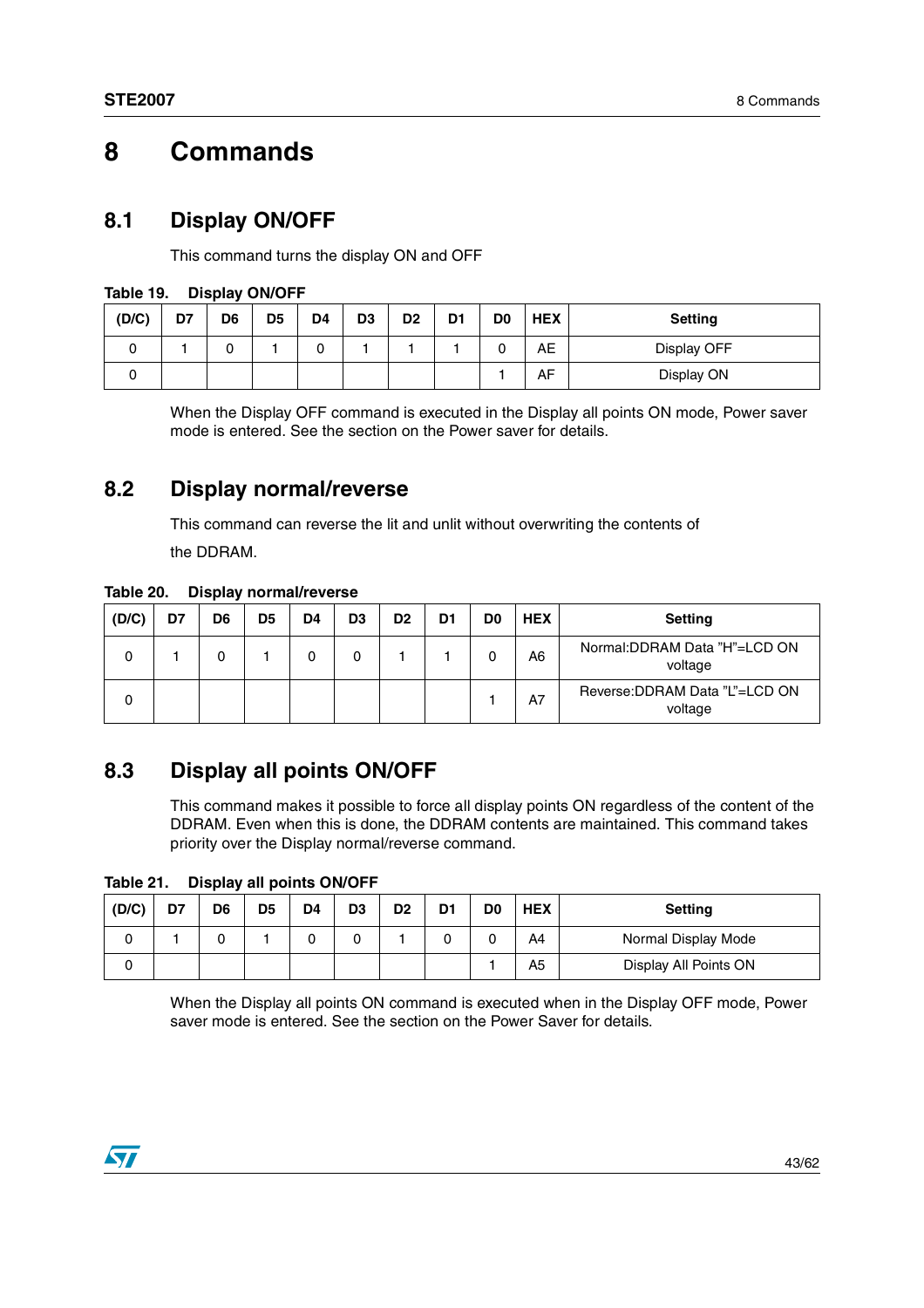## <span id="page-43-0"></span>**8.4 Page address set**

This command specifies the page address of the DDRAM.

Specifying the page address and column address enables to access a desired bit of the DDRAM. After the last column address (5FH), page address is incremented by +1. After the very last address (column = 5FH, page = 8H), page address return to 0H.

| (D/C)       | D7 | D6 | D <sub>5</sub> | D <sub>4</sub> | D <sub>3</sub> | D <sub>2</sub> | D <sub>1</sub> | D <sub>0</sub> | <b>HEX</b>     | <b>Setting</b> |
|-------------|----|----|----------------|----------------|----------------|----------------|----------------|----------------|----------------|----------------|
| 0           |    | 0  |                |                | 0              | 0              | 0              | 0              | B <sub>0</sub> | 0H             |
| 0           |    |    |                |                | 0              | 0              | 0              |                | <b>B1</b>      | 1H             |
| $\mathbf 0$ |    |    |                |                | 0              | 0              |                | 0              | <b>B2</b>      | 2H             |
| $\mathbf 0$ |    |    |                |                |                |                |                |                |                |                |
| $\Omega$    |    |    |                |                |                | 0              | 0              | 0              | B <sub>8</sub> | 8H             |

**Table 22. Page address set**

## <span id="page-43-1"></span>**8.5 Column address set**

This command specifies the column address of the DDRAM. The column address is split into two sections (the upper 3–bits and lower 4–bits) when it is set.

Each time the DDRAM is accessed, the column address automatically increments by +1, imaging it possible for the MCU to continuously access to the display data. After the last column address (5FH), column address returns to 00H.

| (D/C) | D7 | D <sub>6</sub> | D <sub>5</sub> | D <sub>4</sub> | D3      | D <sub>2</sub> | D1 | D <sub>0</sub> | <b>Setting</b>    |
|-------|----|----------------|----------------|----------------|---------|----------------|----|----------------|-------------------|
|       |    |                |                |                | $\star$ | A6             | A5 | A4             | Upper bit address |
|       |    |                |                | ີ              | AЗ      | A2             | A1 | A <sub>0</sub> | Lower bit address |

#### **Table 23. Column address set**

\* Disabled bit

| (D/C)       | A6           | <b>A5</b> | Α4       | A3             | A2       | A1       | A0       | <b>Column address</b> |
|-------------|--------------|-----------|----------|----------------|----------|----------|----------|-----------------------|
| $\Omega$    | $\mathbf{0}$ | $\Omega$  | $\Omega$ | $\mathbf{0}$   | $\Omega$ | $\Omega$ | $\Omega$ | 00H                   |
| $\mathbf 0$ | 0            | 0         | 0        | 0              | 0        | 0        |          | 01H                   |
| $\Omega$    | 0            | 0         | $\Omega$ | $\mathbf 0$    | $\Omega$ |          | $\Omega$ | 02H                   |
| ٠           |              |           |          | $\blacksquare$ |          |          |          |                       |
|             |              |           |          | $\bullet$      |          |          |          |                       |
| $\Omega$    |              | 0         |          |                |          |          | $\Omega$ | 5EH                   |
| 0           |              | 0         |          |                |          |          |          | 5FH                   |

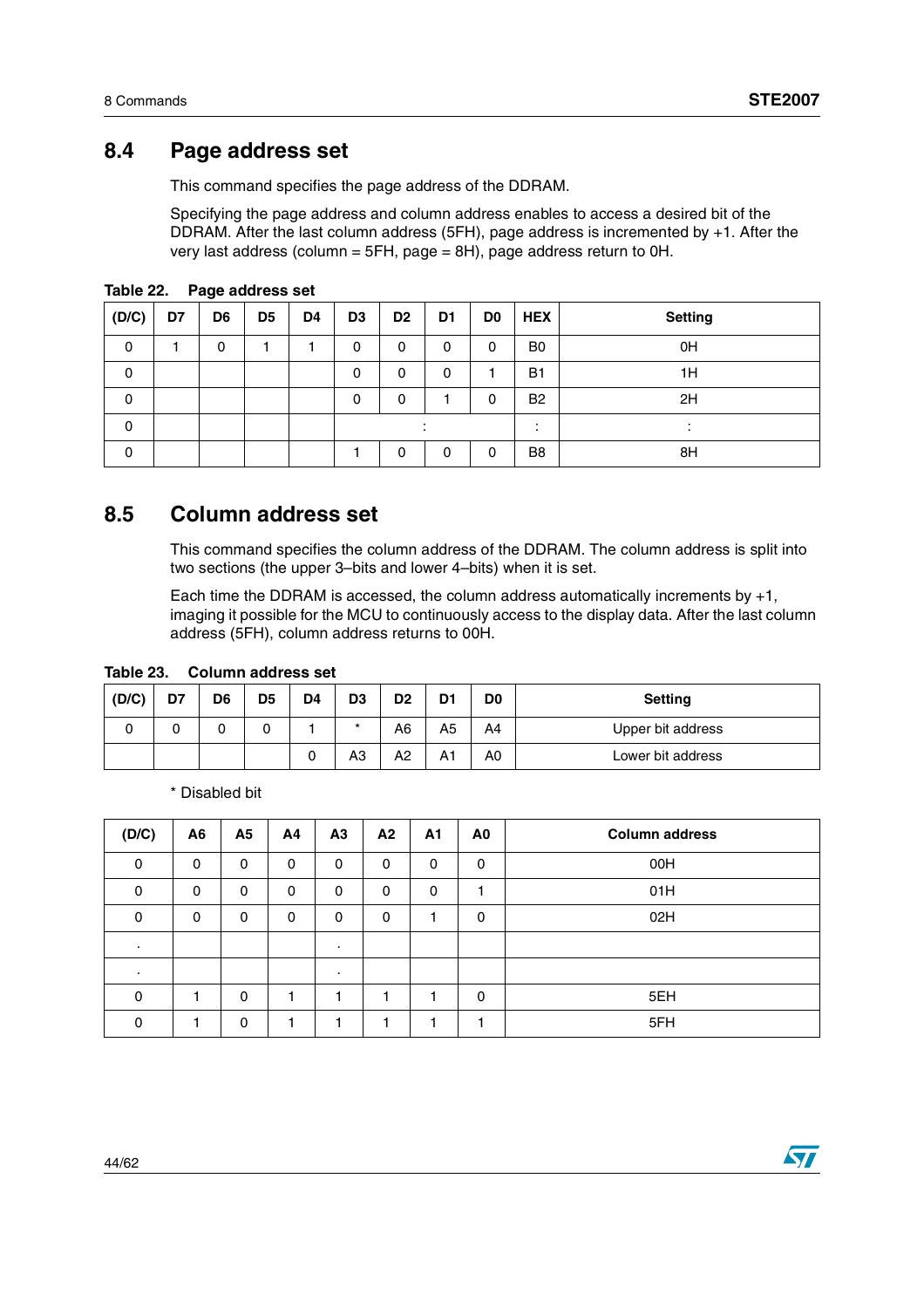## <span id="page-44-0"></span>**8.6 Display start line address set**

This command is used to specify the display start line address of the DDRAM.

If the display start line address is changed dynamically using this command, then screen scrolling, page swapping can be performed.

| (D/C)   | D7       | _<br>D6 | D <sub>5</sub> | D4       | D <sub>3</sub>       | D <sub>2</sub> | D1 | D0 | <b>HEX</b> | <b>Setting</b> |
|---------|----------|---------|----------------|----------|----------------------|----------------|----|----|------------|----------------|
| 0       | 0        |         | 0              | 0        | 0                    | 0              | 0  | 0  | 40         | 0H             |
| 0       | 0        |         | 0              | 0        | 0                    | 0              | 0  |    | 41         | 1H             |
| 0       | $\Omega$ |         | 0              | $\Omega$ | 0                    | 0              |    | 0  | 42         | 2H             |
| ٠<br>٠. |          |         |                |          | $\bullet$<br>$\cdot$ |                |    |    |            | $\cdot$        |
| 0       | 0        |         |                | ٠        |                      |                |    | 0  | 7E         | 3EH            |
| 0       | 0        |         |                |          |                      |                |    |    | 7F         | 3FH            |

**Table 24. Display start line address set**

Display start line assress con be used in partial dispaly mode to relocate the partial display window on the screen.

Display start line + Partial Display area with must be smaller or equal to the number of line selected.

## <span id="page-44-1"></span>**8.7 Segment driver direction select**

This command can reverse the correspondence between the DDRAM column address and the segment driver output.

| Table 25. |  | <b>Segment driver direction select</b> |  |
|-----------|--|----------------------------------------|--|
|-----------|--|----------------------------------------|--|

| (D/C) | D7 | D6 | D <sub>5</sub> | D4 | D <sub>3</sub> | D <sub>2</sub> | D <sub>1</sub> | D0 | <b>HEX</b>     | <b>Setting</b> |
|-------|----|----|----------------|----|----------------|----------------|----------------|----|----------------|----------------|
| 0     |    | ີ  |                |    | 0              | ັ              | u              | U  | A <sub>0</sub> | Normal         |
| U     |    |    |                |    |                |                |                |    | A1             | Reverse        |

## <span id="page-44-2"></span>**8.8 Common driver direction select**

This command can reverse the correspondence between the DDRAM line address and the common driver output.

| Table 26. |  | Common driver direction select |  |
|-----------|--|--------------------------------|--|
|-----------|--|--------------------------------|--|

| (D/C) | D7 | D6 | D <sub>5</sub> | D4 | D <sub>3</sub> | D <sub>2</sub> | D1      | D <sub>0</sub> | <b>Setting</b> |
|-------|----|----|----------------|----|----------------|----------------|---------|----------------|----------------|
| 0     |    |    |                |    |                | *              | $\star$ | $\star$        | Normal         |
|       |    |    |                |    |                | $\star$        | $\star$ | $\star$        | Reverse        |

\* Disabled bit

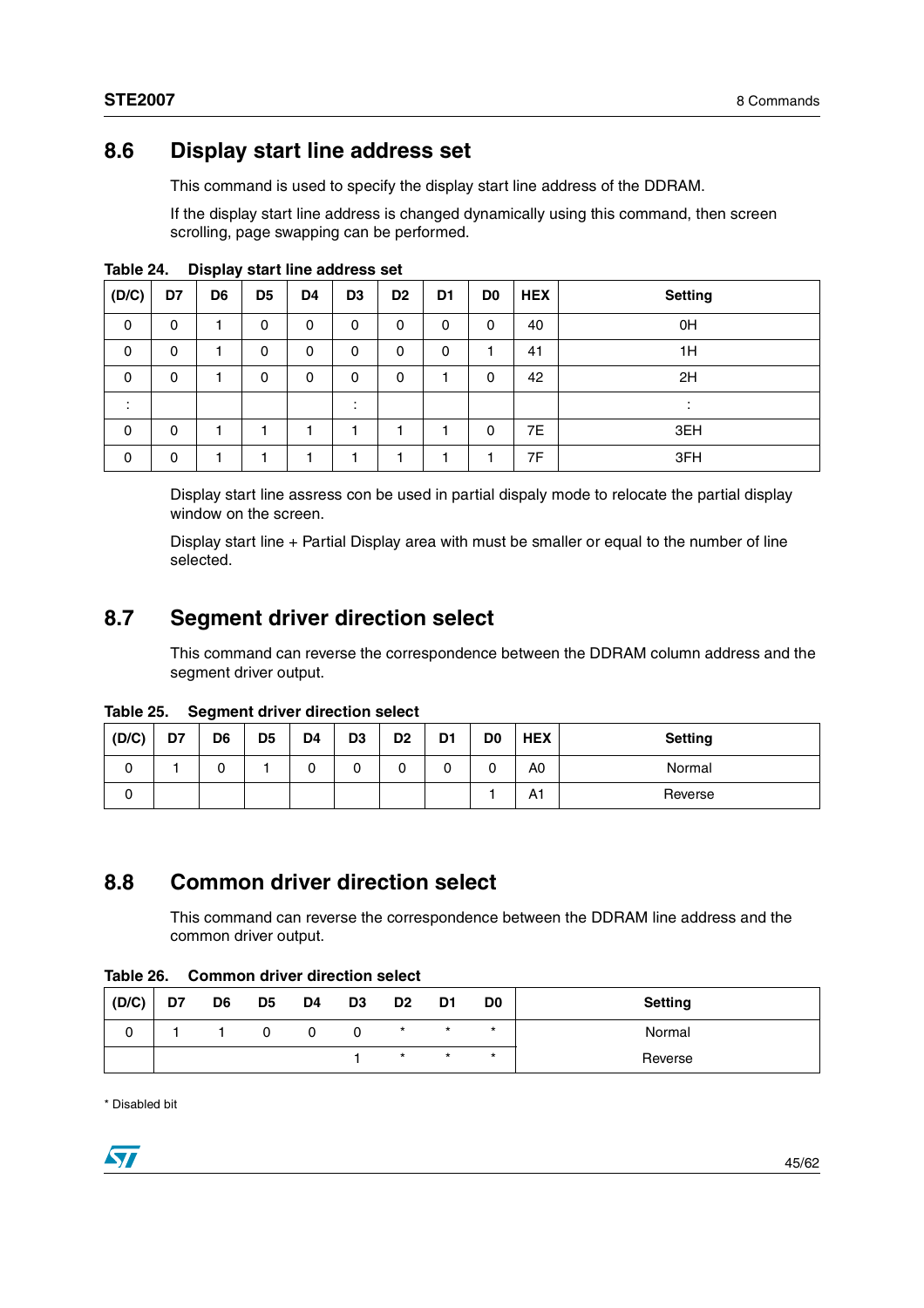## <span id="page-45-0"></span>**8.9 Display data write**

This command writes 8–bit data to the specified DDRAM address. Since the column address is automatically incremented by +1 after each write, the MCU can continuously write multiple– word data.

| Table 27. |  | Display data write |
|-----------|--|--------------------|
|-----------|--|--------------------|

| (D/C) | --<br>. . | D6                | D <sub>5</sub> | D4 | D <sub>2</sub><br>IJJ | D <sub>2</sub><br><u>—</u> | m.<br>$ -$ | D <sub>C</sub> |  |  |
|-------|-----------|-------------------|----------------|----|-----------------------|----------------------------|------------|----------------|--|--|
|       |           | <b>Write Data</b> |                |    |                       |                            |            |                |  |  |

## <span id="page-45-1"></span>**8.10 Data reading from driver (Driver TxData–mode)**

These commands set SDAOUT to Driver TxData–mode and enable to read the identification byte.

| Table 28. | <b>ID Byte</b> |  |
|-----------|----------------|--|
|           |                |  |

| (D/C) | D7 | D6 | D <sub>5</sub> | D4  | D <sub>3</sub> | D <sub>2</sub> | D1 | D0 | <b>HEX</b> | <b>Setting</b> |
|-------|----|----|----------------|-----|----------------|----------------|----|----|------------|----------------|
| U     |    |    |                |     |                |                |    |    | DB         | Reads ID byte  |
|       | U  | U  | idb            | ida |                |                |    | U  |            | Pad Default    |

## <span id="page-45-2"></span>**8.11 Power Control Set**

This command sets the on–chip power supply function ON/OFF.

| (D/C)       | D7          | D6 | D <sub>5</sub> | D <sub>4</sub> | D3 | D <sub>2</sub> | D <sub>1</sub> | D <sub>0</sub> | <b>HEX</b> | <b>Setting</b>                                               |
|-------------|-------------|----|----------------|----------------|----|----------------|----------------|----------------|------------|--------------------------------------------------------------|
| $\mathbf 0$ | $\mathbf 0$ | 0  | 1              | $\mathbf 0$    | 1  | 0              | 0              | $\Omega$       | 28         |                                                              |
| $\pmb{0}$   |             |    |                |                |    | 0              | 0              | 1              | 29         |                                                              |
| 0           |             |    |                |                |    | 0              |                | 0              | 2A         | Booster: OFF                                                 |
| $\pmb{0}$   |             |    |                |                |    | 0              | 1              | $\mathbf 1$    | 2B         | Voltage Regulator: OFF                                       |
| 0           |             |    |                |                |    | 1              | 0              | $\mathbf 0$    | 2C         | Voltage Follower: OFF                                        |
| $\mathbf 0$ |             |    |                |                |    | 1              | 0              | 1              | 2D         |                                                              |
| 0           |             |    |                |                |    | 1              | 1              | $\Omega$       | 2E         |                                                              |
| 0           |             |    |                |                |    | 1              | 1              | 1              | 2F         | Booster: ON<br>Voltage regulator: ON<br>Voltage follower: ON |

#### **Table 29. Power Control Set**

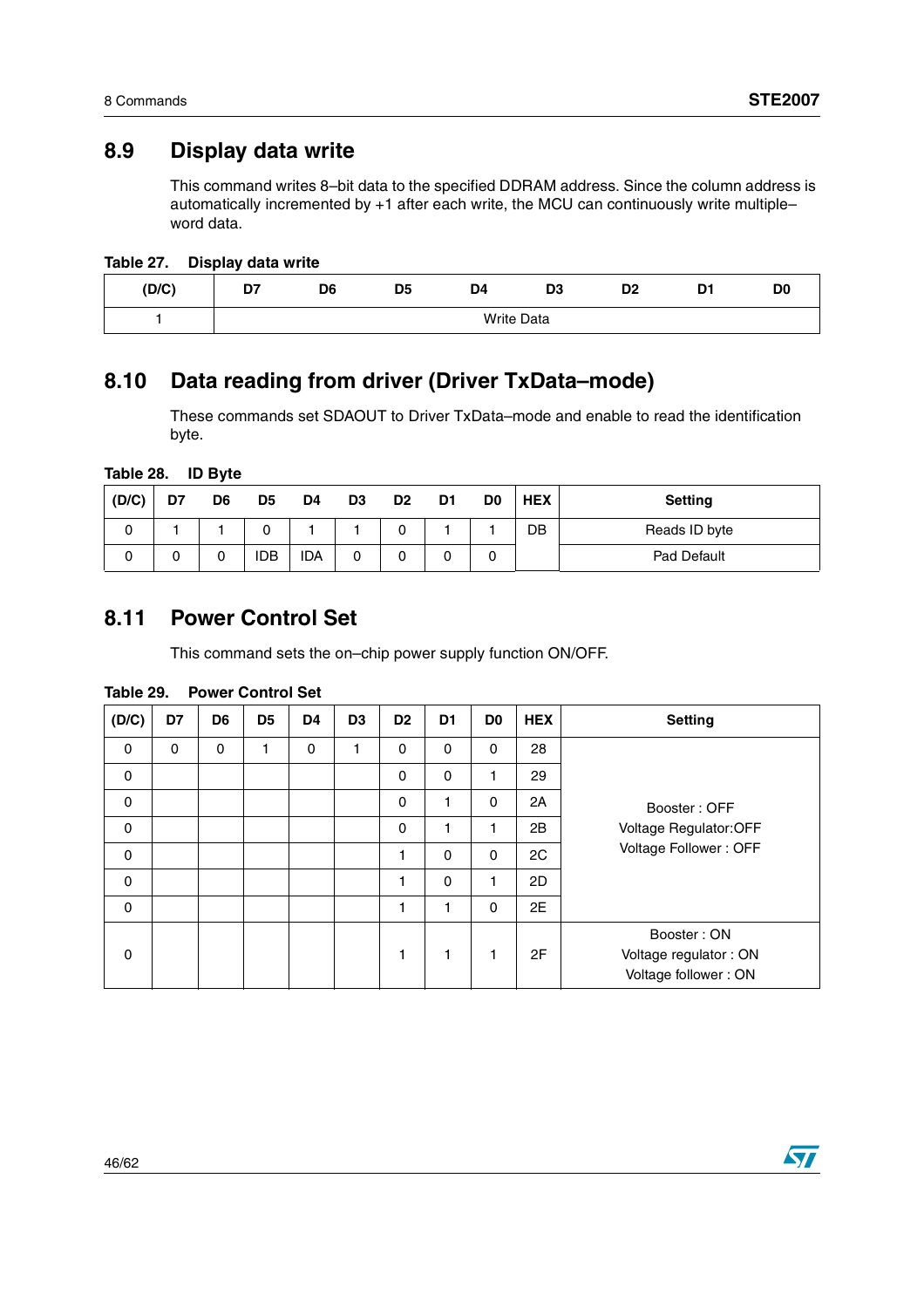## <span id="page-46-0"></span>**8.12 VLCD set**

The LCD Voltage VLCD at reference temperature (T<sub>A</sub> = 25°C) can be set using the Voltage Range V0R, Electronic Volume EV and VOP registers content according to the following formula:

$$
VLCD (T=T_A) = ( \text{ V0P[7:0]} + EV[4:0] - 16 + 32 \cdot \text{V0R[2:0] } ) \cdot B + VLCD_{MIN}
$$

with the following values:

| Symbol                    | <b>Value</b> | Unit | <b>Note</b>         |
|---------------------------|--------------|------|---------------------|
|                           | 0.04         |      | Single Voltage Step |
| <b>VLCD<sub>MIN</sub></b> |              |      |                     |
| A                         | 25           | °C   | Room Temperature    |

For information on VLCD thermal compensation see PAR. 8.18 .

#### **Figure 35.**



### **Figure 36.**



### <span id="page-46-1"></span>**8.12.1 V0R - Voltage Range Set**

This command sets a value of the Voltage Range.

#### **Table 30. V0R – Voltage Range**

| (D/C) | D7 | D <sub>6</sub> | D <sub>5</sub> | D4. | nr.<br>υ. | D2 | D1                  | D <sub>0</sub> | <b>Setting</b>                  |
|-------|----|----------------|----------------|-----|-----------|----|---------------------|----------------|---------------------------------|
|       |    |                |                |     |           |    | V0R - Voltage Range |                | Command Identifier + Data Field |

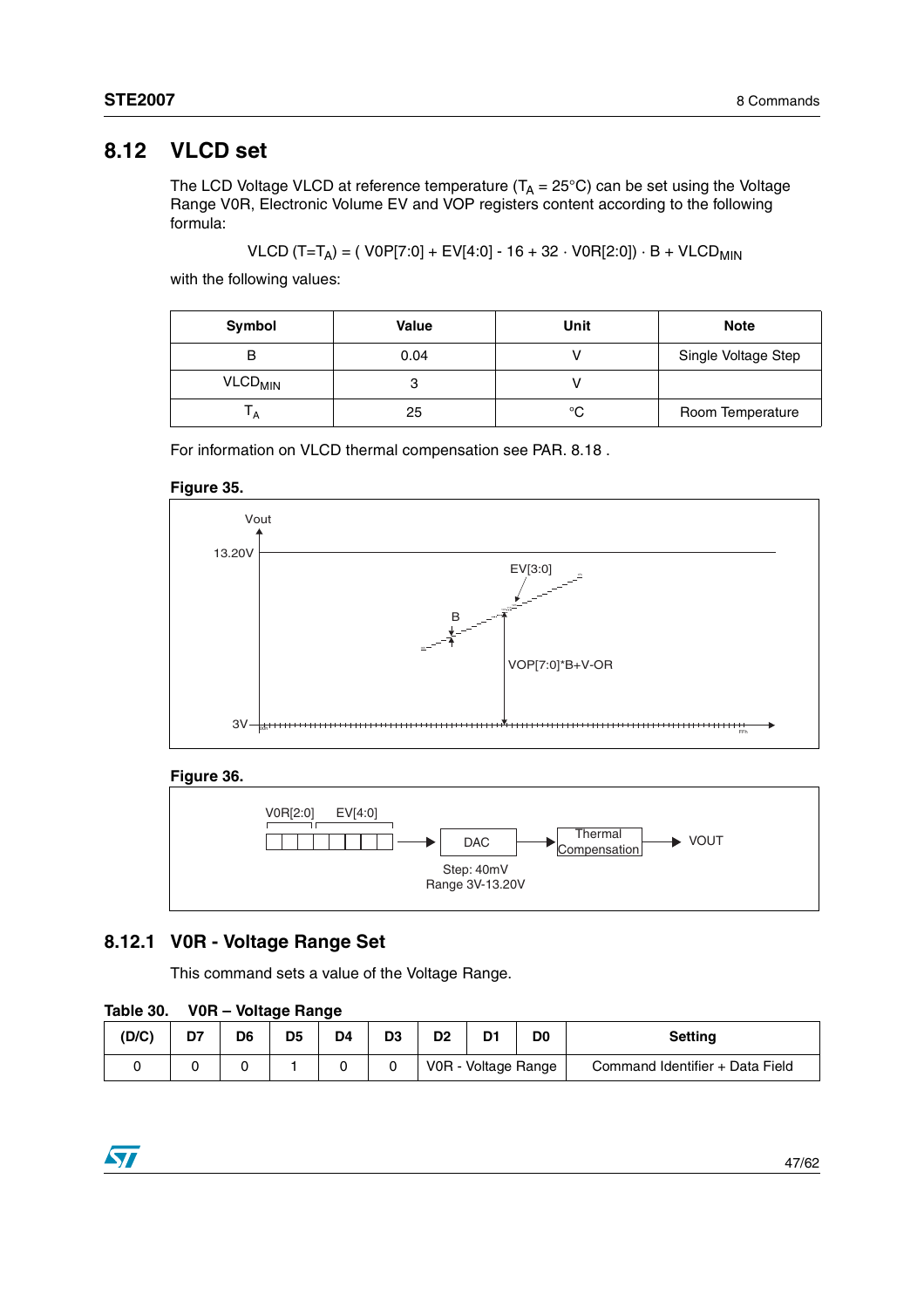### **Table 31. V0R**

| (D/C)       | D7 | D <sub>6</sub> | D <sub>5</sub> | D4          | D <sub>3</sub> | D <sub>2</sub> | D1 | D <sub>0</sub> | <b>HEX</b> | <b>VOR</b><br>Value | $32 \cdot V0R \cdot B + VLCD_{MIN}$ |
|-------------|----|----------------|----------------|-------------|----------------|----------------|----|----------------|------------|---------------------|-------------------------------------|
| $\mathbf 0$ | 0  | 0              | 1              | $\mathbf 0$ | 0              | 0              | 0  | 0              | 20         | 0                   | 3.00 V                              |
| 0           |    |                |                |             |                | 0              | 0  |                | 21         | 1                   | 4.28 V                              |
| 0           |    |                |                |             |                | 0              | 1  | 0              | 22         | 2                   | 5.56 V                              |
| 0           |    |                |                |             |                | $\mathbf 0$    | 1  | 1              | 23         | 3                   | 6.84 V                              |
| 0           |    |                |                |             |                |                | 0  | 0              | 24         | $\overline{4}$      | 8.12 V (Default)                    |
| 0           |    |                |                |             |                | 1              | 0  | 1              | 25         | $5\phantom{.0}$     | 9.40 V                              |
| $\mathbf 0$ |    |                |                |             |                | ۰              | 1  | 0              | 26         | 6                   | 10.68 V                             |
| $\mathbf 0$ |    |                |                |             |                |                | 1  | ٠              | 27         | $\overline{7}$      | 11.96 V                             |

### <span id="page-47-0"></span>**8.12.2 VOP Set**

Contrast Setting Adjustment .

### **Table 32. VOP Set**

| (D/C) | D7   | D <sub>6</sub> | D <sub>5</sub> | D4 | D <sub>3</sub> | D <sub>2</sub> | D <sub>1</sub> | D <sub>0</sub>                                 | <b>HEX</b> | <b>Function</b>    |
|-------|------|----------------|----------------|----|----------------|----------------|----------------|------------------------------------------------|------------|--------------------|
| ∩     |      |                |                |    |                |                |                |                                                | E1         | Command Identifier |
| 0     | VOP7 |                |                |    |                |                |                | VOP6   VOP5   VOP4   VOP3   VOP2   VOP1   VOP0 |            | Data Field         |

### **Table 33. VOP**

| VOP7                 | VOP6 | VOP <sub>5</sub> | VOP4 | VOP <sub>3</sub>     | VOP <sub>2</sub> | VOP <sub>1</sub> | VOP <sub>0</sub> | <b>HEX</b> | <b>VOP Adjustment</b> |
|----------------------|------|------------------|------|----------------------|------------------|------------------|------------------|------------|-----------------------|
| 0                    | 0    | 0                | 0    | 0                    | 0                | 0                | 0                | 00         | 0 Step (Default)      |
| 0                    | 0    | 0                | 0    | 0                    | 0                | 0                | 1                | 01         | $+1$ Step             |
| 0                    | 0    | 0                | 0    | 0                    | 0                | 1                | 0                | 02         | $+2$ Step             |
| ÷                    | ÷    | ÷                | ÷    | $\ddot{\phantom{a}}$ | ÷                | ÷                | ÷                | ÷          | ÷                     |
| 0                    | 1    | 1                | 1    | 1                    | 1                | 1                | 1                | 7F         | $+127$ Step           |
| 1                    | 0    | 0                | 0    | 0                    | 0                | 0                | 0                | 80         | 0 Step                |
| 1                    | 0    | 0                | 0    | 0                    | 0                | 0                | 1                | 81         | -1 Step               |
| $\ddot{\phantom{a}}$ | ÷    | ÷                | ÷    | $\ddot{\phantom{a}}$ | ÷                | ÷                | ÷                | ÷          | ÷                     |
| 1                    | 1    | 1                | 1    | 1                    | 1                | 0                | 1                | FD         | $-125$ Step           |
| 1                    | 1    | 1                | 1    | 1                    | 1                | 1                | $\mathbf 0$      | <b>FE</b>  | $-126$ Step           |
| 1                    | 1    | 1                | 1    | 1                    | 1                | 1                | 1                | FF         | $-127$ Step           |

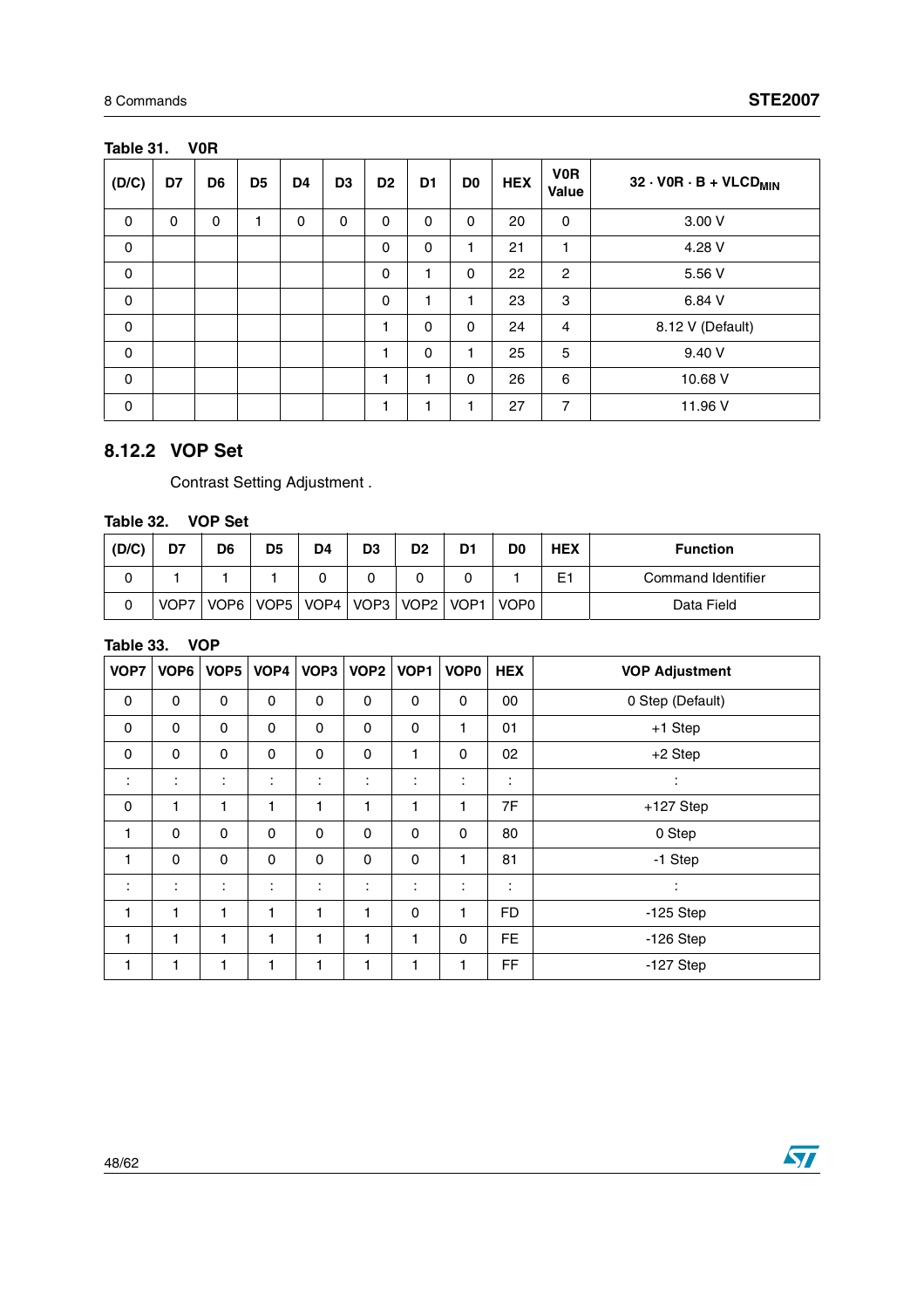### <span id="page-48-0"></span>**8.12.3 Electronic volume**

This command sets a value of electronic volume EV for the VLCD voltage regulator, to adjust the contrast of LCD panel display (End User).

| .     | ---------------- |    |    |    |    |                         |  |    |                                 |  |  |  |  |  |
|-------|------------------|----|----|----|----|-------------------------|--|----|---------------------------------|--|--|--|--|--|
| (D/C) | D7               | D6 | D5 | D4 | D3 | D <sub>2</sub>          |  | D0 | Setting                         |  |  |  |  |  |
|       |                  |    |    |    |    | Electronic Volume Value |  |    | Command Identifier + Data Field |  |  |  |  |  |

#### **Table 34. Electronic volume**

| Table 35. | EV |
|-----------|----|
|-----------|----|

| (D/C)        | D7 | D6 | D <sub>5</sub> | D4 | D <sub>3</sub> | D <sub>2</sub> | D <sub>1</sub> | D <sub>0</sub> | <b>Hex</b>      | <b>EV Value</b>     | <b>VLCD voltage</b> |
|--------------|----|----|----------------|----|----------------|----------------|----------------|----------------|-----------------|---------------------|---------------------|
| 0            | 1  | 0  | 0              | 0  | 0              | 0              | 0              | 0              | 80              | 0 Step              | low                 |
| $\mathbf 0$  |    |    |                | 0  | 0              | 0              | 0              | 1              | 81              | 1 Step              |                     |
| $\pmb{0}$    |    |    |                | 0  | 0              | 0              | 1              | 0              | 82              | 2 Step              |                     |
| ٠<br>$\cdot$ |    |    |                |    |                | ٠<br>٠         |                |                | $\bullet$<br>٠. | ٠<br>$\blacksquare$ |                     |
| $\mathbf 0$  |    |    |                | 1  | 0              | 0              | 0              | 0              | 90              | 16 Step (Default)   |                     |
| ٠<br>٠       |    |    |                |    |                | ٠<br>٠         |                |                | ٠               | ٠<br>$\cdot$        | ٠                   |
| $\mathbf 0$  |    |    |                | 1  |                |                |                | 0              | 9E              | 30 Step             |                     |
| 0            |    |    |                | 1  |                |                |                |                | 9F              | 31 Step             | high                |

### <span id="page-48-1"></span>**8.13 Power saver mode**

If the display all points ON command is executed when the display is in display OFF mode, power saver mode is entered. This mode stops every operation of the LCD display system.

#### **Figure 37. Power saver mode**



The internal states in power saver mode are as follows:

- The oscillation circuit is stopped
- The LCD power supply circuit is stopped
- The LCD driver circuit is stopped and segment/common driver outputs to the Vss level

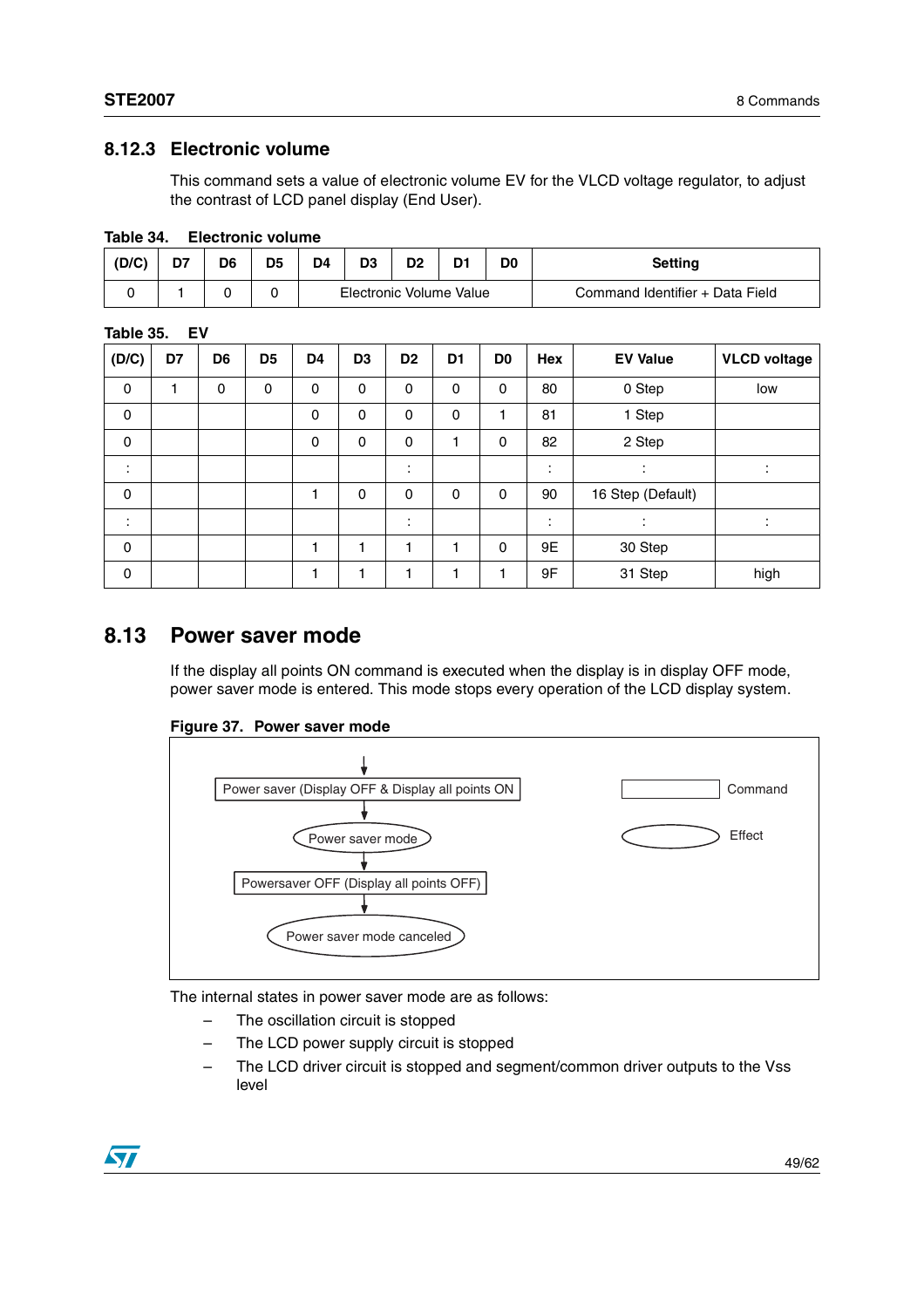– The display data and operation mode before execution of the Power saver are held, and the MCU can access to the DDRAM and internal registers.

## <span id="page-49-0"></span>**8.14 Reset**

When this command is issued, the driver is initialized.This command doesn't change DDRAM content.

#### **Table 36. Reset**

| (D/C) | D7 | D <sub>6</sub> | D <sub>5</sub> | D <sub>4</sub> | D <sub>3</sub> | D2 | D. | D <sub>0</sub> | <b>HEX</b>     | <b>Function</b>    |
|-------|----|----------------|----------------|----------------|----------------|----|----|----------------|----------------|--------------------|
|       |    |                |                |                |                |    |    |                | E <sub>2</sub> | Command Identifier |

## <span id="page-49-1"></span>**8.15 NOP**

Non–operation command.

#### **Table 37. NOP**

| (D/C) | D7 | D <sub>6</sub> | D5 | D4 | D <sub>3</sub> | D <sub>2</sub> | D <sub>1</sub> | D <sub>0</sub> | <b>HEX</b>     | <b>Function</b>    |
|-------|----|----------------|----|----|----------------|----------------|----------------|----------------|----------------|--------------------|
|       |    |                |    |    |                |                |                |                | E <sub>3</sub> | Command Identifier |

## <span id="page-49-2"></span>**8.16 Image Location**

Image Location Command

#### **Table 38. Image Location**

| (D/C) | D7      | D <sub>6</sub> | D <sub>5</sub> | D4      | D3 | D <sub>2</sub> | D <sub>1</sub> | D <sub>0</sub> | <b>HEX</b> | <b>Function</b>    |
|-------|---------|----------------|----------------|---------|----|----------------|----------------|----------------|------------|--------------------|
|       |         |                |                |         |    |                |                |                | АC         | Command Identifier |
|       | $\star$ | *              |                | $\star$ |    | IL2            | IL.            | IL0            |            | Data Field         |

### **Table 39. Image Location**

| IL <sub>2</sub> | IL <sub>1</sub> | IL <sub>0</sub> | <b>Function</b> |
|-----------------|-----------------|-----------------|-----------------|
| $\Omega$        | 0               | 0               | 0 Lines         |
| $\Omega$        | 0               |                 | 8 Lines         |
| $\Omega$        |                 | 0               | 16 Lines        |
| $\Omega$        |                 |                 | 24 Lines        |
|                 | $\Omega$        | $\Omega$        | 32 Lines        |
|                 | $\Omega$        |                 | 48 Lines        |
|                 |                 | 0               | 56 Lines        |
|                 |                 |                 | 64 Lines        |

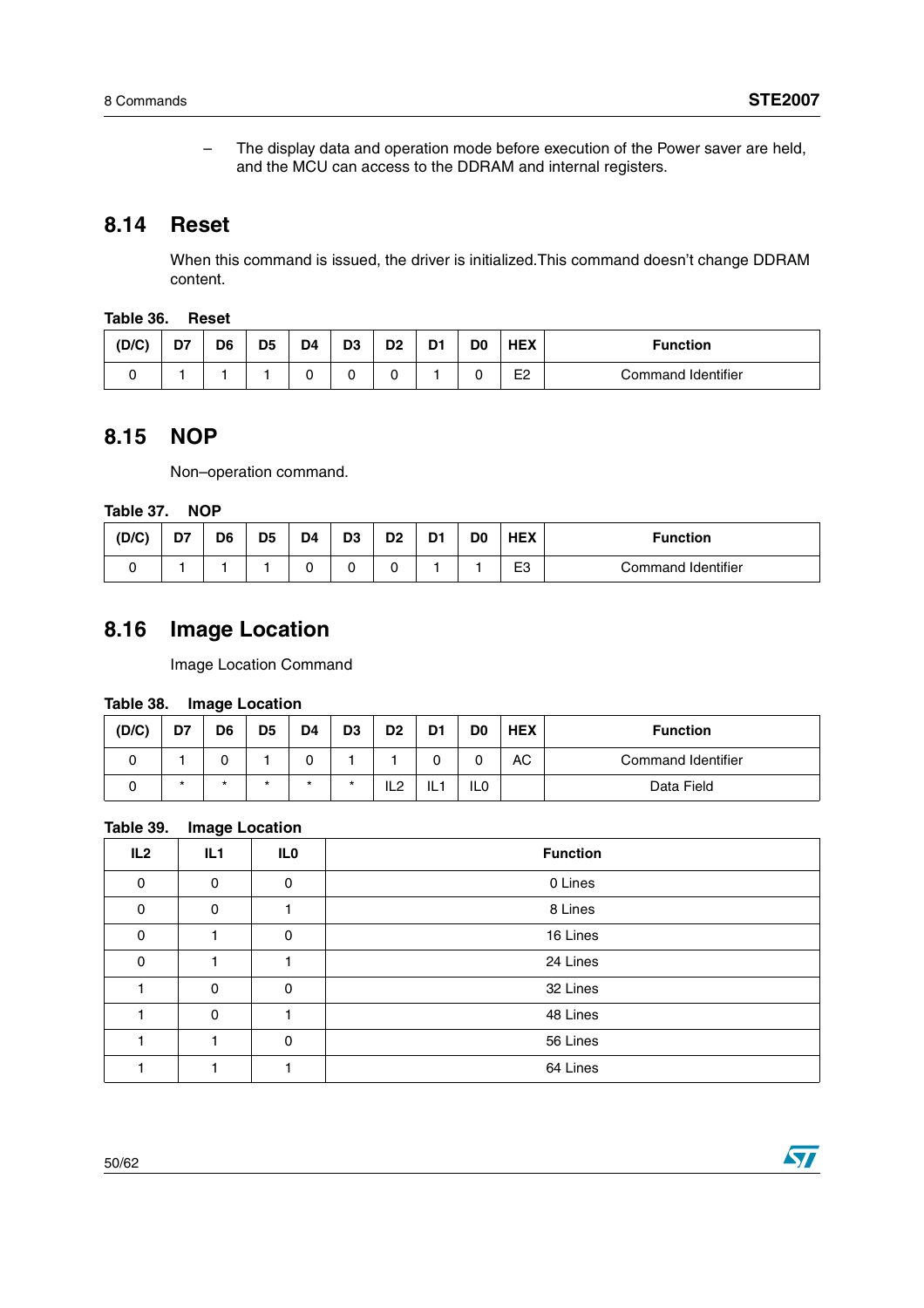## <span id="page-50-0"></span>**8.17 Bias Ratio**

It is possible to select different Bias Ratio.

#### **Table 40. Bias Ratio**

| (D/C) | D7 | D6 | D5 | D <sub>4</sub> | D3 | D <sub>2</sub>  | D <sub>1</sub>  | D <sub>0</sub>  | <b>Function</b>                 |
|-------|----|----|----|----------------|----|-----------------|-----------------|-----------------|---------------------------------|
|       |    |    |    |                |    | BR <sub>2</sub> | BR <sup>1</sup> | B <sub>R0</sub> | Command Identifier + Data Field |

#### **Table 41. BIAS Ratio**

| BR <sub>2</sub> | BR <sub>1</sub> | BR <sub>0</sub> | <b>Function</b>                |  |
|-----------------|-----------------|-----------------|--------------------------------|--|
| $\Omega$        | 0               | 0               | Bias Ratio = $1/10 - 81$ Lines |  |
| 0               | 0               |                 | Bias Ratio = $1/9 - 65$ Lines  |  |
| 0               |                 | $\Omega$        | Bias Ratio = $1/8 - 49$ Lines  |  |
| 0               |                 |                 | Bias Ratio = $1/7 - 33$ Lines  |  |
|                 | 0               | $\Omega$        | Bias Ratio = $1/6 - 25$ Lines  |  |
|                 | 0               |                 | Bias Ratio = $1/5 - 17$ Lines  |  |
|                 |                 | O               | Bias Ratio = $1/4 - 9$ Lines   |  |
|                 |                 |                 | Not Used                       |  |

#### **Table 42. Bias levels Generator**



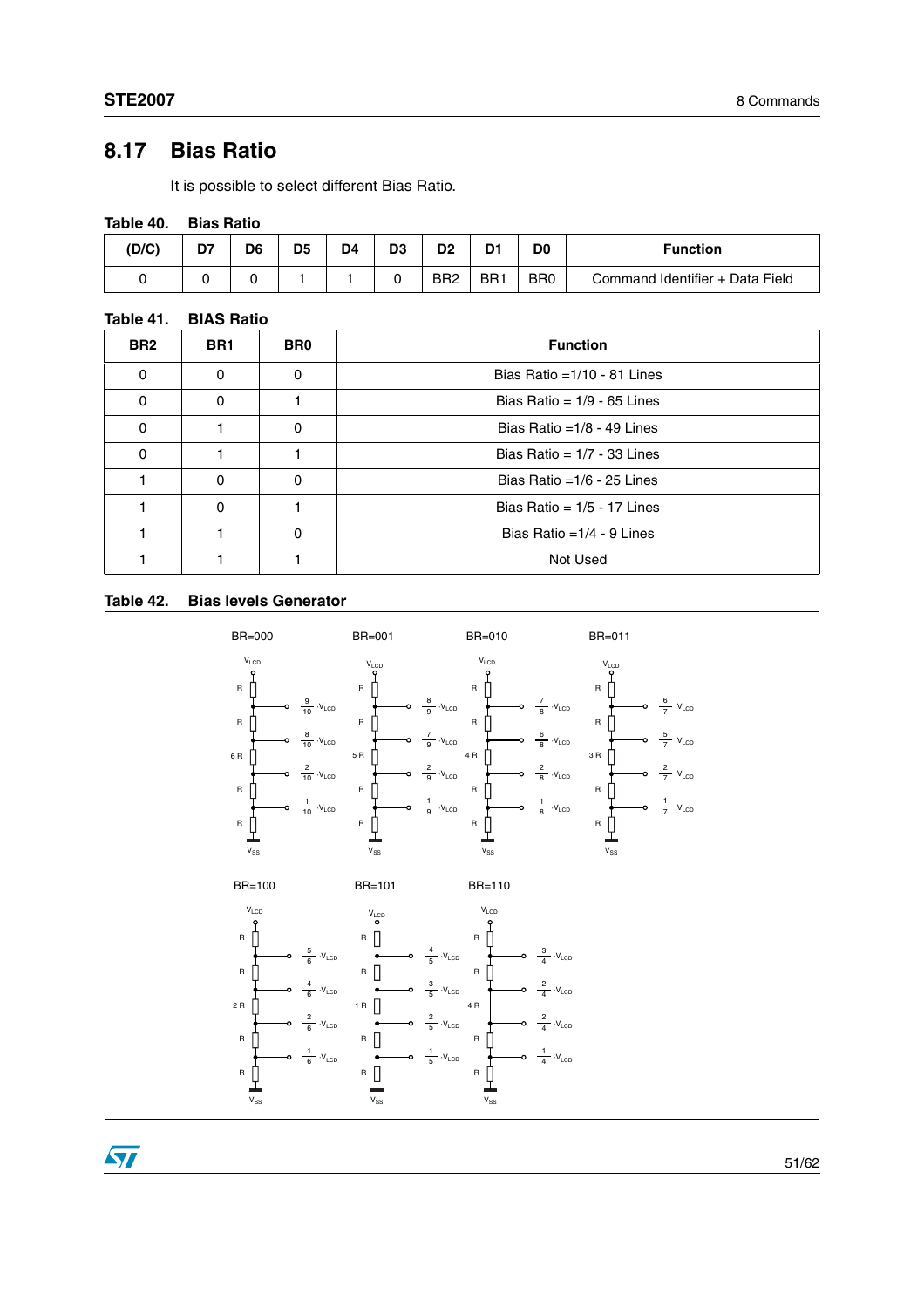## <span id="page-51-0"></span>**8.18 Temperature Compensation**

Its is possible to select different VLCD temperature compensation Coefficients.

| (D/C) | D7      | D <sub>6</sub> | D <sub>5</sub> | D <sub>4</sub> | D <sub>3</sub> | D <sub>2</sub> | D <sub>1</sub>                | D <sub>0</sub> | <b>HEX</b> | <b>Function</b>    |
|-------|---------|----------------|----------------|----------------|----------------|----------------|-------------------------------|----------------|------------|--------------------|
|       |         | 0              |                |                |                |                | 0                             |                | 38         | Command Identifier |
|       | $\star$ | $\star$        | $\star$        | $\star$        | $\star$        |                | Thermal<br>Compensation<br>ТC |                |            | Data Field         |

**Table 43. VLCD Temperature Compensation**

Temperature Compensation Formula:

$$
VLCD(T) = VLCD(T_A) \cdot [1 + (T(^{\circ}C) - T_A) \cdot TC]
$$

TC = Temperature Compensation Coefficients

 $T(^{\circ}C)$  = Temperature

 $VLCD(T_A) = LCD$  Voltage at  $T_A$  Temperature (Room Temperature)

| Table 44.<br>ТC |                 |                 |                  |  |  |  |  |  |  |  |  |
|-----------------|-----------------|-----------------|------------------|--|--|--|--|--|--|--|--|
| TC <sub>2</sub> | TC <sub>1</sub> | TC <sub>0</sub> | <b>TC Value</b>  |  |  |  |  |  |  |  |  |
| 0               | 0               | 0               | $TC = 0$ PPM     |  |  |  |  |  |  |  |  |
| 0               | 0               | 1               | $TC = -300$ PPM  |  |  |  |  |  |  |  |  |
| 0               |                 | 0               | $TC = -600$ PPM  |  |  |  |  |  |  |  |  |
| 0               | 1               | 1               | $TC = -900$ PPM  |  |  |  |  |  |  |  |  |
| 1               | $\mathbf{0}$    | $\Omega$        | TC= -1070 PPM    |  |  |  |  |  |  |  |  |
| 1               | $\Omega$        | 1               | $TC = -1200$ PPM |  |  |  |  |  |  |  |  |
| 1               |                 | 0               | $TC = -1500$ PPM |  |  |  |  |  |  |  |  |
|                 |                 |                 | TC= -1800 PPM    |  |  |  |  |  |  |  |  |

## <span id="page-51-1"></span>**8.19 Charge Pump Multiplication Factor**

It is possible to select different Charge Pump Multiplication Factors.

| Table 45. |  | <b>Charge Pump Setting</b> |
|-----------|--|----------------------------|
|           |  |                            |

| (D/C) | D7      | D6      | D <sub>5</sub> | D4      | D <sub>3</sub> | D <sub>2</sub> | D <sub>1</sub>  | D <sub>0</sub>  | <b>HEX</b> | <b>Function</b>    |
|-------|---------|---------|----------------|---------|----------------|----------------|-----------------|-----------------|------------|--------------------|
|       | v       | 0       |                |         |                |                |                 |                 | 3D         | Command Identifier |
|       | $\star$ | $\star$ |                | $\star$ | *              | $\star$        | CP <sup>4</sup> | CP <sub>0</sub> |            | Data Field         |

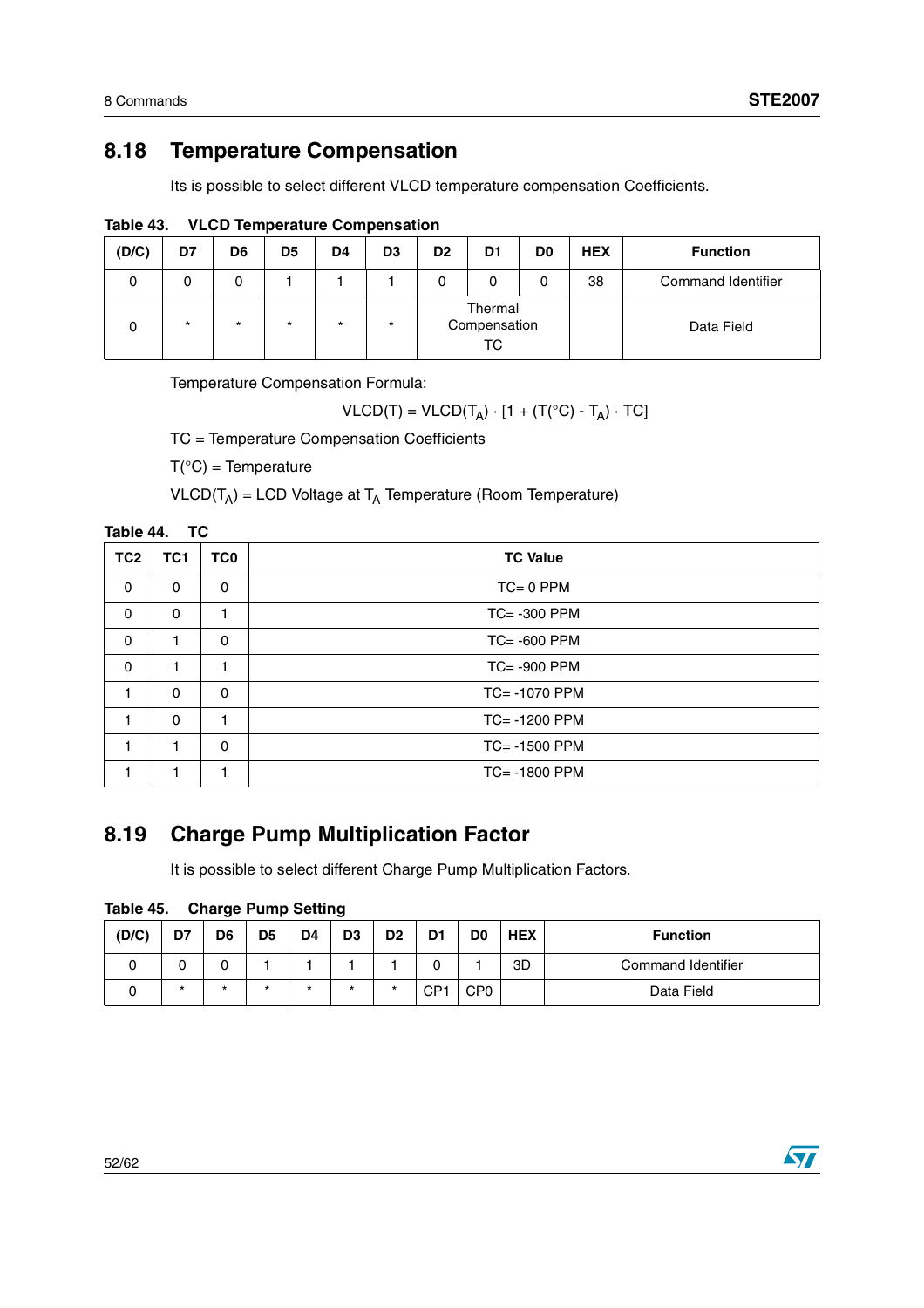| CP <sub>1</sub> | <b>CP0</b> | <b>Function</b> |
|-----------------|------------|-----------------|
| 0               |            | 5x              |
|                 |            | 4 x             |
|                 | ⌒          | 3x              |
|                 |            | Not Used        |

| Table 46. Charge Pump Multiplication Factor |  |  |  |
|---------------------------------------------|--|--|--|

## <span id="page-52-0"></span>**8.20 Refresh Rate**

It is possible to select different Refresh Rate.

#### **Table 47. Refresh Rate**

| (D/C) | D7      | D <sub>6</sub> | D <sub>5</sub> | D <sub>4</sub> | D <sub>3</sub> | D <sub>2</sub> | D <sub>1</sub>  | D <sub>0</sub>  | <b>HEX</b> | <b>Function</b>    |
|-------|---------|----------------|----------------|----------------|----------------|----------------|-----------------|-----------------|------------|--------------------|
|       |         |                |                |                |                |                |                 |                 | EF         | Command Identifier |
|       | $\star$ | $\star$        | *              | $\star$        | *              | $\star$        | RR <sub>1</sub> | RR <sub>0</sub> |            | Data Field         |

### **Table 48. Refresh Rate**

| RR <sub>1</sub> | RR <sub>0</sub> | <b>Function</b> |
|-----------------|-----------------|-----------------|
|                 |                 | 80 Hz           |
|                 |                 | 75 Hz           |
|                 |                 | 70 Hz           |
|                 |                 | 65 hz           |

## <span id="page-52-1"></span>**8.21 Icon Mode**

Icon Mode

- 0: Icon Mode Disabled
- 1: Icon Mode Enabled

#### **Table 49. Icon Mode**

| (D/C) | D7 | D <sub>6</sub> | D <sub>5</sub> | D <sub>4</sub> | n0<br>υ. | D <sub>2</sub> | - - | D <sub>0</sub> | <b>Function</b>    |
|-------|----|----------------|----------------|----------------|----------|----------------|-----|----------------|--------------------|
| ີ     |    |                |                |                |          |                |     | <b>ICON</b>    | Command Identifier |

## <span id="page-52-2"></span>**8.22 N- Line Inversion**

N-line Inversion Function.

#### **Table 50. N-Line Inversion**

| (D/C) | D7     | D <sub>6</sub> | D <sub>5</sub> | D <sub>4</sub> | D <sub>3</sub>  | D <sub>2</sub>  | D <sub>1</sub>  | D0              | <b>HEX</b> | <b>Function</b>    |
|-------|--------|----------------|----------------|----------------|-----------------|-----------------|-----------------|-----------------|------------|--------------------|
|       |        |                |                |                |                 |                 |                 |                 | AD         | Command Identifier |
| ີ     | $\ast$ | $\star$        | E1             | NL4            | NL <sub>3</sub> | NL <sub>2</sub> | NL <sub>1</sub> | NL <sub>0</sub> |            | Data Field         |

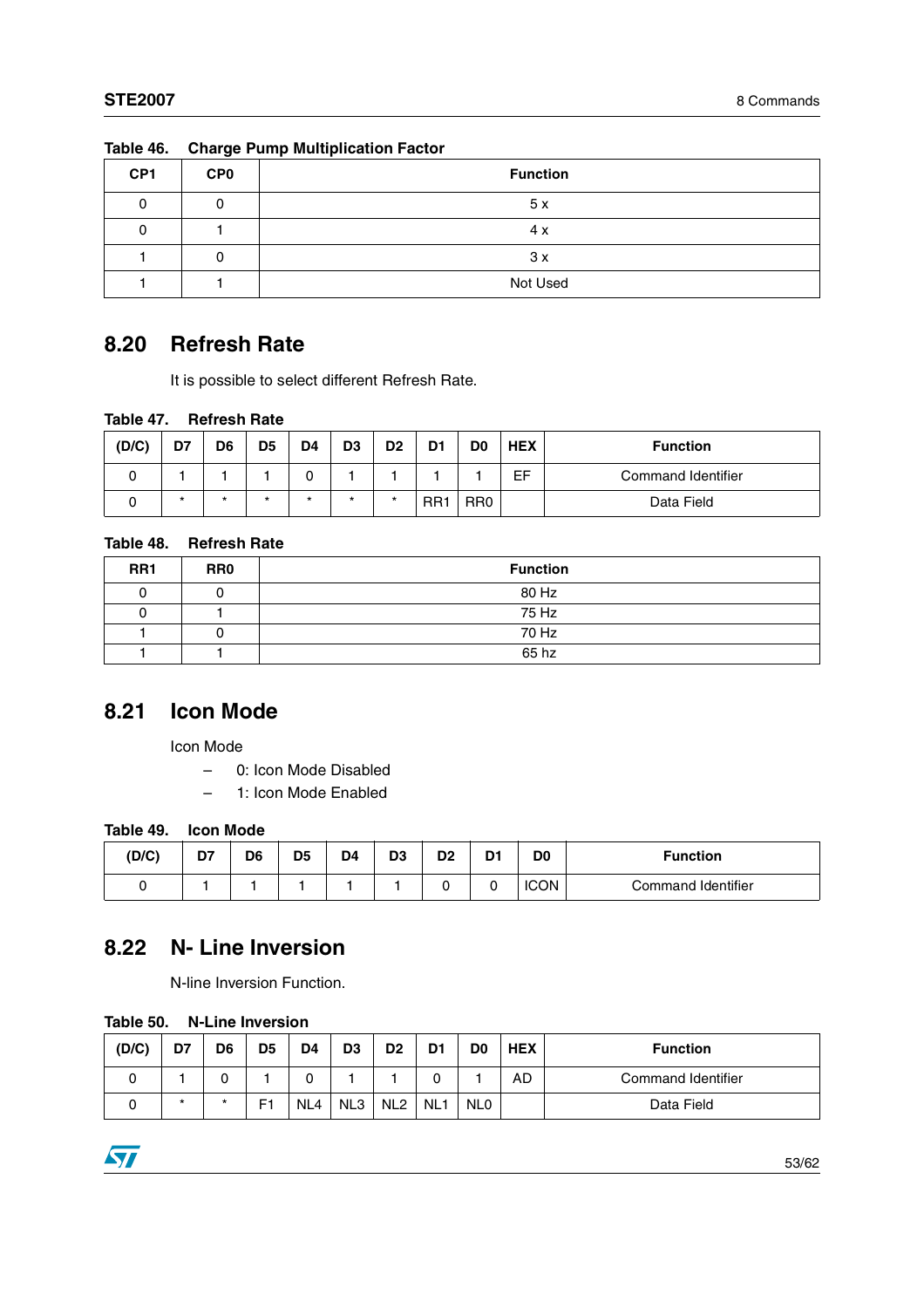| F <sub>1</sub> | NL4      | NL3                           | NL <sub>2</sub>               | NL <sub>1</sub> | <b>NLO</b> | <b>Function</b>                     | N row |
|----------------|----------|-------------------------------|-------------------------------|-----------------|------------|-------------------------------------|-------|
| $\star$        | 0        | 0                             | 0                             | 0               | 0          | N-line inversion disabled (default) |       |
| 0              | $\star$  | $\star$                       | $\star$                       | $\star$         | $\star$    | <b>XOR</b> function disabled        |       |
|                | $\star$  | $\star$                       | $\star$                       | $\star$         | $\star$    | <b>XOR</b> function enabled         |       |
| $\star$        | $\Omega$ | 0                             | 0                             | 0               |            | N-line inversion enabled            | 2     |
| $\star$        | 0        | 0                             | 0                             |                 | 0          | N-line inversion enabled            | 3     |
|                |          | ٠<br>$\overline{\phantom{a}}$ | ٠<br>$\overline{\phantom{a}}$ | ۰.              | ٠          |                                     |       |
| $\star$        |          |                               |                               |                 |            | N-line inversion enabled            | 32    |

#### **Table 51. N-Line**

The XOR function defines the polarity as the result of the logical XOR between the N-Line and the frame polarity.

## <span id="page-53-0"></span>**8.23 Number of Lines**

Multiplexing Rate setting command.

**Table 52. Number of Lines**

| (D/C) | D7 | D <sub>6</sub> | D <sub>5</sub> | D <sub>4</sub> | D <sub>3</sub> | D <sub>2</sub> | D. | D0             | <b>Function</b>                 |
|-------|----|----------------|----------------|----------------|----------------|----------------|----|----------------|---------------------------------|
|       |    |                |                |                |                | M <sub>2</sub> | M1 | M <sub>0</sub> | Command Identifier + Data Field |

#### **Table 53. Multiplexing Rate**

| M <sub>2</sub> | M <sub>1</sub> | M0 | <b>Function</b>          |
|----------------|----------------|----|--------------------------|
| 0              | 0              | 0  | 68 Lines (Default)       |
| 0              | 0              | 1  | 65 Lines                 |
| 0              |                | 0  | 49 Lines                 |
| 0              |                | 1  | 33 Lines                 |
| 1              | $\Omega$       | 0  | 33 Lines Partial Display |
| 1              | $\Omega$       | 1  | 25 Lines Partial Display |
|                | 1              | 0  | 17 Lines Partial Display |
|                |                |    | 9 Lines Partial Display  |

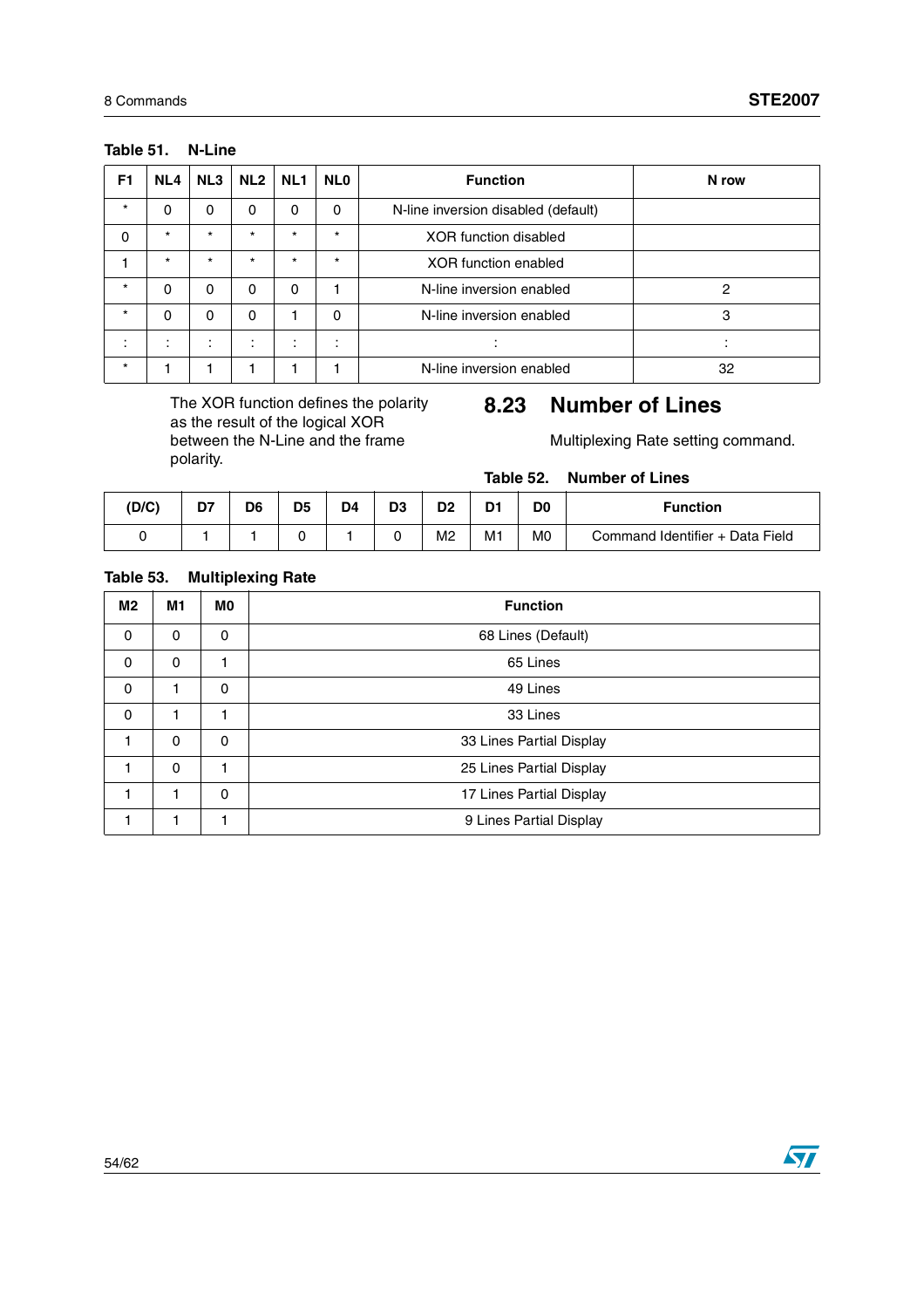# <span id="page-54-0"></span>**9 Chip Mechanical Drawing**

#### **Table 54. Mechanical Dimensions**

| <b>Parameter</b>                         | <b>Dimensions</b>          |
|------------------------------------------|----------------------------|
| <b>Wafer Thickness</b>                   | $500 \mu m$                |
| Die Size (X x Y)                         | 5.92 mm x 1.29 mm          |
| Bumps Size on Columns and Segments Side  | 28um X 89 um X 15          |
| Pad Size on Columns and Segments Side    | $35\mu m \times 96\mu m$   |
| Bumps Pitch on Columns and Segments Side | $45 \mu m$                 |
| Bumps Size on Interfaces Side            | 55um X 73um X 15           |
| Pad Size on Interfaces Side              | $64 \mu m \times 82 \mu m$ |
| Bumps Pitch on Interfaces Side           | $72 \mu m$                 |
| Spacing between Bumps                    | $17µ$ m                    |

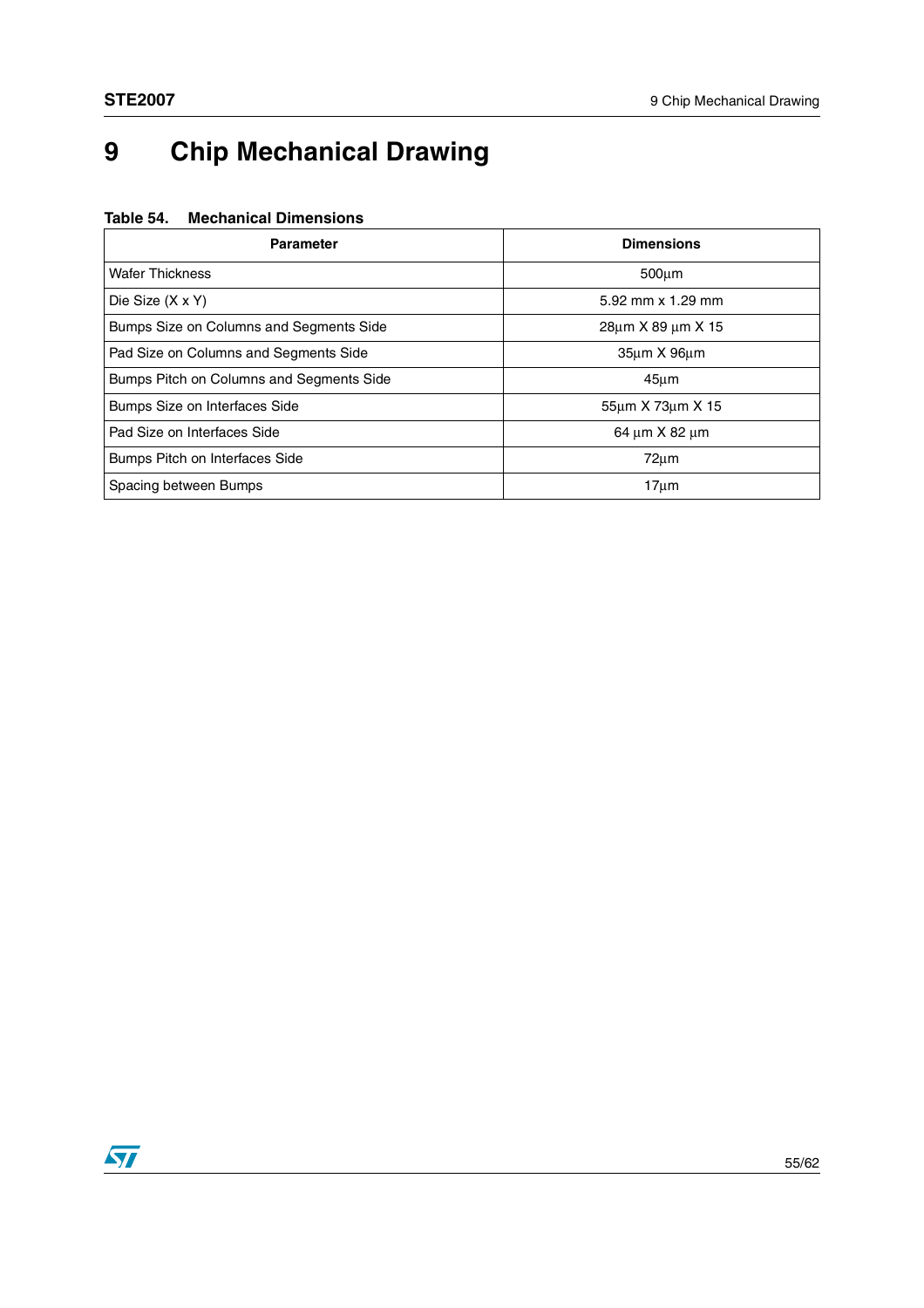| ימי יומג.       | au vuurunuus |            |            |
|-----------------|--------------|------------|------------|
| <b>NAME</b>     | <b>PAD</b>   | $X(\mu m)$ | $Y(\mu m)$ |
| R <sub>16</sub> | 1            | $-2632.5$  | $-514.35$  |
| R <sub>14</sub> | 2            | $-2587.5$  | $-514.35$  |
| R <sub>12</sub> | 3            | $-2542.5$  | $-514.35$  |
| <b>R10</b>      | 4            | $-2497.5$  | $-514.35$  |
| R <sub>8</sub>  | 5            | $-2452.5$  | $-514.35$  |
| R <sub>6</sub>  | 6            | $-2407.5$  | $-514.35$  |
| R4              | 7            | $-2362.5$  | $-514.35$  |
| R <sub>2</sub>  | 8            | $-2317.5$  | $-514.35$  |
| R <sub>0</sub>  | 9            | $-2272.5$  | $-514.35$  |
| C <sub>0</sub>  | 10           | $-2227.5$  | $-514.35$  |
| C <sub>1</sub>  | 11           | $-2182.5$  | $-514.35$  |
| C <sub>2</sub>  | 12           | $-2137.5$  | $-514.35$  |
| C <sub>3</sub>  | 13           | $-2092.5$  | $-514.35$  |
| C <sub>4</sub>  | 14           | $-2047.5$  | $-514.35$  |
| C <sub>5</sub>  | 15           | $-2002.5$  | $-514.35$  |
| C <sub>6</sub>  | 16           | $-1957.5$  | $-514.35$  |
| C7              | 17           | $-1912.5$  | $-514.35$  |
| C8              | 18           | $-1867.5$  | $-514.35$  |
| C <sub>9</sub>  | 19           | $-1822.5$  | $-514.35$  |
| C10             | 20           | $-1777.5$  | $-514.35$  |
| C <sub>11</sub> | 21           | $-1732.5$  | $-514.35$  |
| C <sub>12</sub> | 22           | $-1687.5$  | $-514.35$  |
| C13             | 23           | $-1642.5$  | $-514.35$  |
| C <sub>14</sub> | 24           | $-1597.5$  | $-514.35$  |
| C15             | 25           | $-1552.5$  | $-514.35$  |
| C <sub>16</sub> | 26           | $-1507.5$  | $-514.35$  |
| C <sub>17</sub> | 27           | $-1462.5$  | $-514.35$  |
| C <sub>18</sub> | 28           | $-1417.5$  | $-514.35$  |

### **Table 55. Pad Coordinates**

### **Table 55. Pad Coordinates (continued)**

| <b>NAME</b>     | <b>PAD</b> | $X(\mu m)$ | $Y(\mu m)$ |
|-----------------|------------|------------|------------|
| C <sub>19</sub> | 29         | $-1372.5$  | $-514.35$  |
| C <sub>20</sub> | 30         | $-1327.5$  | $-514.35$  |
| C <sub>21</sub> | 31         | $-1282.5$  | $-514.35$  |
| C <sub>22</sub> | 32         | $-1237.5$  | $-514.35$  |
| C <sub>23</sub> | 33         | $-1192.5$  | $-514.35$  |
| C <sub>24</sub> | 34         | $-1147.5$  | $-514.35$  |
| C <sub>25</sub> | 35         | $-1102.5$  | $-514.35$  |
| C <sub>26</sub> | 36         | $-1057.5$  | $-514.35$  |
| C <sub>27</sub> | 37         | $-1012.5$  | $-514.35$  |
| C <sub>28</sub> | 38         | $-967.5$   | $-514.35$  |
| C <sub>29</sub> | 39         | $-922.5$   | $-514.35$  |
| C30             | 40         | $-877.5$   | $-514.35$  |
| C <sub>31</sub> | 41         | $-832.5$   | $-514.35$  |
| C32             | 42         | $-787.5$   | $-514.35$  |
| C33             | 43         | $-742.5$   | $-514.35$  |
| C34             | 44         | $-697.5$   | $-514.35$  |
| C35             | 45         | $-652.5$   | $-514.35$  |
| C36             | 46         | $-607.5$   | $-514.35$  |
| C37             | 47         | $-562.5$   | $-514.35$  |
| C38             | 48         | $-517.5$   | $-514.35$  |
| ပ္မေဒ           | 49         | -472.5     | -514.35    |
| C40             | 50         | $-427.5$   | $-514.35$  |
| C41             | 51         | $-382.5$   | $-514.35$  |
| C42             | 52         | $-337.5$   | $-514.35$  |
| C43             | 53         | $-292.5$   | $-514.35$  |
| C44             | 54         | $-247.5$   | $-514.35$  |
| C45             | 55         | $-202.5$   | $-514.35$  |
| C46             | 56         | $-157.5$   | $-514.35$  |

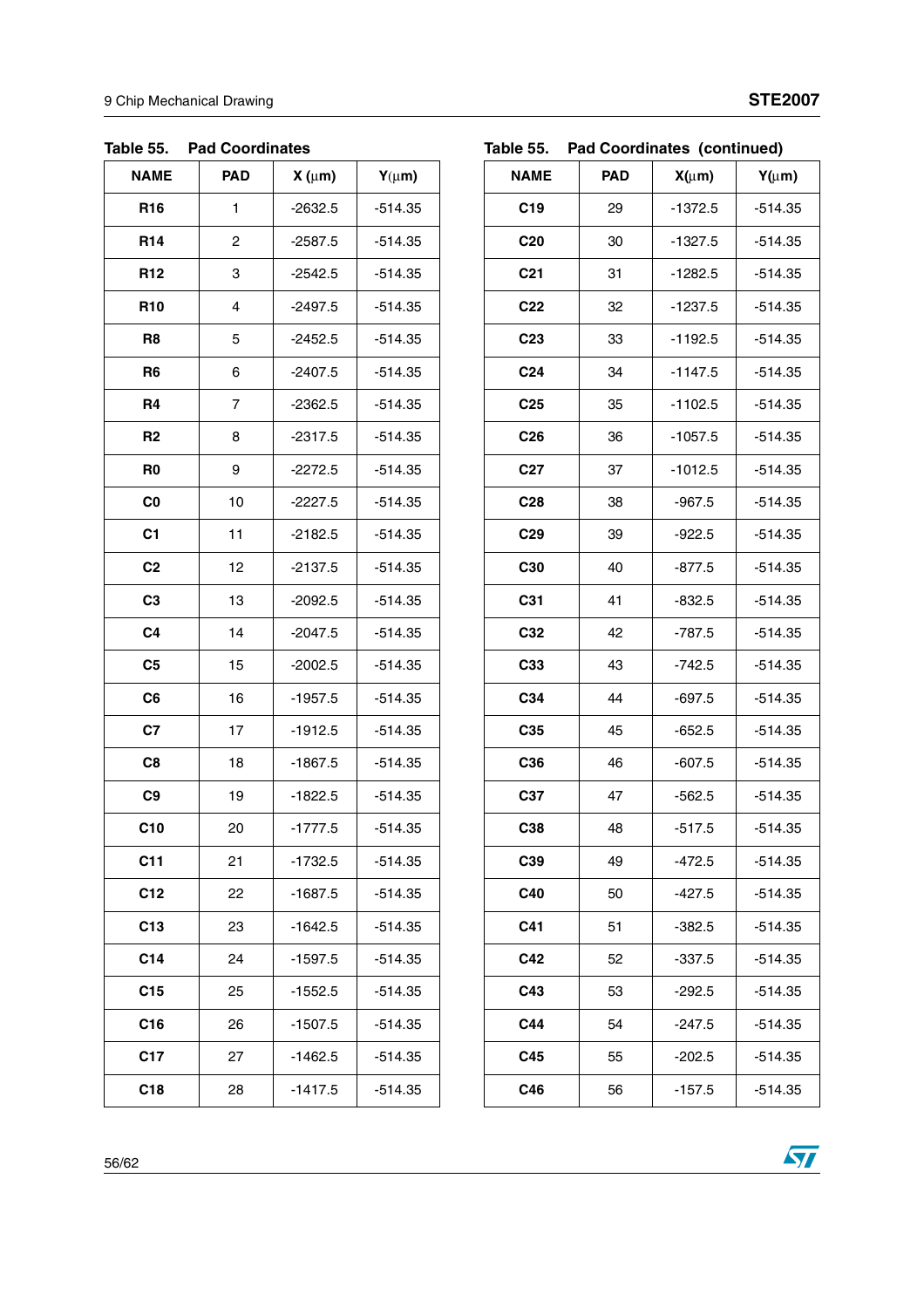| rapie oo.       | Pau Coordinates (continued) |            |            |
|-----------------|-----------------------------|------------|------------|
| <b>NAME</b>     | <b>PAD</b>                  | $X(\mu m)$ | $Y(\mu m)$ |
| C47             | 57                          | $-112.5$   | $-514.35$  |
| C48             | 58                          | 112.5      | $-514.35$  |
| C49             | 59                          | 157.5      | $-514.35$  |
| C50             | 60                          | 202.5      | $-514.35$  |
| C <sub>51</sub> | 61                          | 247.5      | $-514.35$  |
| C52             | 62                          | 292.5      | $-514.35$  |
| C53             | 63                          | 337.5      | $-514.35$  |
| C <sub>54</sub> | 64                          | 382.5      | $-514.35$  |
| C55             | 65                          | 427.5      | $-514.35$  |
| C56             | 66                          | 472.5      | $-514.35$  |
| C <sub>57</sub> | 67                          | 517.5      | $-514.35$  |
| C58             | 68                          | 562.5      | $-514.35$  |
| C59             | 69                          | 607.5      | $-514.35$  |
| C60             | 70                          | 652.5      | $-514.35$  |
| C61             | 71                          | 697.5      | $-514.35$  |
| C62             | 72                          | 742.5      | $-514.35$  |
| C63             | 73                          | 787.5      | $-514.35$  |
| C64             | 74                          | 832.5      | $-514.35$  |
| C65             | 75                          | 877.5      | $-514.35$  |
| C66             | 76                          | 922.5      | $-514.35$  |
| C67             | 77                          | 967.5      | $-514.35$  |
| C68             | 78                          | 1012.5     | $-514.35$  |
| C69             | 79                          | 1057.5     | $-514.35$  |
| <b>C70</b>      | 80                          | 1102.5     | $-514.35$  |
| C71             | 81                          | 1147.5     | $-514.35$  |
| C72             | 82                          | 1192.5     | $-514.35$  |
| C73             | 83                          | 1237.5     | $-514.35$  |
| C74             | 84                          | 1282.5     | $-514.35$  |

| <b>Pad Coordinates (continued)</b><br>Table 55. |
|-------------------------------------------------|
|-------------------------------------------------|

## **Table 55. Pad Coordinates (continued)**

| <b>NAME</b>     | <b>PAD</b> | $X(\mu m)$ | $Y(\mu m)$ |
|-----------------|------------|------------|------------|
| C75             | 85         | 1327.5     | $-514.35$  |
| C76             | 86         | 1372.5     | $-514.35$  |
| C77             | 87         | 1417.5     | $-514.35$  |
| C78             | 88         | 1462.5     | $-514.35$  |
| C79             | 89         | 1507.5     | $-514.35$  |
| C80             | 90         | 1552.5     | $-514.35$  |
| C81             | 91         | 1597.5     | $-514.35$  |
| C82             | 92         | 1642.5     | $-514.35$  |
| C83             | 93         | 1687.5     | $-514.35$  |
| C84             | 94         | 1732.5     | $-514.35$  |
| C85             | 95         | 1777.5     | $-514.35$  |
| C86             | 96         | 1822.5     | $-514.35$  |
| C87             | 97         | 1867.5     | $-514.35$  |
| C88             | 98         | 1912.5     | $-514.35$  |
| C89             | 99         | 1957.5     | $-514.35$  |
| C90             | 100        | 2002.5     | $-514.35$  |
| C91             | 101        | 2047.5     | $-514.35$  |
| C92             | 102        | 2092.5     | $-514.35$  |
| C93             | 103        | 2137.5     | $-514.35$  |
| C94             | 104        | 2182.5     | $-514.35$  |
| C95             | 105        | 2227.5     | $-514.35$  |
| R <sub>1</sub>  | 106        | 2272.5     | $-514.35$  |
| R3              | 107        | 2317.5     | $-514.35$  |
| R5              | 108        | 2362.5     | $-514.35$  |
| R7              | 109        | 2407.5     | $-514.35$  |
| R9              | 110        | 2452.4     | $-514.35$  |
| R11             | 111        | 2497.5     | $-514.35$  |
| R <sub>13</sub> | 112        | 2542.5     | $-514.35$  |

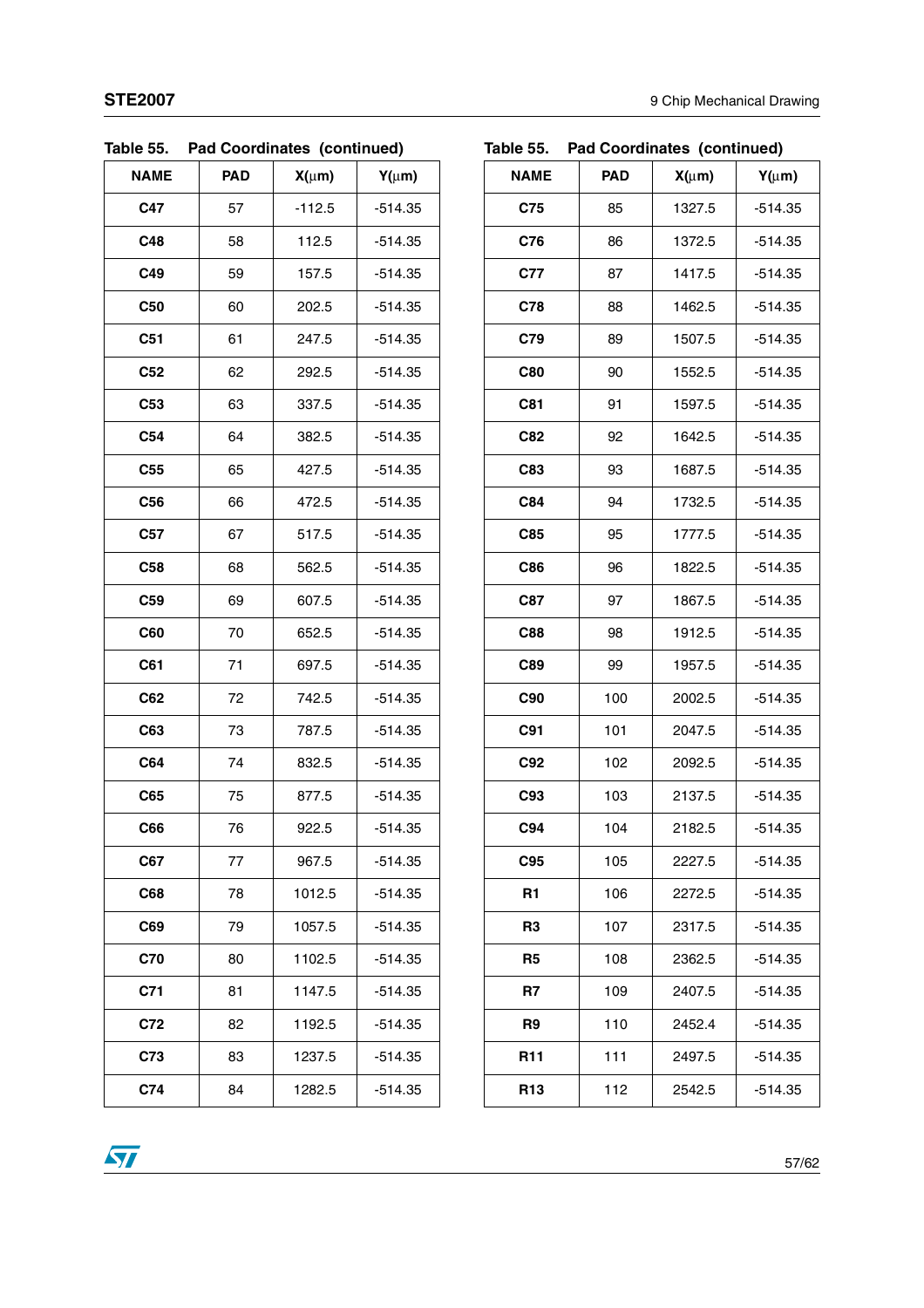| <b>NAME</b>     | <b>PAD</b> | $X(\mu m)$ | $Y(\mu m)$ |
|-----------------|------------|------------|------------|
| R <sub>15</sub> | 113        | 2587.5     | $-514.35$  |
| R <sub>17</sub> | 114        | 2632.5     | $-514.35$  |
| R <sub>19</sub> | 115        | 2831.85    | $-450.0$   |
| R <sub>21</sub> | 116        | 2831.85    | $-405.0$   |
| R <sub>23</sub> | 117        | 2831.85    | $-360.0$   |
| R <sub>25</sub> | 118        | 2831.85    | $-315.0$   |
| R <sub>27</sub> | 119        | 2831.85    | $-270.0$   |
| R <sub>29</sub> | 120        | 2831.85    | $-225.0$   |
| R31             | 121        | 2831.85    | $-180.0$   |
| R33             | 122        | 2831.85    | $-135.0$   |
| <b>R35</b>      | 123        | 2831.85    | $-90.0$    |
| R37             | 124        | 2831.85    | $-45.0$    |
| R39             | 125        | 2831.85    | 0.0        |
| R41             | 126        | 2831.85    | 45.0       |
| <b>R43</b>      | 127        | 2831.85    | 90.0       |
| R45             | 128        | 2831.85    | 135.0      |
| R47             | 129        | 2831.85    | 180.0      |
| R49             | 130        | 2831.85    | 225.0      |
| <b>R51</b>      | 131        | 2831.85    | 270.0      |
| <b>R53</b>      | 132        | 2831.85    | 315.0      |
| R55             | 133        | 2831.85    | 360.0      |
| <b>R57</b>      | 134        | 2831.85    | 405.0      |
| R59             | 135        | 2831.85    | 450.0      |
| R61             | 136        | 2632.5     | 514.35     |
| <b>R63</b>      | 137        | 2587.5     | 514.35     |
| R65             | 138        | 2542.0     | 514.35     |
| R67             | 139        | 2497.5     | 514.35     |
| <b>TEST3</b>    | 140        | 2376.0     | 517.5      |

| Table 55. | <b>Pad Coordinates (continued)</b> |  |
|-----------|------------------------------------|--|
|           |                                    |  |

**Table 55. Pad Coordinates (continued)**

| <b>NAME</b>      | <b>PAD</b> | $X(\mu m)$ | $Y(\mu m)$ |
|------------------|------------|------------|------------|
| TEST4            | 141        | 2304.0     | 517.5      |
| <b>VSS_AUX</b>   | 142        | 1944.0     | 517.5      |
| <b>VSS_AUX</b>   | 143        | 1872.0     | 517.5      |
| <b>VSS_AUX</b>   | 144        | 1800.0     | 517.5      |
| <b>VSS_AUX</b>   | 145        | 1728.0     | 517.5      |
| N_RES            | 146        | 1584.0     | 517.5      |
| N_CS             | 147        | 1512.0     | 517.5      |
| T <sub>2</sub>   | 148        | 1368.0     | 517.5      |
| T1               | 149        | 1296.0     | 517.5      |
| T <sub>0</sub>   | 150        | 1224.0     | 517.5      |
| <b>VSS</b>       | 151        | 1152.0     | 517.5      |
| <b>VSS</b>       | 152        | 1080.0     | 517.5      |
| <b>VSS</b>       | 153        | 1008.0     | 517.5      |
| VSS_LCD          | 154        | 936.0      | 517.5      |
| VSS_LCD          | 155        | 864.0      | 517.5      |
| VSS_LCD          | 156        | 792.0      | 517.5      |
| VSS_CP           | 157        | 720.0      | 517.5      |
| VSS_CP           | 158        | 648.0      | 517.5      |
| VSS_CP           | 159        | 576.0      | 517.5      |
| <b>DC</b>        | 160        | 432.0      | 517.5      |
| SDAOUT           | 161        | 360.0      | 517.5      |
| <b>SDIN</b>      | 162        | 288.0      | 517.5      |
| <b>SDOUT</b>     | 163        | 216.0      | 517.5      |
| <b>SCLK</b>      | 164        | 144.0      | 517.5      |
| <b>VREF BUFF</b> | 165        | 72.0       | 517.5      |
| <b>VSS AUX</b>   | 166        | $-72.0$    | 517.5      |
| SEL <sub>1</sub> | 167        | $-144.0$   | 517.5      |
| <b>SEL0</b>      | 168        | $-216.0$   | 517.5      |

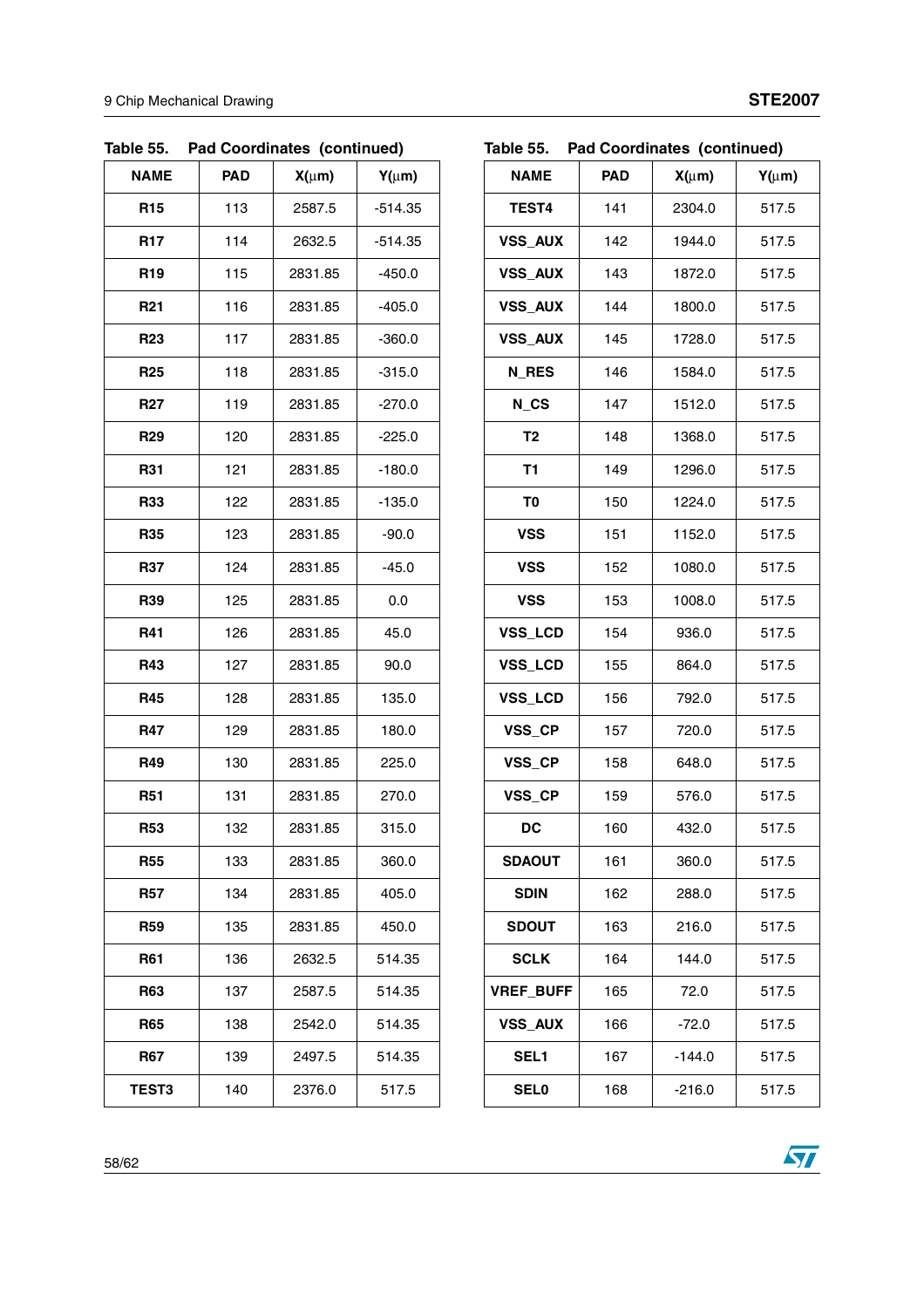| rapie po.       |            | Pad Coordinates (continued) |            |
|-----------------|------------|-----------------------------|------------|
| <b>NAME</b>     | <b>PAD</b> | $X(\mu m)$                  | $Y(\mu m)$ |
| SA <sub>1</sub> | 169        | $-288.0$                    | 517.5      |
| SA <sub>0</sub> | 170        | $-360.0$                    | 517.5      |
| <b>IDB</b>      | 171        | $-432.0$                    | 517.5      |
| <b>IDA</b>      | 172        | $-504.0$                    | 517.5      |
| OSC_IN          | 173        | $-576.0$                    | 517.5      |
| <b>VDDI</b>     | 174        | $-720.0$                    | 517.5      |
| <b>VDDI</b>     | 175        | $-792.0$                    | 517.5      |
| <b>VDDI</b>     | 176        | $-864.0$                    | 517.5      |
| <b>VDDI</b>     | 177        | $-936.0$                    | 517.5      |
| <b>VDDI</b>     | 178        | $-1008.0$                   | 517.5      |
| <b>VDDI</b>     | 179        | $-1080.0$                   | 517.5      |
| <b>VDD</b>      | 180        | $-1224.0$                   | 517.5      |
| <b>VDD</b>      | 181        | $-1296.0$                   | 517.5      |
| <b>VDD</b>      | 182        | $-1368.0$                   | 517.5      |
| <b>VDD</b>      | 183        | $-1440.0$                   | 517.5      |
| <b>VDD</b>      | 184        | $-1512.0$                   | 517.5      |
| <b>VDD</b>      | 185        | $-1584.0$                   | 517.5      |
| VDD_CP          | 186        | $-1656.0$                   | 517.5      |
| VDD_CP          | 187        | $-1728.0$                   | 517.5      |
| <b>VLCD_SNS</b> | 188        | $-1872.0$                   | 517.5      |
| <b>VLCD</b>     | 189        | $-1944.0$                   | 517.5      |
| <b>VLCD</b>     | 190        | $-2016.0$                   | 517.5      |
| <b>VLCD</b>     | 191        | -2088.0                     | 517.5      |
| <b>VLCD</b>     | 192        | $-2160.0$                   | 517.5      |
| TEST4           | 193        | $-2304.0$                   | 517.5      |
| <b>TEST5</b>    | 194        | $-2376.0$                   | 517.5      |
| R66             | 195        | $-2497.5$                   | 514.35     |
| <b>R64</b>      | 196        | $-2542.5$                   | 514.35     |

### **Table 55. Pad Coordinates (continued)**

## **Table 55. Pad Coordinates (continued)**

| NAME            | <b>PAD</b> | $X(\mu m)$ | $Y(\mu m)$ |
|-----------------|------------|------------|------------|
| <b>R62</b>      | 197        | $-2587.5$  | 514.35     |
| <b>R60</b>      | 198        | $-2632.5$  | 514.35     |
| <b>R58</b>      | 199        | -2831.85   | 450.0      |
| <b>R56</b>      | 200        | -2831.85   | 405.0      |
| <b>R54</b>      | 201        | -2831.85   | 360.0      |
| <b>R52</b>      | 202        | $-2831.85$ | 315.0      |
| <b>R50</b>      | 203        | -2831.85   | 270.0      |
| <b>R48</b>      | 204        | -2831.85   | 225.0      |
| <b>R46</b>      | 205        | -2831.85   | 180.0      |
| <b>R44</b>      | 206        | -2831.85   | 135.0      |
| <b>R42</b>      | 207        | -2831.85   | 90.0       |
| <b>R40</b>      | 208        | -2831.85   | 45.0       |
| <b>R38</b>      | 209        | -2831.85   | 0.0        |
| <b>R36</b>      | 210        | -2831.85   | $-45.0$    |
| <b>R34</b>      | 211        | -2831.85   | $-90.0$    |
| <b>R32</b>      | 212        | -2831.85   | $-135.0$   |
| <b>R30</b>      | 213        | -2831.85   | $-180.0$   |
| <b>R28</b>      | 214        | -2831.85   | $-225.0$   |
| R <sub>26</sub> | 215        | -2831.85   | $-270.0$   |
| R <sub>24</sub> | 216        | $-2831.85$ | $-315.0$   |
| <b>R22</b>      | 217        | -2831.85   | $-360.0$   |
| <b>R20</b>      | 218        | -2831.85   | $-405.0$   |
| R <sub>18</sub> | 219        | -2831.85   | $-450.0$   |

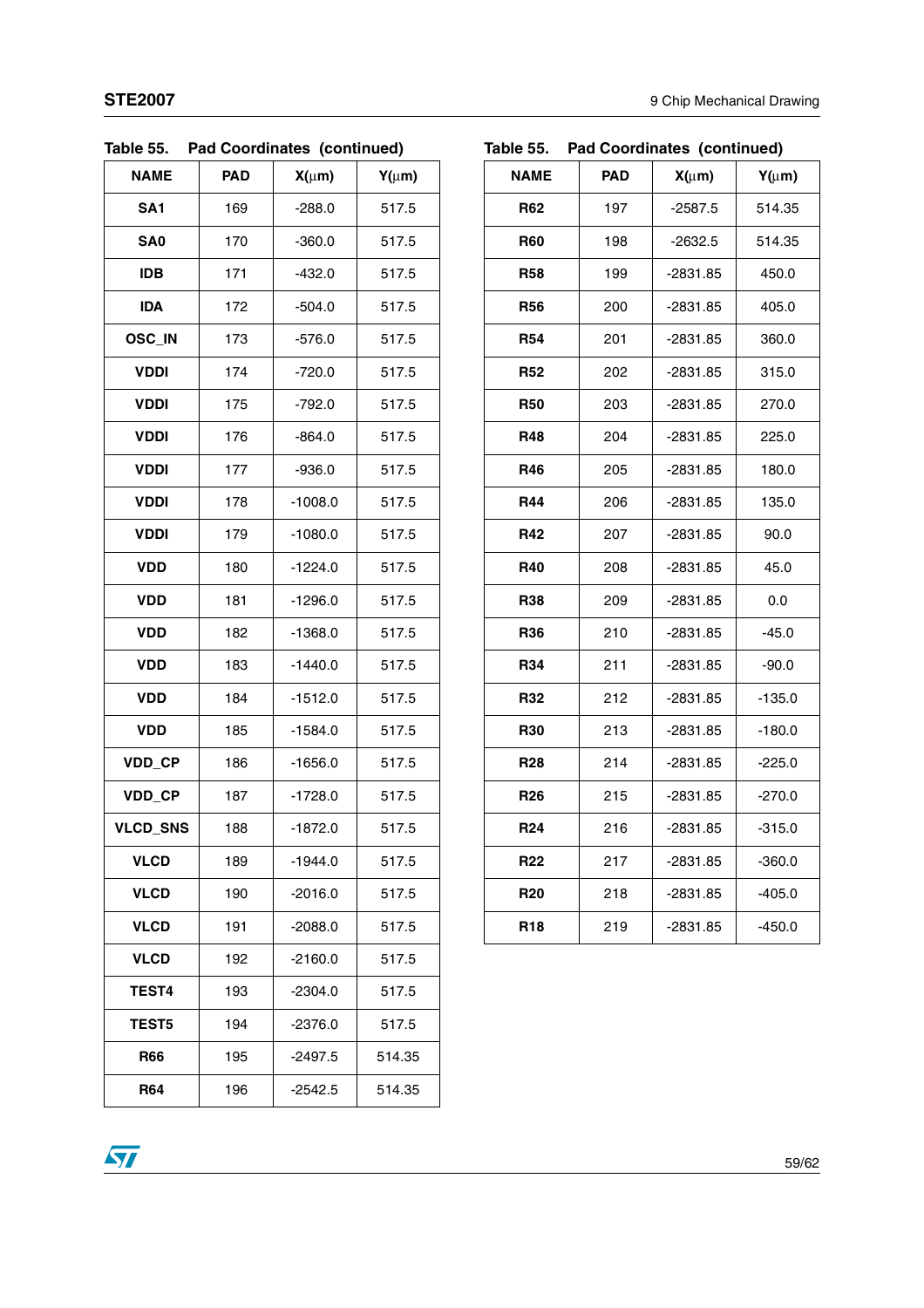| <b>MARKS</b> | X          |           |
|--------------|------------|-----------|
| Mark1        | $-2834.55$ | 517.05    |
| Mark2        | 2834.55    | 517.05    |
| Mark3        | $-2834.55$ | $-517.05$ |
| Mark4        | 2834.55    | $-517.05$ |
| Mark5        | 2205.0     | 517.05    |

**Table 56. Alignment marks coordinates Figure 38. Alignment marks dimensions**



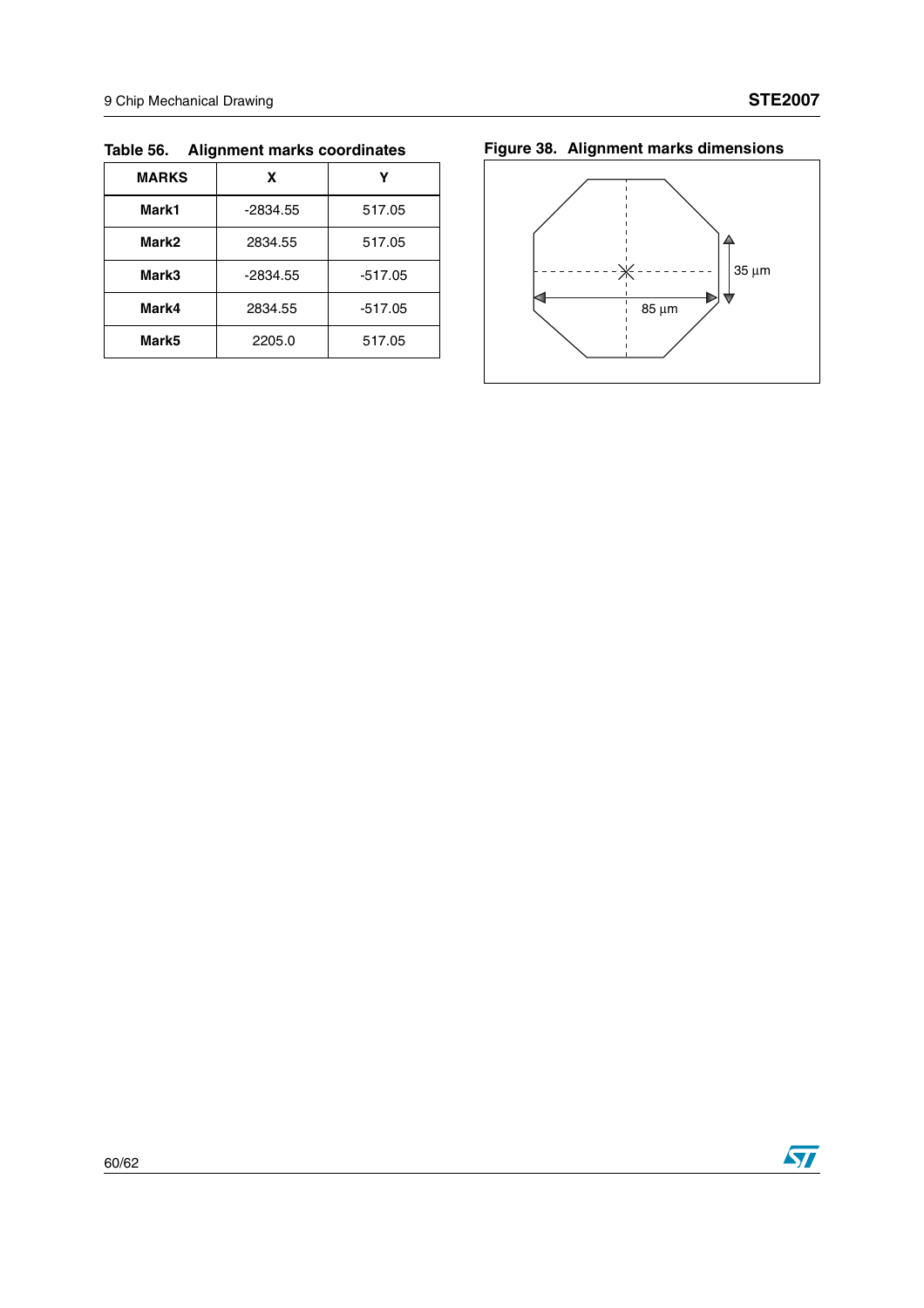# <span id="page-60-0"></span>**10 Revision history**

| Date       | <b>Revision</b> | <b>Changes</b>   |
|------------|-----------------|------------------|
| 9-Nov-2005 |                 | Initial release. |